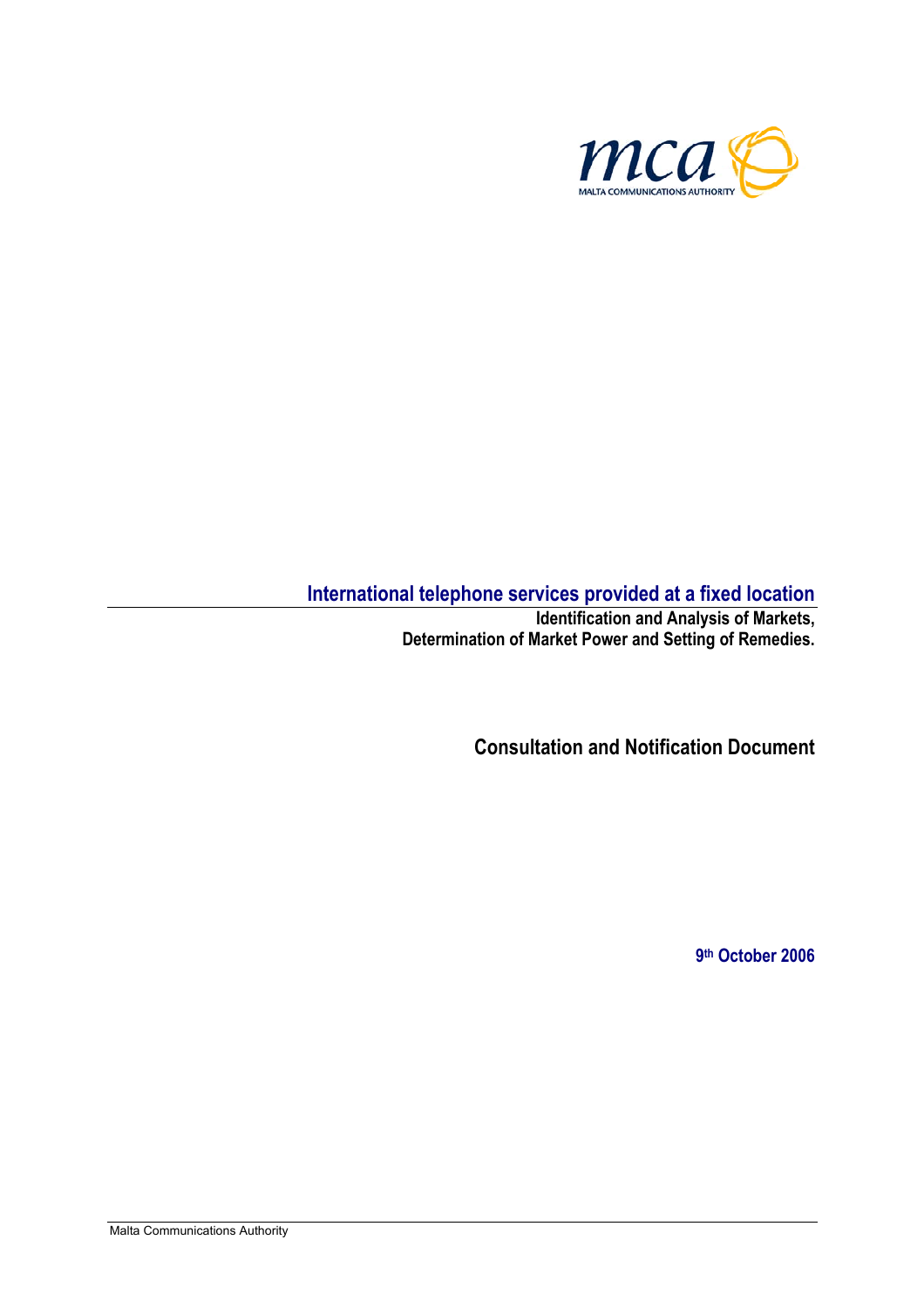

# **Contents**

| ×<br>×<br>۰. |
|--------------|
|--------------|

| 01.1 |  |  |  |  |
|------|--|--|--|--|
| 01.2 |  |  |  |  |
| 01.3 |  |  |  |  |
| 01.4 |  |  |  |  |
| 01.5 |  |  |  |  |
|      |  |  |  |  |
| 02.1 |  |  |  |  |
| 02.2 |  |  |  |  |
| 02.3 |  |  |  |  |
| 02.4 |  |  |  |  |
|      |  |  |  |  |
| 03.1 |  |  |  |  |
| 03.2 |  |  |  |  |
| 03.3 |  |  |  |  |
|      |  |  |  |  |
| 04.1 |  |  |  |  |
|      |  |  |  |  |
| 04.3 |  |  |  |  |
| 04.4 |  |  |  |  |
| 04.5 |  |  |  |  |
| 04.6 |  |  |  |  |
| 04.7 |  |  |  |  |
|      |  |  |  |  |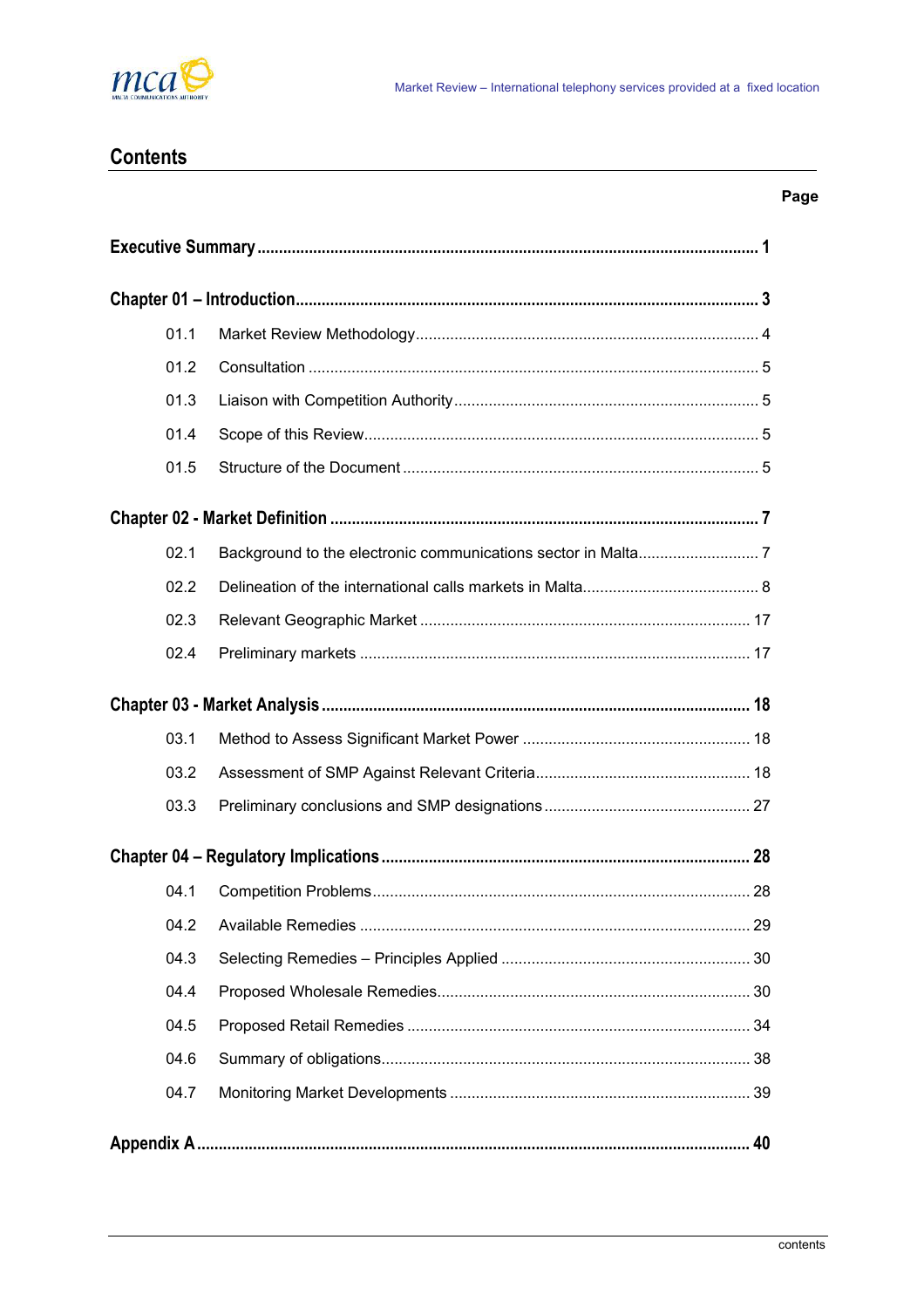<span id="page-2-0"></span>

# **Executive Summary**

The current regulatory framework for electronic communications networks and services which entered into force in Malta on the 14<sup>th</sup> September 2004 is designed to create harmonised regulation across Europe and is aimed at reducing entry barriers and fostering prospects for effective competition to the benefit of consumers. The basis for this framework are five EU Directives.

The Directives require National Regulatory Authorities (NRAs), amongst other things, to carry out reviews of competition in communications markets to ensure that regulation remains appropriate in the light of changing market conditions. For a limited period, while those reviews are conducted and until the new Significant Market Power (SMP) conditions are imposed, parts of the regulatory regime which existed prior to the  $14<sup>th</sup>$  September 2004 continue to be in force in line with Article 39 and 40 of the Electronic Communications (Regulation) Act.

This review sets out the Malta Communications Authority's (MCA) proposal for the market review of the 'International telephone services provided at a fixed location' market. The national consultation is being carried out in parallel with the notification to the EU Commission. This document sets out the proposed market definition, analysis and SMP designations together with the proposed remedies.

# **Summary of Proposals**

#### **Identification of Markets**

The group of products and services under consideration in this document consists of international telephony services provided at a fixed location. In Malta, these services are provided by a number of service providers but predominantly by the incumbent fixed telephony operator Maltacom.

In relation to these services, the MCA proposes to identify the following relevant markets in accordance with competition law principles:

- 1. Residential international telephone services provided at a fixed location.
- 2. Non-residential international telephone services provided at a fixed location.

The details of the definition of this market, and the approach taken by the MCA when identifying these markets, are contained in **Chapter 02** of this document.

#### **Assessment of Market Power**

Based on the evidence presently available to the MCA and after having analysed the operation of these markets, and taken due account of the Commission's 'Guidelines on market analysis and the assessment of SMP' (SMP Guidelines), the MCA proposes that Maltacom plc. should be designated as having significant market power in the above mentioned markets. The main reasons justifying the proposed designation are:

- o market shares in excess of 80%;
- o vertically and horizontally integrated provider;
- o economies of scale and scope;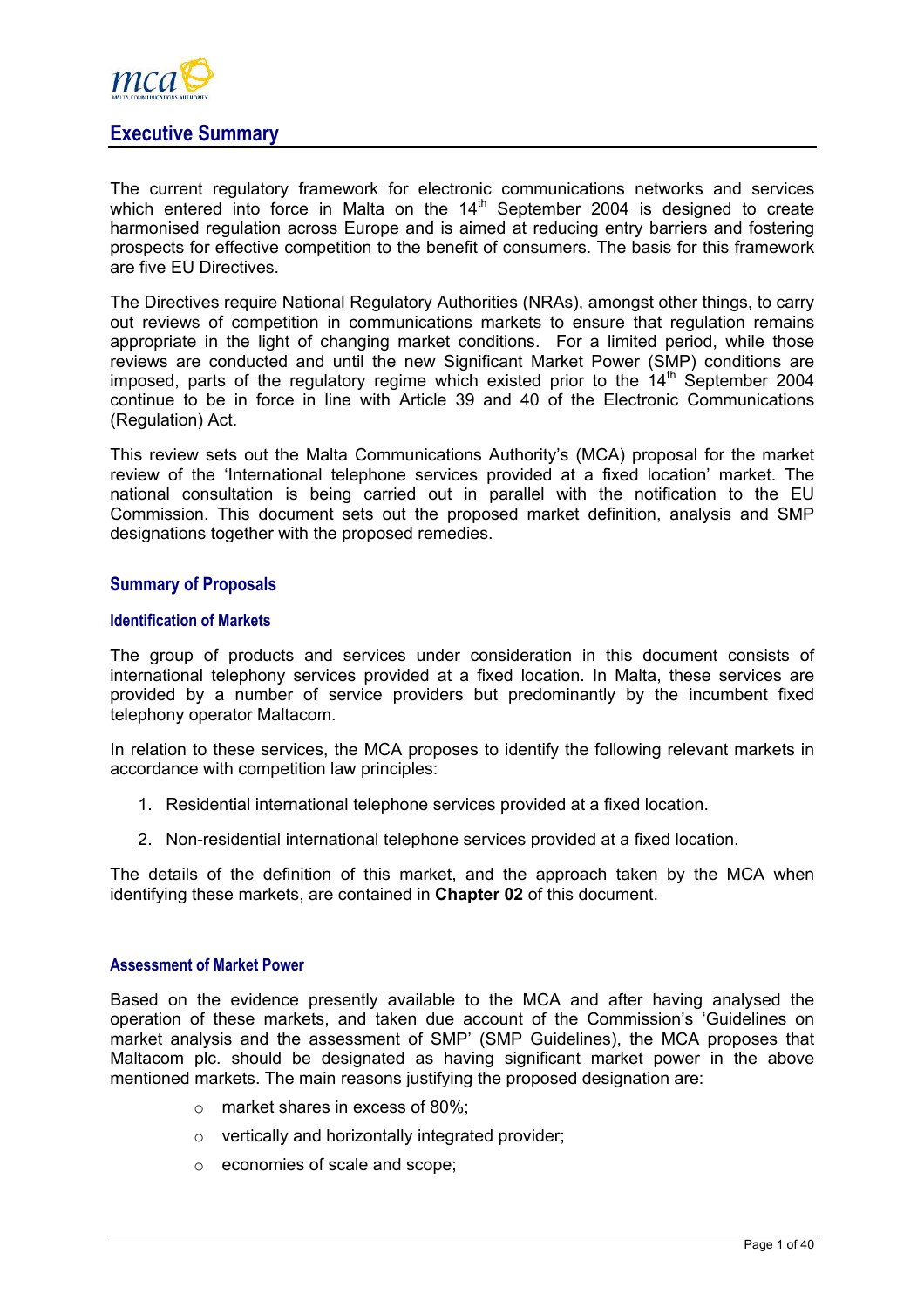

- o overall size of the undertaking; and
- o control over infrastructure not easily replicable.

Full details of the MCA's draft decision and reasoning are contained in **Chapter 03** to this document.

#### **Regulatory Implications**

Given the position of dominance held by Maltacom plc in all of the markets for national telephone services provided at a fixed location – i.e. their ability to behave to an appreciable extent independently of competitors, customers and ultimately consumers – the MCA proposes to impose the following conditions:

#### *Access to wholesale inputs*

Access to wholesale inputs - Carrier Selection and Carrier Pre-selection, with associated remedies of non-discrimination, transparency, price control and cost accounting, and accounting separation

#### *Retail remedies*

- 1. Cost Accounting and Accounting Separation obligation
- 2. Transparency obligation
- 3. Non-discrimination obligation
- 4. Obligation not to Unreasonably Bundle services

The MCA is withdrawing the existing obligation of price control under the form of costorientation imposed on Maltacom.

Full details of these remedies, including their effect and the reasons for proposing to set these conditions, are contained in **Chapter 04** of this document.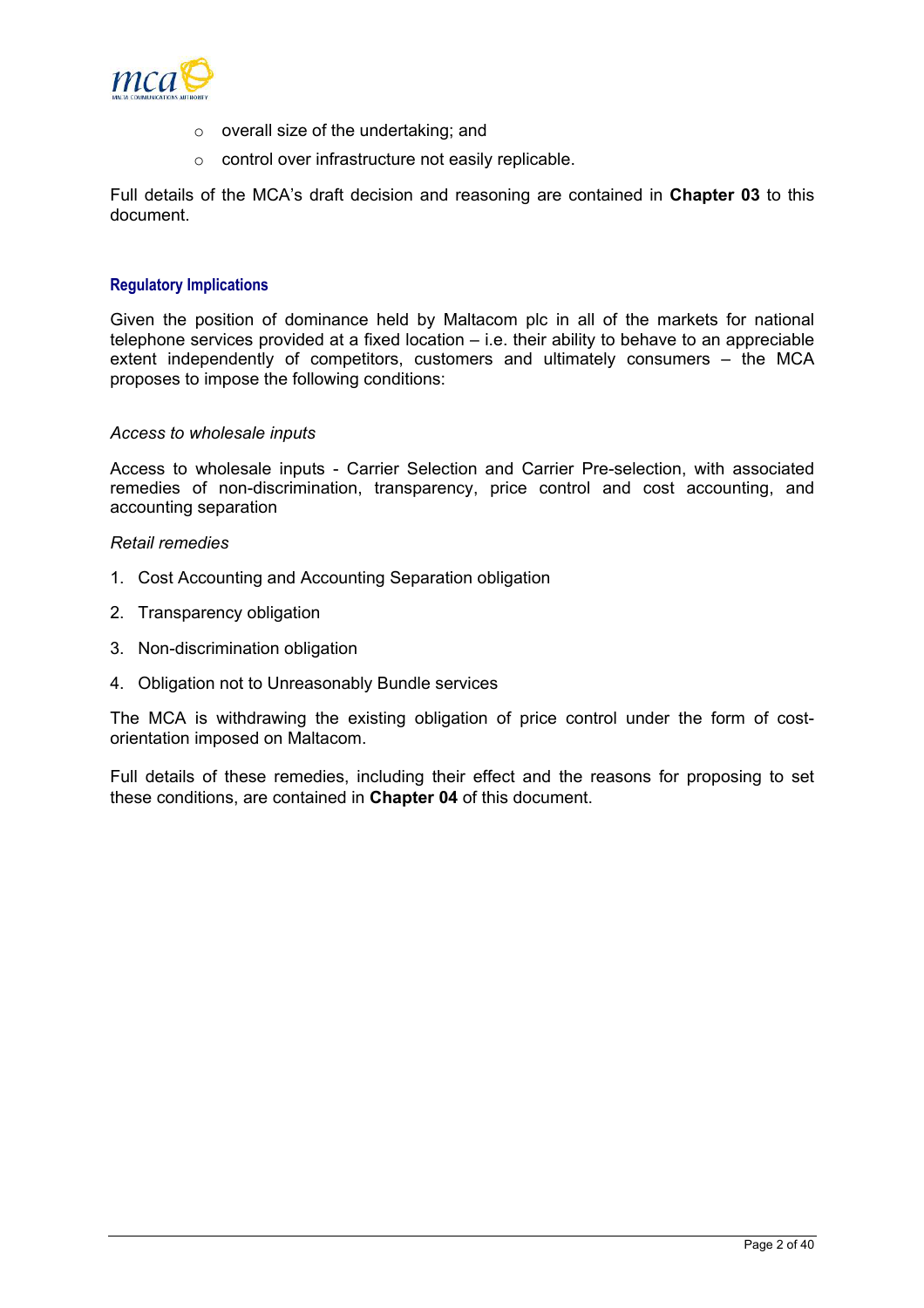<span id="page-4-0"></span>

# **Chapter 01 – Introduction**

A new European regulatory framework for electronic communications networks and services entered into force on the  $25<sup>th</sup>$  July 2003. The framework is designed to create harmonised regulation across Europe and is aimed at reducing entry barriers and fostering prospects for effective competition to the benefit of consumers. The basis for the new regulatory framework are five Directives:

- $\circ$  Directive 2002/21/EC on a common regulatory framework for electronic communications networks and services ("the Framework Directive");
- $\circ$  Directive 2002/19/EC on access to, and interconnection of, electronic communications networks and associated facilities ("the Access Directive");
- $\circ$  Directive 2002/20/EC on the authorisation of electronic communications networks and services ("the Authorisation Directive"):
- $\circ$  Directive 2002/22/EC on universal service and users' rights relating to electronic communications networks and services ("the Universal Service Directive"); and
- o Directive 2002/58/EC concerning the processing of personal data and the protection of privacy in the electronic communications sector ("the Privacy Directive").

The Framework Directive provides the overall structure for the regulatory regime and sets out fundamental rules and objectives across all the directives. Article 8 of the Framework Directive sets out three key policy objectives, which have been taken into account in the preparation of this consultation document, namely promotion of competition, development of the internal market and the promotion of the interests of the citizens of the European Union.

The Authorisation Directive establishes a new system whereby any person will be generally authorised to provide electronic communications services and/or networks without prior approval. The general authorisation replaces the former licensing regime. The Universal Service Directive defines a basic set of services that must be provided to end-users. The Access and Interconnection Directive sets out the terms on which providers may access each others' networks and services with a view to providing publicly available electronic communications services.

These four Directives were implemented in Malta on the  $14<sup>th</sup>$  September 2004. This was achieved via the entry into force of the Electronic Communications (Regulation) Act, 2004 (hereinafter referred to "ECRA") and the Electronic Communications Networks and Services (General) Regulations, 2004 (hereinafter referred to ''ECNSR''). The fifth Directive on Privacy establishes users' rights with regard to the privacy of their communications, transposed into national legislation through the Processing of Personal Data (Electronic Communications Sector) Regulations of 2003 and the Electronic Communications (Personal Data and Protection of Privacy) Regulations of 2003.

The Directives require National Regulatory Authorities (NRAs) such as the MCA to carry out reviews of competition in communications markets to ensure that regulation remains appropriate in the light of changing market conditions.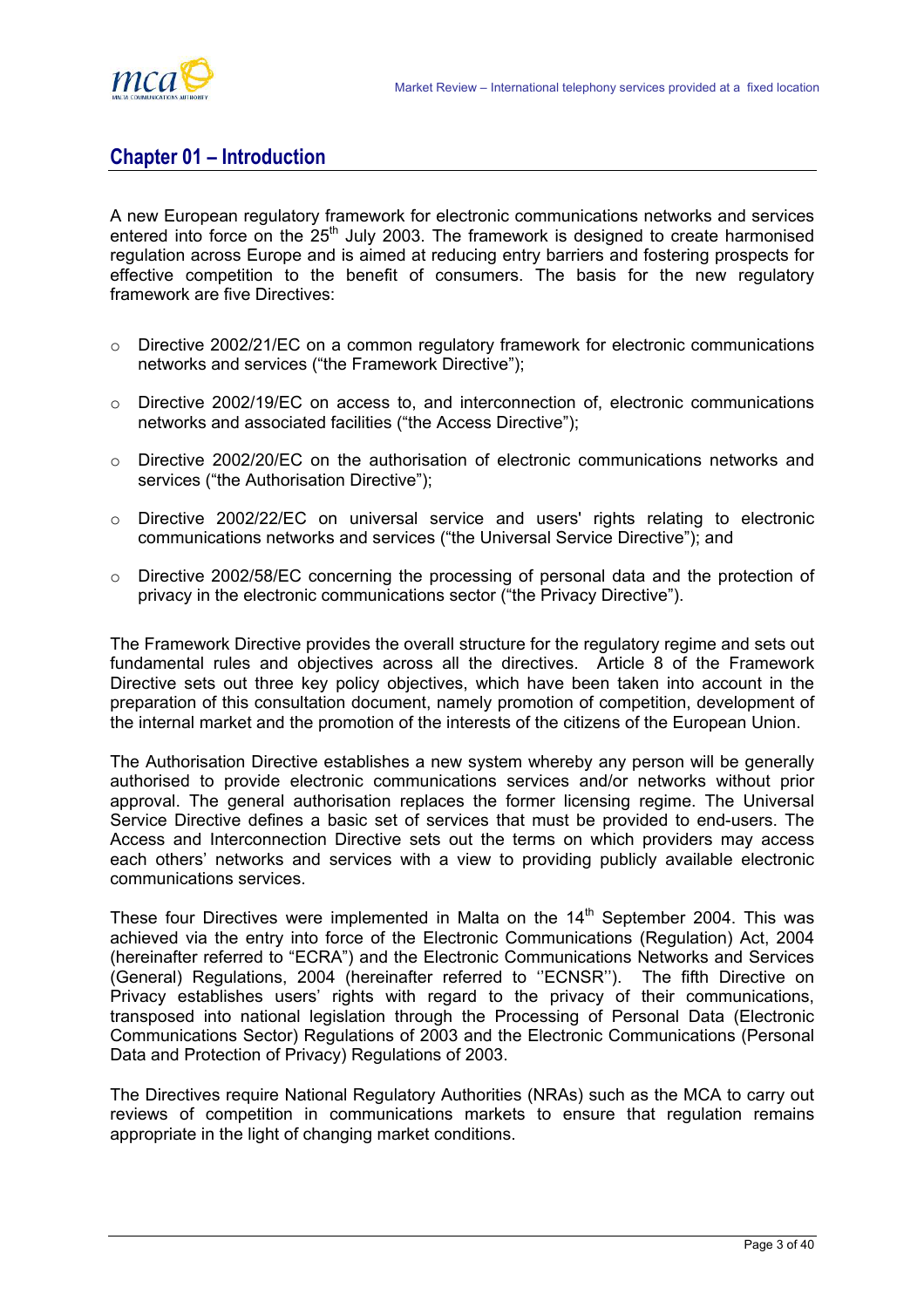<span id="page-5-0"></span>

l

Each market review is divided in three main parts:

- $\circ$  definition of the relevant market or markets;
- $\circ$  assessment of competition in each market, in particular whether any companies have Significant Market Power (SMP) in a given market; and
- $\circ$  assessment of what are the appropriate regulatory obligations which should be imposed given the findings on SMP (NRAs are obliged to impose some form of regulation where there is SMP).

More detailed requirements and guidance concerning the conduct of market reviews are provided in the Directives, the ECRA, the ECNSR and in additional documents issued by the European Commission and the MCA. As required by the new regime, in conducting this review, the MCA has taken the utmost account of the two European Commission documents discussed below.

# **01.1 Market Review Methodology**

The European Commission has identified in its Recommendation, a set of markets in which *ex ante* regulation may be warranted. The Recommendation seeks to promote harmonisation across the European Community by ensuring that the same product and service markets are subject to a market analysis in all Member States. However, NRAs are able to regulate markets that differ from those identified in the Recommendation where this is justified by national circumstances. Accordingly, NRAs are to define relevant markets appropriate to national circumstances, provided that the utmost account is taken of the product markets listed in the recommendation (Regulation 6 of the ECNSR).

The European Commission has also issued Guidelines on market analysis and the assessment of SMP ("SMP Guidelines"). The MCA has also published a document outlining the guidelines on the methodology to be used for assessing effective competition in the Maltese electronic communications sector<sup>[1](#page-5-1)</sup>. The MCA is required to take these guidelines into utmost account when analysing a product or service market in order to access whether the market under investigation is effectively competitive or otherwise (refer to Regulation 8 of the ECNSR).

As required by Article 7 of the Framework Directive and Regulation 6 of the ECNSR, the results of this market review and the proposed draft measures need to be notified to the European Commission and to other NRAs. The Commission and other NRAs may make comments within the one month consultation period. If the Commission is of the opinion that the market definition, or proposals to designate an operator with SMP or proposals to designate no operator with SMP, would create a barrier to the single market or if the Commission has serious doubts as to its compatibility with Community law, and issues a notice under Article 7(4) of the Framework Directive, the MCA is required by Regulation 6 of the ECNSR to delay adoption of these draft measures for a further period of 2 months while the Commission considers its position.

The MCA has collected market data from a variety of internal and external sources, including users and providers of electronic communications networks and services and from consumer surveys commissioned by the MCA, in order to carry out thoroughly its respective market definition and market analysis procedures based on established economic and legal

<span id="page-5-1"></span><sup>&</sup>lt;sup>1</sup> Link to market review methodology:<http://www.mca.org.mt/library/show.asp?id=513&lc=1>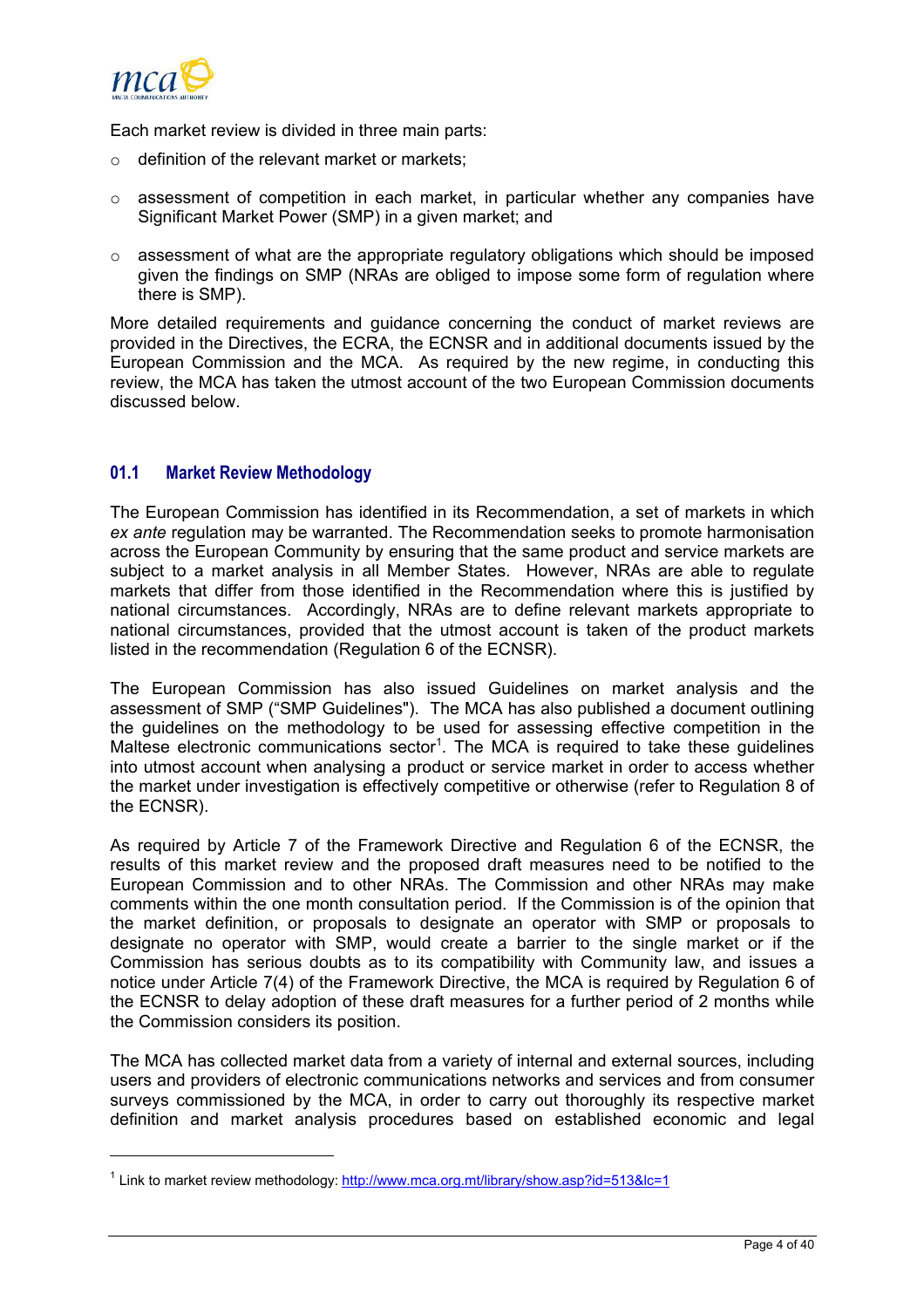<span id="page-6-0"></span>

principles, and taking the utmost account of the Relevant Markets Recommendation and the Guidelines.

# **01.2 Consultation**

As required by Article 10 of the ECRA, the MCA is to publish the results of the market reviews and to provide operators the opportunity to comment on the findings prior to adopting the final proposals.

Furthermore, Regulation 6 of the ECNSR establishes that prior to adopting the draft measures proposed in the market review the MCA is required to notify the Commission with the findings of the market reviews, the proposed remedies and the outcome of the national consultation process.

The MCA is hereby giving the opportunity to interested parties to comment on the draft measures, whilst at the same time carrying out its notification obligations to the EU Commission.

# **01.3 Liaison with Competition Authority**

Under Regulation 10 of the ECRA, the analysis of the markets must be carried out in accordance, where appropriate, with an agreement with the National Competition Authorities.

In line with the co-operation agreement signed on the  $20<sup>th</sup>$  May 2005 between the MCA and the Office of Fair Competition  $(OFC)^2$  $(OFC)^2$ , the MCA is today initiating a two week consultation process with the OFC.

#### **01.4 Scope of this Review**

This review considers the markets for international telephone services provide at a fixed location in Malta, which includes all products and services which allow end-users to make international calls over a public telephony network.

# **01.5 Structure of the Document**

l

The rest of the document is structured as follows:

**Chapter 02** presents MCA's preliminary conclusions on the definition of the markets for international call services in Malta. This section consists of a review of the market definition procedure and its scope, as well as demand side and supply side assessments at the retail level;

**Chapter 03** presents MCA's market analysis for the international calls markets and outlines a preliminary view on whether these markets are effectively competitive or whether any undertakings enjoy significant market power.

<span id="page-6-1"></span> $2$  Link to Memorandum of Understanding between MCA and OFC: <http://www.mca.org.mt/library/show.asp?id=656&lc=1>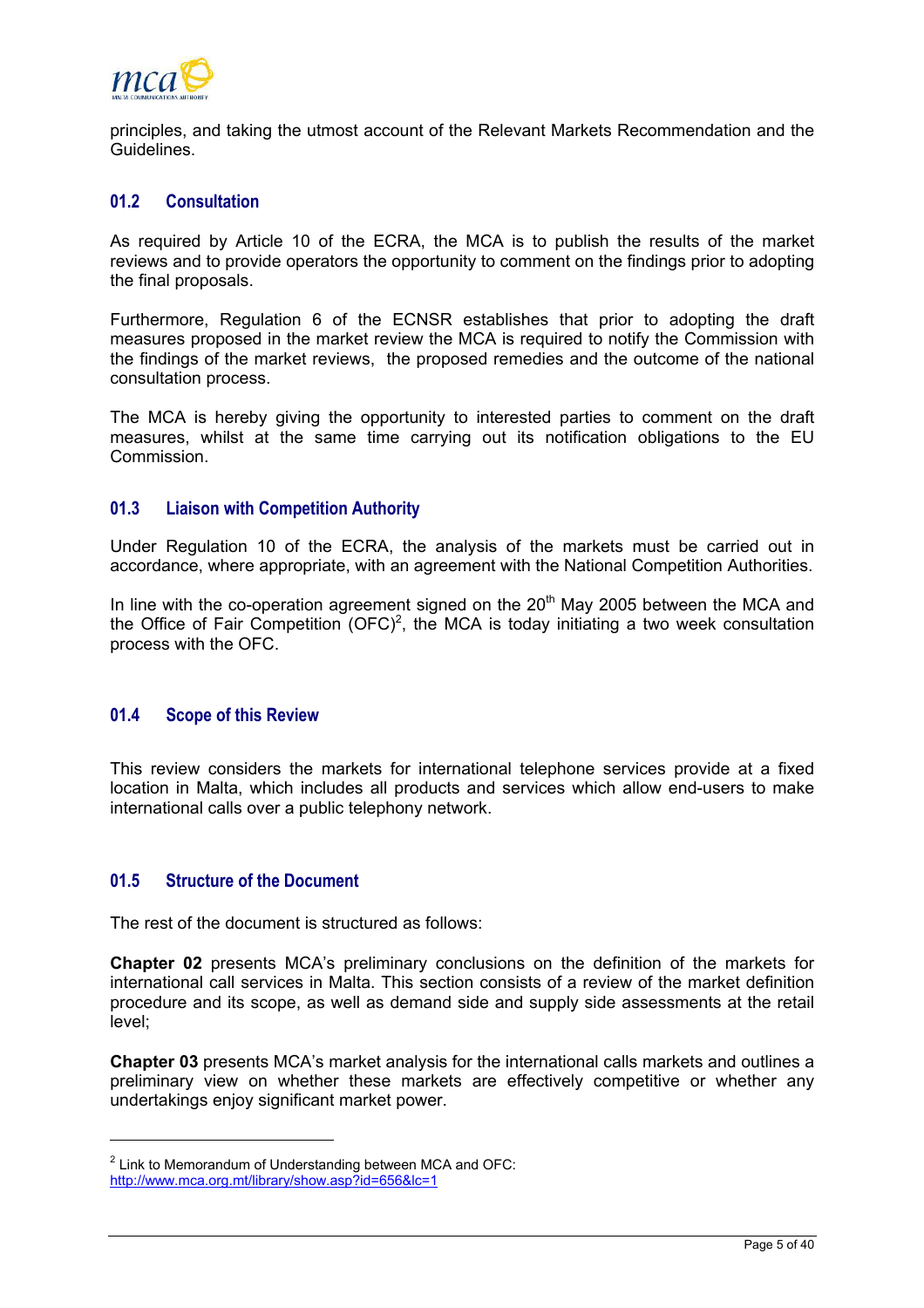

**Chapter 04** provides a discussion of the general principles associated with remedies and outlines the proposed remedies on SMP operators, under the new regulatory framework.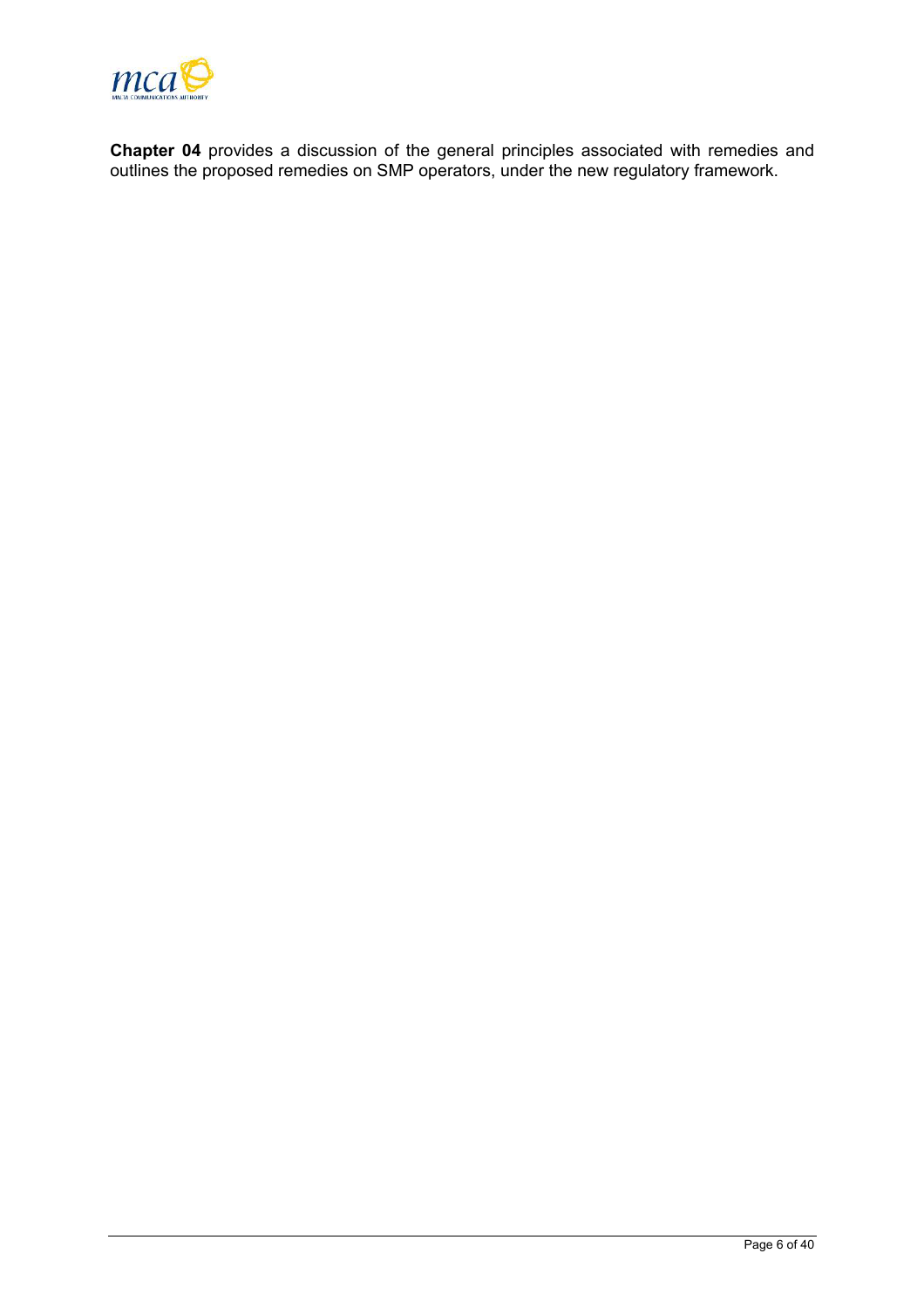# <span id="page-8-0"></span>**Chapter 02 - Market Definition**

Regulation 10 of the ECNS provides that before a market power determination may be considered, the MCA must identify the markets which are, in its opinion, relevant for the purpose of ex ante regulation in Malta and analyse those markets. In identifying the relevant markets, the MCA is required to take utmost account of all applicable guidelines and recommendations issued by the European Commission.

In formulating the MCA approach to market definition, the MCA has paid the utmost regard to the Commission's Recommendation.

Where the proposed market definition differs from the Commission's Recommendation the difference is identified and justification given in the light of the national circumstances which justify this departure, in the manner prescribed by the Recommendation.

Paragraph 3.1 of the Commission's Recommendation states that *'because market analysis is forward-looking, markets are defined prospectively taking account of expected or foreseeable technological or economic developments over a reasonable horizon linked to the timing of the next market review'*. The market analysis has been carried out on a forward looking basis and, where it is thought possible that market conditions may change significantly during the time of this review, these changes are identified and discussed.

The Recommendation states in Paragraph 4 that retail markets should be examined in a way which is independent of the infrastructure being used, as well as in accordance with the principles of competition law. Again this approach is at the heart of the MCA's analysis. The MCA's approach in assessing the markets is based on an analysis of competition levels and an assessment of the extent to which switching among services by consumers constrains prices, irrespective of the infrastructure used by the providers of those services.

This chapter outlines the MCA's findings setting out the different markets that the MCA has identified, and giving reasoning for the proposed conclusions.

# **02.1 Background to the electronic communications sector in Malta**

As at June 2006 the total population of Malta stood at approximately 403,000. According National Statistics Office figures there are approximately 128,000 residential households and 30,000 non-residential units. These figures indicate the small geographic size of Malta and this is reflected in the relatively small-scale electronic communications services/networks available. Nonetheless, the electronic communications sector has in the past decade experienced a significant growth both in terms of the number of operators and the variety of services offered. A perceptible amelioration in the quality of delivery of such services has also been recorded.

Until 1990, the ability to call foreign numbers was only possible by using the incumbent's - Maltacom  $p/c<sup>3</sup>$  $p/c<sup>3</sup>$  $p/c<sup>3</sup>$  - fixed telephone services via the public switched telephone network (PSTN). The incumbent has over the past decade developed its ubiquitous network from one predominantly focused on fixed-line telephone services to one which incorporates other types of electronic communications services including; data communications (including

<span id="page-8-1"></span><sup>3</sup> Hereinafter referred to as Maltacom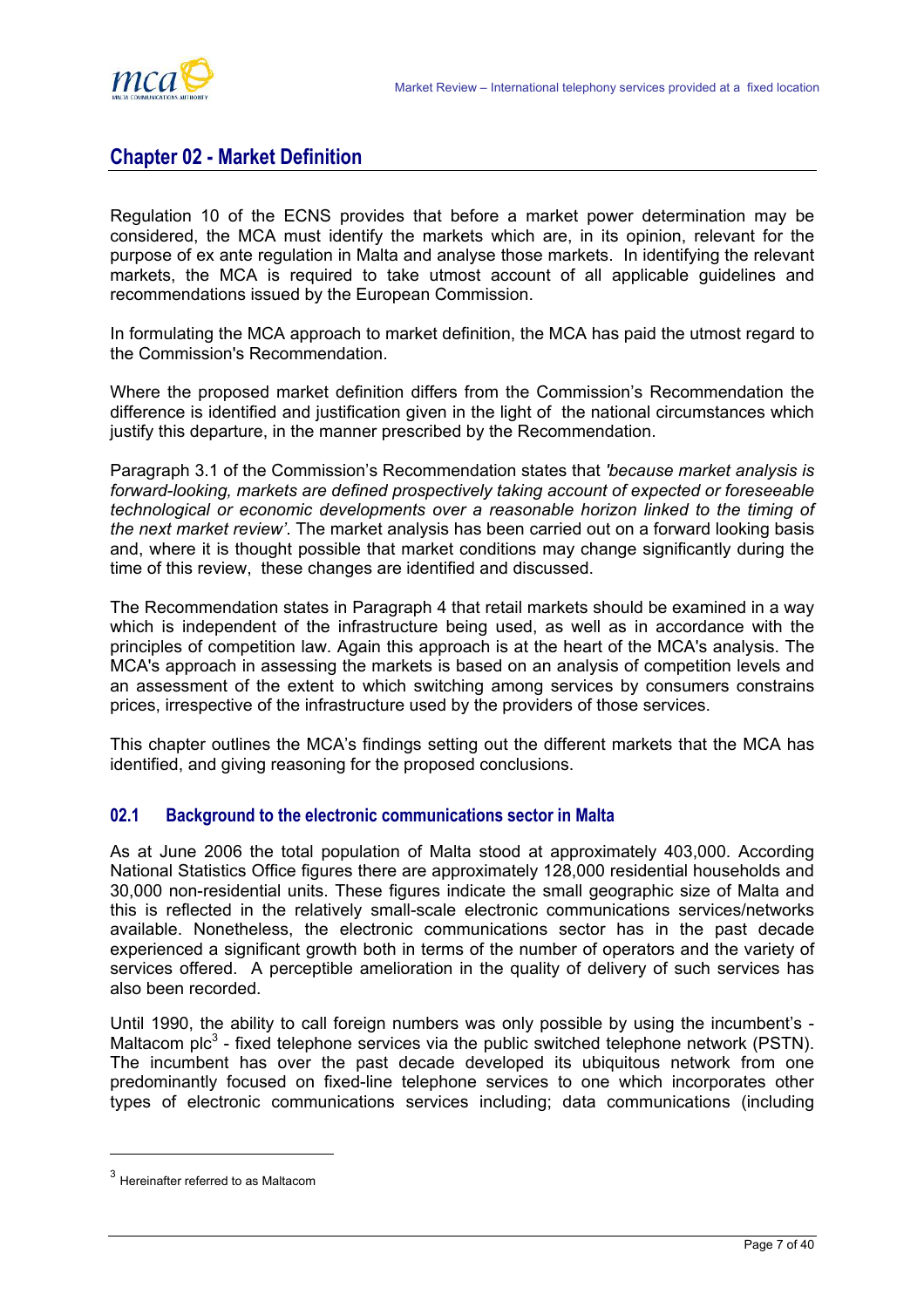<span id="page-9-0"></span>

internet and VoIP), mobile telephony and wireless applications. Besides the traditional international call services through PSTN, Maltacom also offers three other international calling services, all based on IP technology.

As from July 2005, Maltacom subscribers have the option of using a Carrier Selection (CS) service, branded 'Ten21' for calling abroad at cheap rates. A subscriber wanting to use the service dials the CS code assigned to Maltacom followed by the international number to get connected. 'Ten21' phone calls are billed in the same monthly statements as line rental and the usage of other PSTN services.

Maltacom also offers a Voice over Broadband (VoB) product to its ADSL subscribers. The incumbent has also developed an international call services through the use of calling cards. A comprehensive description of the type of service is discussed later on in this chapter.

Consumers' choice vis-à-vis international call services was first extended in 1990 with the setting up of the first mobile infrastructure  $-$  Telecell Ltd<sup>[4](#page-9-1)</sup> which offered mobile users the ability to make international calls, albeit at prohibitive rates. The second mobile operator, Mobisle Ltd. $5$ , started its operation in 2000 thus increasing the choice for end-users.

Another infrastructure with a ubiquitous coverage is the cable network operated by Melita Cable plc $6$ . This is a typical hybrid fibre coaxial (HFC) cable network, the primary use of which is the delivery and provision of TV content. The company undertook a network upgrade in the late 1990s in order to render its network able to provide two-way communications. As a result, in 2000, it started offering high speed Internet access via cable modem. Furthermore, as from July 2005 the cable operator started offering a Voice over Broadband product branded as 'Hello', which enables its subscribers to make international calls at cheap rates.

A number of ISP have are also offering international VoIP calls services following the full liberalisation of the electronic communications market in January 2003.

# **02.2 Delineation of the international calls markets in Malta**

The delineation of the markets is based on an analysis of demand and supply substitutability between different products and services which could potentially form part of the market under investigation. This section provides an analysis of the degree of substitutability between international call products and services in Malta, taking also a forward looking approach with respect to possible developments in the market under review.

# **2.2.1 National and international call services**

In its Explanatory Memorandum to the Recommendation on Relevant Markets, the European Commission stated that 'in respect of outgoing telephone calls, end users do not perceive local, national and international calls to be substitutes for each other. Therefore, it can be argued that these constitute separate retail markets.

#### **Demand Side Substitution**

l

From a user's functional point of view, a call to an international number, regardless of the country being called, cannot be substituted by a national call. As stated in the Commission's

<span id="page-9-1"></span><sup>4</sup> The company later became Vodafone Malta Ltd.

<span id="page-9-2"></span> $^5$  Operating under the brand name 'Go Mobile'. The company y is a fully owned subsidiary of Maltacom.

<span id="page-9-3"></span> $<sup>6</sup>$  Hereinafter referred to as Melita Cable</sup>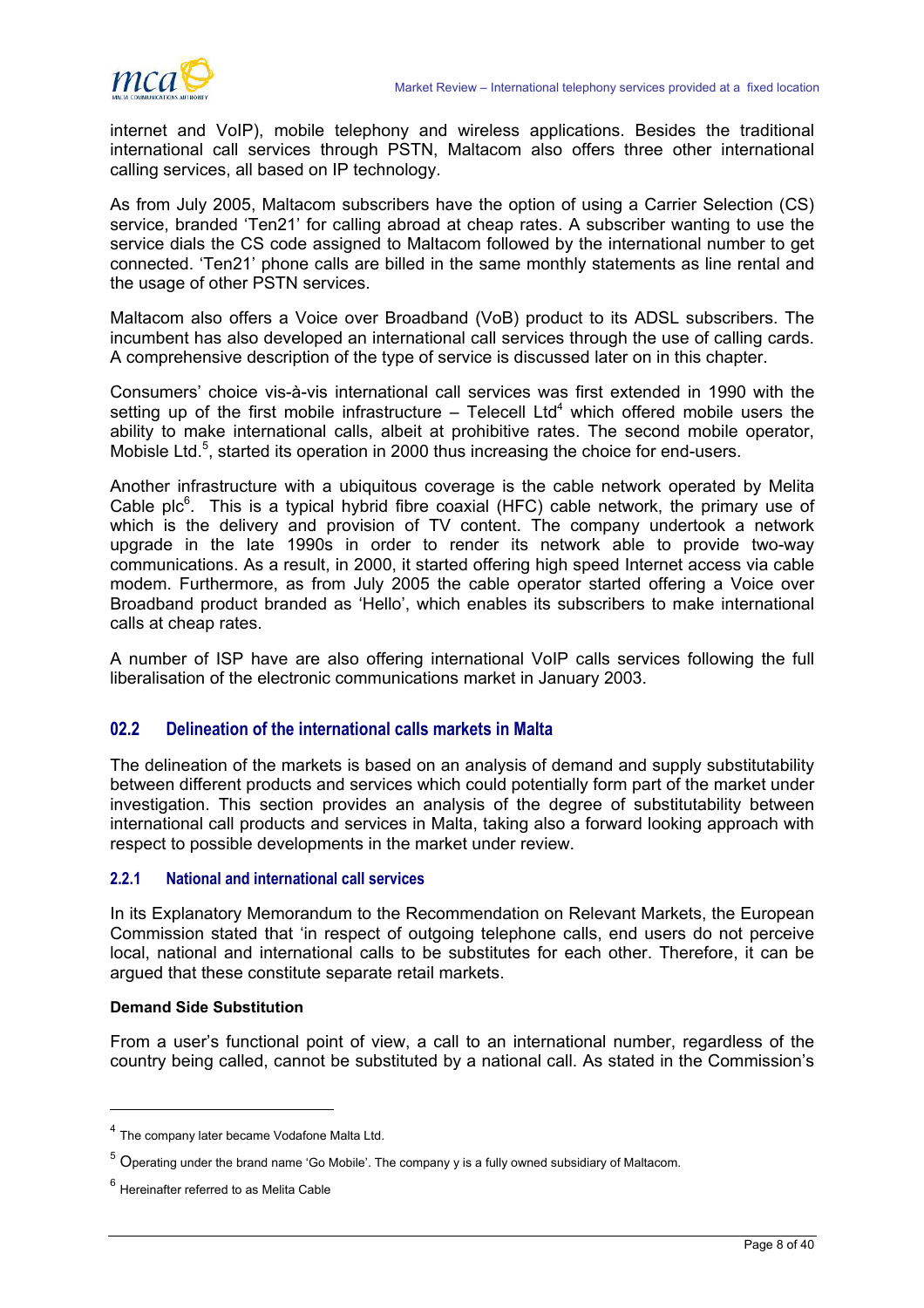

document mentioned above, the two types of calls are perceived by users to be different and therefore not substitutable.

With regards to the cost of retail calls, traditionally the price of international calls has been considerably higher than national calls. This difference has however decreased in recent years following reductions in international termination charges and also following the introduction of alternative call services such as IP based services. The cost of making an international call depends on the terminating destination of the call. Countries are usually grouped in a number of charging bands with the busiest routes usually commanding the cheapest rates.

Nevertheless, it is amply clear that a user cannot consider an international call substitutable to a national call.

## **Supply Side Substitution**

When assessing supply substitutability between international and national calls, one has to consider whether an existing supplier of national calls would enter the market of international calls in response to a 5 to 10 per cent increase by a hypothetical monopolist of international call services.

Supply-side substitution would involve a national calls operator responding to a price increase in international calls by switching production and offering international calls. Such entry would require the national calls operator to establish international connectivity and furthermore enter into agreement with foreign operators to terminate its calls to destination. The MCA believes that nowadays, investment-wise, the termination of international traffic, especially the traffic passed over IP, is within the reach of most undertakings operating in the electronic communications market.

#### **Preliminary conclusion**

Given the ease with which an undertaking providing retail national calls can enter the market for retail international calls a certain amount of supply side substitutability already exists. Nonetheless, from a demand side substitutability perspective it is clear that national and international calls are not substitutable.

The MCA therefore considers national calls and international calls to be in separate markets.

#### **2.2.2 International calls from mobile phones and traditional international direct dialling (IDD) calls**

A user wanting to make international calls from home has the option of either using his fixed line or his mobile phone. The analysis of the extent to which a user would choose to make mobile calls rather than fixed calls has to take into consideration two scenarios. First, when the user is willing to substitute calls from a fixed line with calls from a mobile phone on a callby-call basis, and a second scenario where the user decides to switch all calls-from-fixed to calls-from-mobile.

#### **Demand-side substitutability**

*Functionality*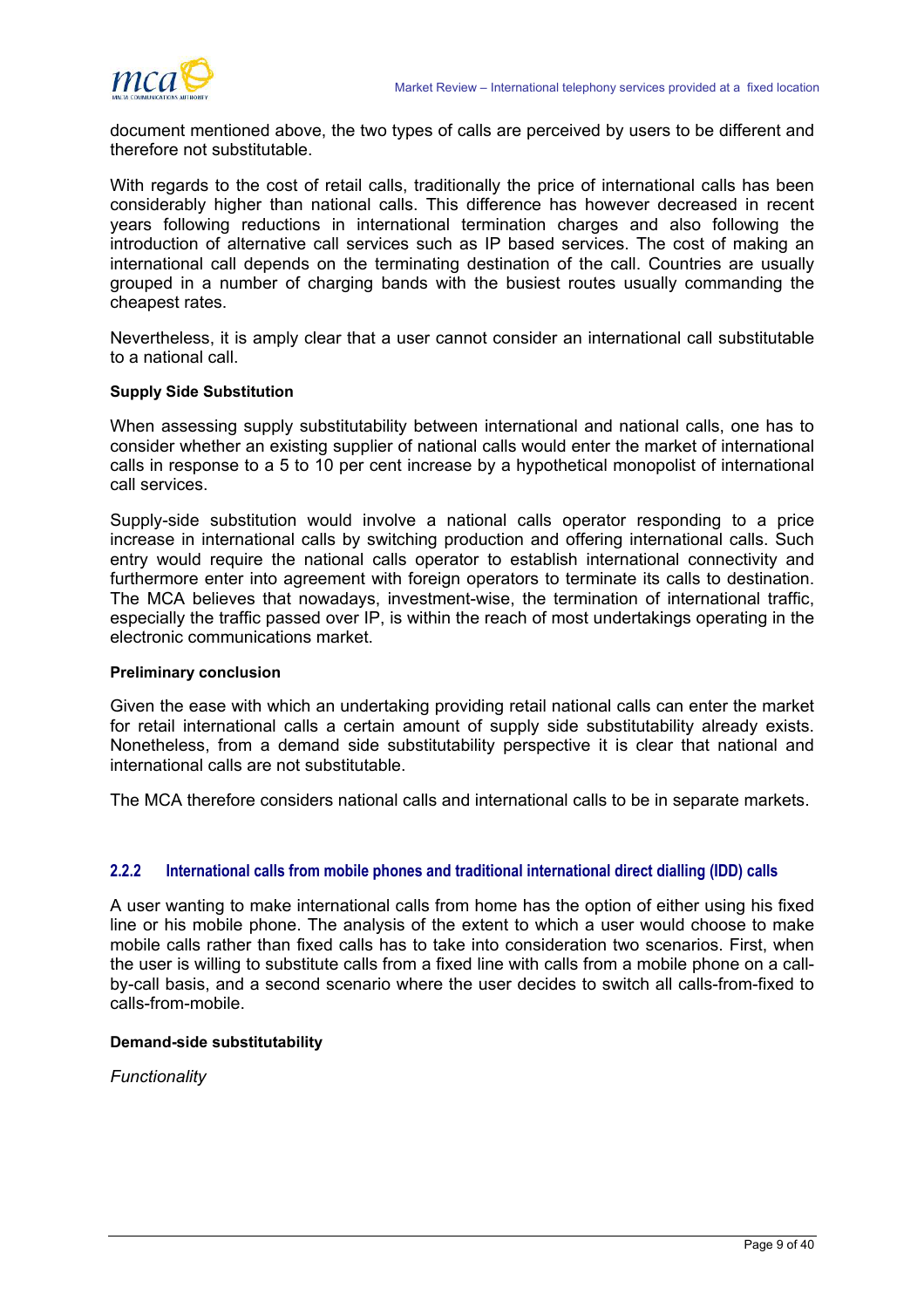

As described in detail in the market review for fixed access services<sup>[7](#page-11-0)</sup>, there are several factors, which in the opinion of the MCA makes access and therefore calls originating from a mobile phone functionally different from a call originated from a fixed line. The most obvious feature is mobility, that is, that while one can access a mobile network irrespective of location, fixed services can only be accessed from a fixed point. In this sense, it is possible for users to substitute calls in one direction only, that is, by replacing calls from a fixed line with a call from a mobile phone but not vice versa.

Given the mobility constraint of fixed calls, it is appropriate to consider calls from a mobile phone to be functionally different from calls originating from a fixed line.

#### *Prices*

l

Due to the pricing structures of mobile tariff plans it is very difficult to compare the cost of mobile usage with the more straightforward fixed line tariffs. While access and calls are bundled together in the case of pre-paid mobile tariff plans, mobile post-paid charges include a bundle of minutes. Notwithstanding, customers will normally consider the billed cost of the call as being the cost associated with that particular call, and therefore one can compare the perceived cost of making a call from a fixed line with a call from a mobile phone.

Traditionally, prices for international mobile calls have been significantly higher than prices for international PSTN calls. The price schedule in **Appendix A** compares the cost of a 3 minute call to different countries, for a user using a PSTN and mobile (prepaid and postpaid) phone.

The figures show that the retail tariffs for calls to the 'busiest routes' are on a best deal basis at least 2.8 times more expensive for mobile calls as for PSTN calls. For example, a 3 minute call to the UK through PSTN costs LM0.27c whilst the same call from a mobile phone would cost the caller an average of LM0.81c to LM1.41 depending on the tariff scheme used.

However, this rule can be reversed for destinations that are not considered 'busy routes', like for example some east European countries and Japan . In these cases international calls can be cheaper of made from a postpaid mobile subscription rather than a PSTN phone. However, this is the exception rather than the norm.

The MCA is of the opinion that it is unlikely that customers are substituting international PSTN calls with international mobile calls. This is supported by traffic statistics which show that while international PSTN traffic has experienced a steady decline over the past three years, international outgoing mobile traffic has been stable at around 350,000 minutes a month with no signs of increase over the same time period. The decline in international PSTN traffic is compensated with increased VoIP traffic.

The MCA is of the opinion that the prices are such that even following a 5 to 10 per cent hypothetical increase in the price of PSTN calls, international mobile rates will remain, in general, at levels well above those of PSTN call charges. The MCA therefore considers that users will not substitute all their international fixed calls with mobile originating international calls within the timeframe of this review. The price premium that mobile calls carry is an indicator that calls from fixed line and calls from mobile phones are not subject to the same pricing constraint.

The MCA is therefore of the opinion that given the different functionality and tariffs of mobile calls, it is very unlikely that during the timeframe of this review customers would switch from making fixed originating international calls to mobile originating international calls.

<span id="page-11-0"></span><sup>&</sup>lt;sup>7</sup> Link to report<http://www.mca.org.mt/library/show.asp?id=880&lc=1>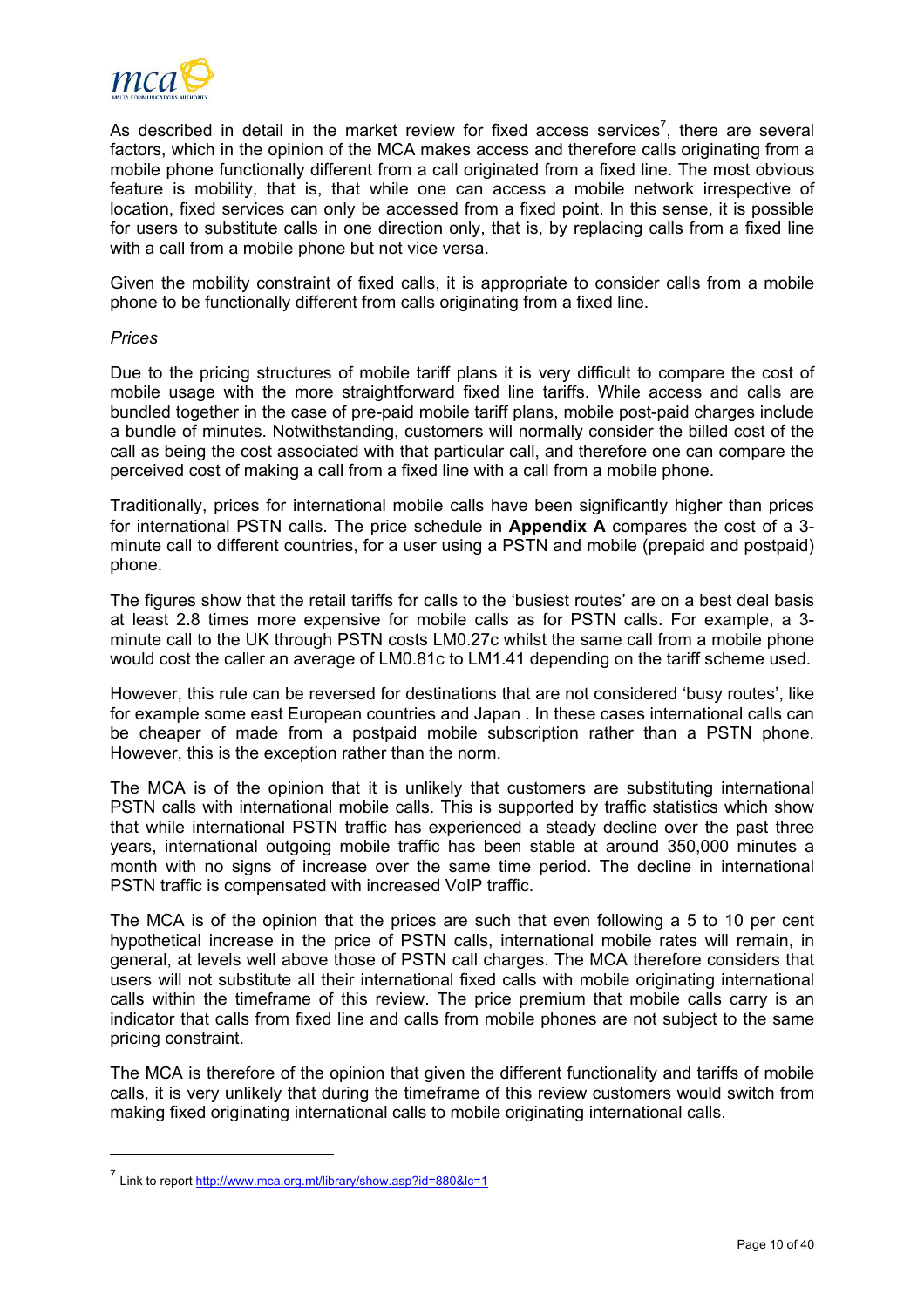

#### **Supply substitutability**

When assessing supply-side substitutability between international calls from fixed and mobile phones, one has to consider whether an existing supplier of mobile calls would enter the market of fixed calls in response to a 5 to 10 per cent increase by a hypothetical monopolist of fixed international call services.

Supply-side substitution would involve a mobile operator responding to a price increase in fixed line originated international calls by switching production and offering fixed services. A mobile provider seeking to enter the market would need to provide a fixed access product that matched the price and quality of a fixed line. Such entry would require either the construction of an access network or the development of a wireless product that more closely resembled the fixed access product in terms of quality and price. The MCA believes that the high costs involved in developing nationwide fixed infrastructure render supply-side substitution unlikely during the timeframe of this review. Therefore the MCA considers that there is no real possibility for supply-side substitutability.

#### **Preliminary conclusion**

The MCA considers that international calls from mobile phones and international calls from a fixed line do not fall within the same relevant market.

#### **2.2.3 International Voice over IP (VoIP) and traditional international direct dialling (IDD) calls**

#### **Demand Substitutability**

#### *Functionality*

Since the full liberalisation of the electronic communications market in 2003, a number of new voice services, partially or wholly, using VoIP technology have been developed and promoted in Malta.

Different platforms are being used for the provision of such services according to the various business models chosen by the service providers. The MCA identified a number of alternative international call services being provided in Malta which can be classified under three broad categories:

- 1. PC-based international call services;
- 2. IP-phone based VoIP international call services; and
- 3. PSTN-dial VoIP international call services

Each of these categories is described below and each can be further subdivide in different models. All of these services can however be classified to fall within the ambit of VoIP services.

# *1. PC-based international call services*

Such models require a PC and an Internet connection. There are two broad types of PCbased VoIP services:

a) VoIP services that only enable users to make calls to other PC users over the public internet, and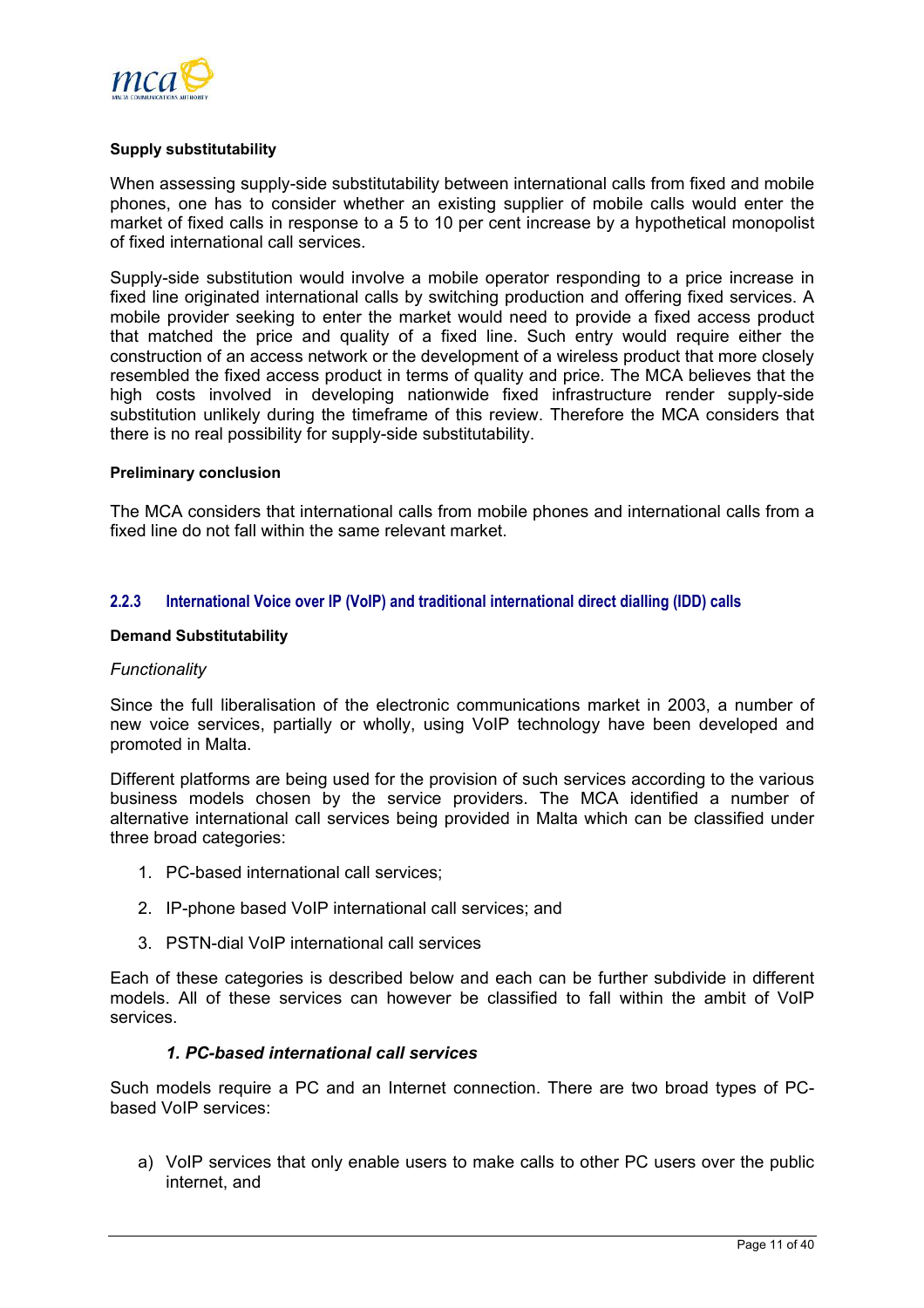

b) VoIP services that enable users to make calls to international E.164 numbers from their PC. In this case, the user enters into a commercial agreement with a local VoIP calls provider. Such provider may be a service provider other than the user's ISP or the broadband access provider.

The MCA is of the opinion that from a demand-side perspective both models are not functionally equivalent to traditional switched telephony services. Callers are required to have access to a PC, an appropriate software package as well as Internet access. These requirements in themselves could be enough to prevent sufficient substitution and therefore these types of services do not constrain fixed IDD call prices to competitive levels.

The MCA believes that at present, this is sufficient to prevent widening the market definition of retail fixed international IDD calls to include PC-based Internet telephony. Such services are clearly not suitable for computer illiterate persons, and households which do not have a computer or Internet connection at home. Besides, Internet broadband penetration in Malta is around 13% of population, thus limiting the number of individuals having access to PC-based VoIP services.

The MCA considers that PC-based models are not substitutable to the traditional IDD international call services and therefore constitute a separate market.

# *2. IP-phone based VoIP international call services*

The MCA identified two types of services that make use of either an IP-phone or a standard telephone set connected to an Analogue Telephone Adapter (ATA).

*a) International VoIP call services that require the subscriber to have a connection to the Internet* 

These international call services may only be provided or are only offered if the subscriber has access to the Internet. This internet connection will be provided either separately or bundled with the international VoIP call product. Generally such services are provided over broadband connections by VoIP call service providers that do not necessarily own a broadband access network (ADSL, Cable etc.).

As stated, in order to avail themselves of this type of service, users require an Internet capable ADSL/Cable or similar connection. The user simply pre-programmes the IPphone/ATA to the desired VoIP service provider's specifications and connects it to the appropriate modem/connection. The user can then start making calls in a way similar to traditional telephony. Such VoIP services allow users to make calls to other users who have subscribed to the same service, and if interconnected, calls to other public telephone networks including international calls.

It is important to note that the VoIP service might be provided by one undertaking, the access to the public-Internet by another undertaking, and the ADSL/Cable connection (or similar) by yet another different undertaking.

The user opting for this type of services must have a public-Internet enabled broadband connection to be able to make international calls. Given that end-users will have to incur the start up costs for the purchase of a broadband/cable internet connection, the MCA believes that these additional costs would not constrain a hypothetical monopolists of fixed IDD call services from successfully increasing the prices of its calls.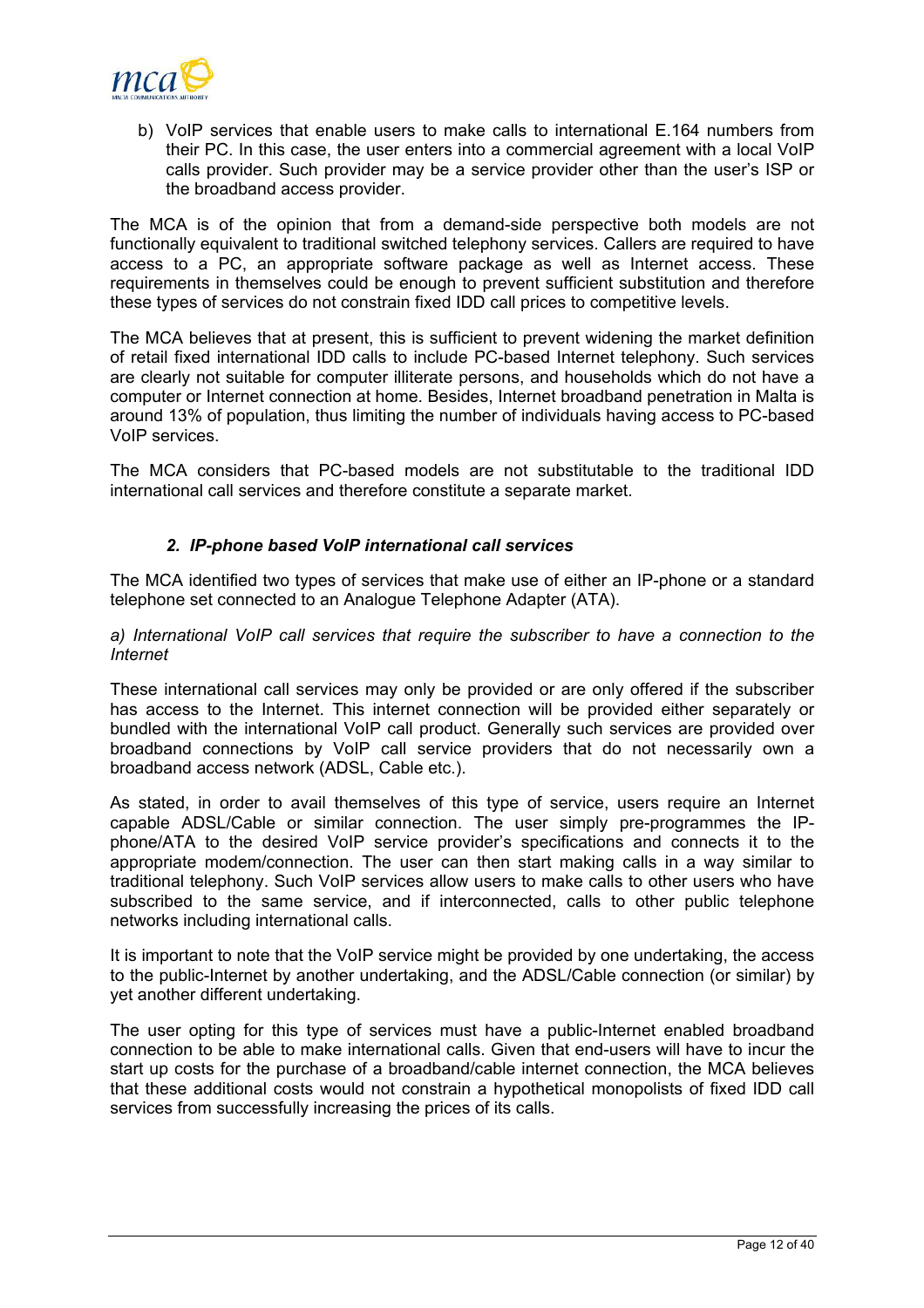

## *b) International VoIP call services that are provided without the need for the subscriber to have a connection to the Internet*

These VoIP call services are provided by undertakings that own a fixed access network and are therefore able to provide access lines directly to their customers. These undertakings are also able to provide their VoIP call services over channels that are different than those which carry say, broadband and/or television services.

Therefore, the undertaking is able to offer VoIP call services to users which have an access line connection irrespective of whether they are subscribed to a broadband connection or not. Moreover, in acquiring such a service, end users do not necessarily have to pay for a connection to the public-Internet but only for the access to the VoIP call service. Like traditional telephony, these services allow users to make calls to other users on the same network and, if interconnected, calls to other public telephone networks including international calls.

The MCA believes that the issue of access to a broadband public-Internet connection is, at present, sufficient to prevent widening the market of retail fixed international calls to include 'international VoIP call services that require the subscriber to have a connection to the Internet'.

In contrast the MCA is of the opinion that 'international VoIP call services which may be provided without the need of a connection to the Internet' as described above in (b) above should be included in the relevant market.

# *3. PSTN-dial VoIP international call services*

The MCA identified two forms of PSTN-dial VoIP services providing international call services existing in Malta, being the 'CS/CPS VoIP' model and the 'Hybrid CS' model. These are discussed in turn below

# *a) CS/CPS VoIP model*

This model allows the user to make calls via a preferred carrier. Calls are originated from the undertaking providing fixed access to the user and routed through the chosen service provider, in this case utilizing a VoIP gateway as the mechanism to provide the service. A user subscribed to the service would either dial a code in order to get access to the service provider (in the case of carrier selection), or have all the calls routed automatically to the VoIP service provider via Carrier Pre-Selection. Calls made via such services can either be conveyed by the service provider over the public internet, or else directly to a foreign IPtransit service provider able to terminate the traffic globally directly and/or via the public internet.

Maltacom has been providing a Carrier Selection-based international call service called 'Ten21' since July 2005. This service is available to all its subscribers as a secondary service to the traditional circuit-switched international calling facility. Consequently, Maltacom subscribers have the possibility of either dialling the international number as soon as they put their telephone off-hook, or as an alternative dial the carrier selection code 1021, followed by the international E.164 number. Subscribers are charged separately for these calls in their monthly telephone bill.

The MCA carefully assessed the equivalence of these services with the traditional IDD call services and has found sufficient evidence to conclude that these services are functionally equivalent to the traditional service. Furthermore, these services qualify as a 'traditional'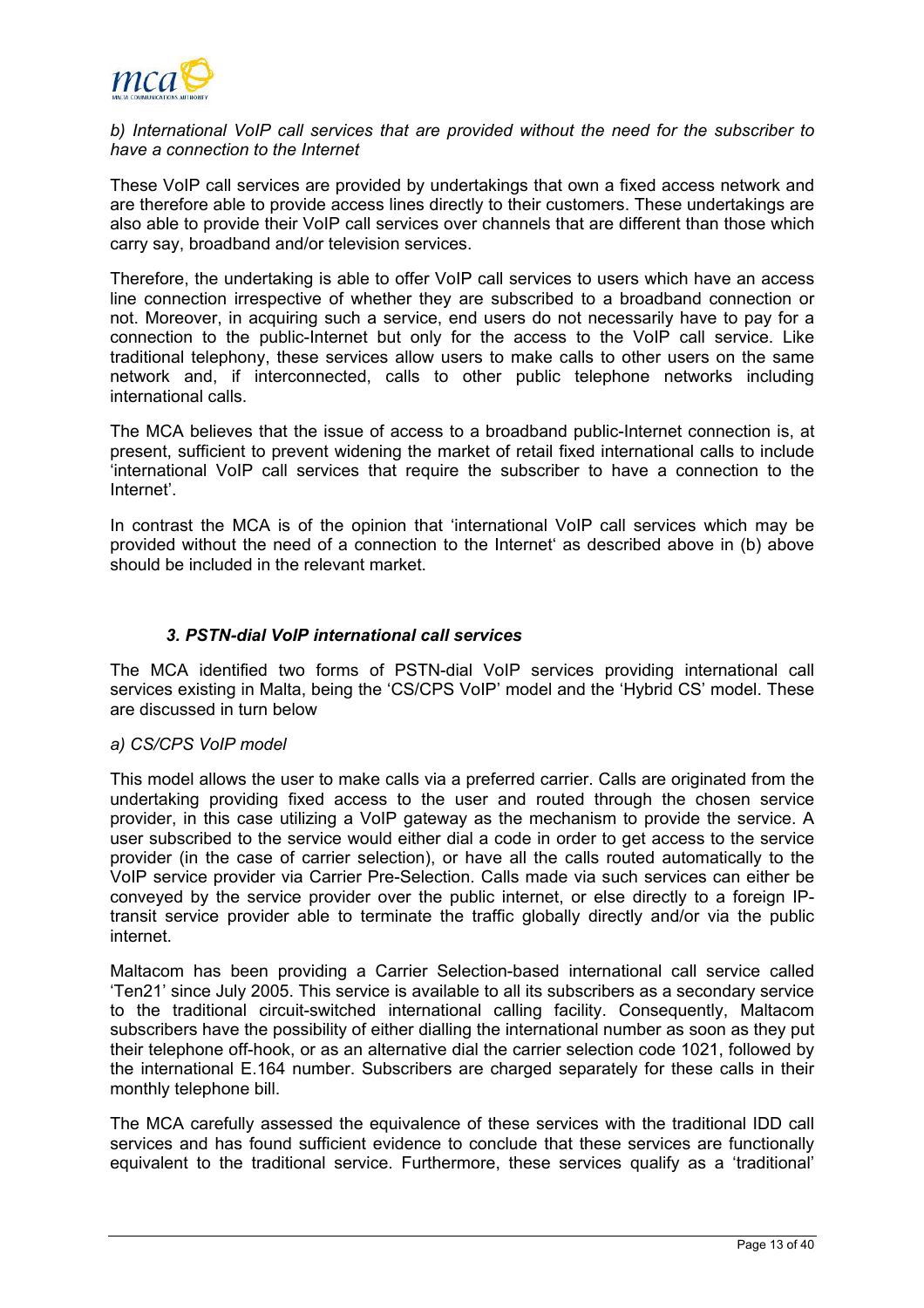

Carrier Selection/Pre-selection service and therefore should be considered as part of the market for international telephone services provided at a fixed location.

#### *b) Hybrid CS model*

In Malta, a number of Internet Service Providers providing international calls are using this method.

In order to use such service, a user buys a prepaid card or opens an account with the ISP offering the service. A user would then first need to make a local call from a fixed line or mobile phone to the ISP's number. The system authenticates the user via an allocated PIN $^8$ . Once authenticated, a dial tone is heard and the user dials the desired international number and is connected.

Unlike the pure CS/CPS model described above, the retail local call to the ISP is paid by the user to the telephony operator (PSTN or mobile) and is separate to the cost paid to the VoIP operator.

The MCA is of the opinion that these kind of services are very closely related to Carrier Selection services (although they require the user to be authenticated) and are therefore part of the product market. constraint

#### *Pricing*

l

The chart below has been extracted from the data contained in **Annex A** and shows the retail tariffs paid by users of fixed PSTN lines and VoIP-conveyed services for 3-minute calls to different countries. The graph shows that traditional international fixed calls are on average five times more expensive than IP-phone based VoIP / CS-VoIP calls and about twice as expensive as Hybrid-CS-VoIP calls.

<span id="page-15-0"></span> $8$  A variant of the service authenticates the user via the CLI number of his registered access line.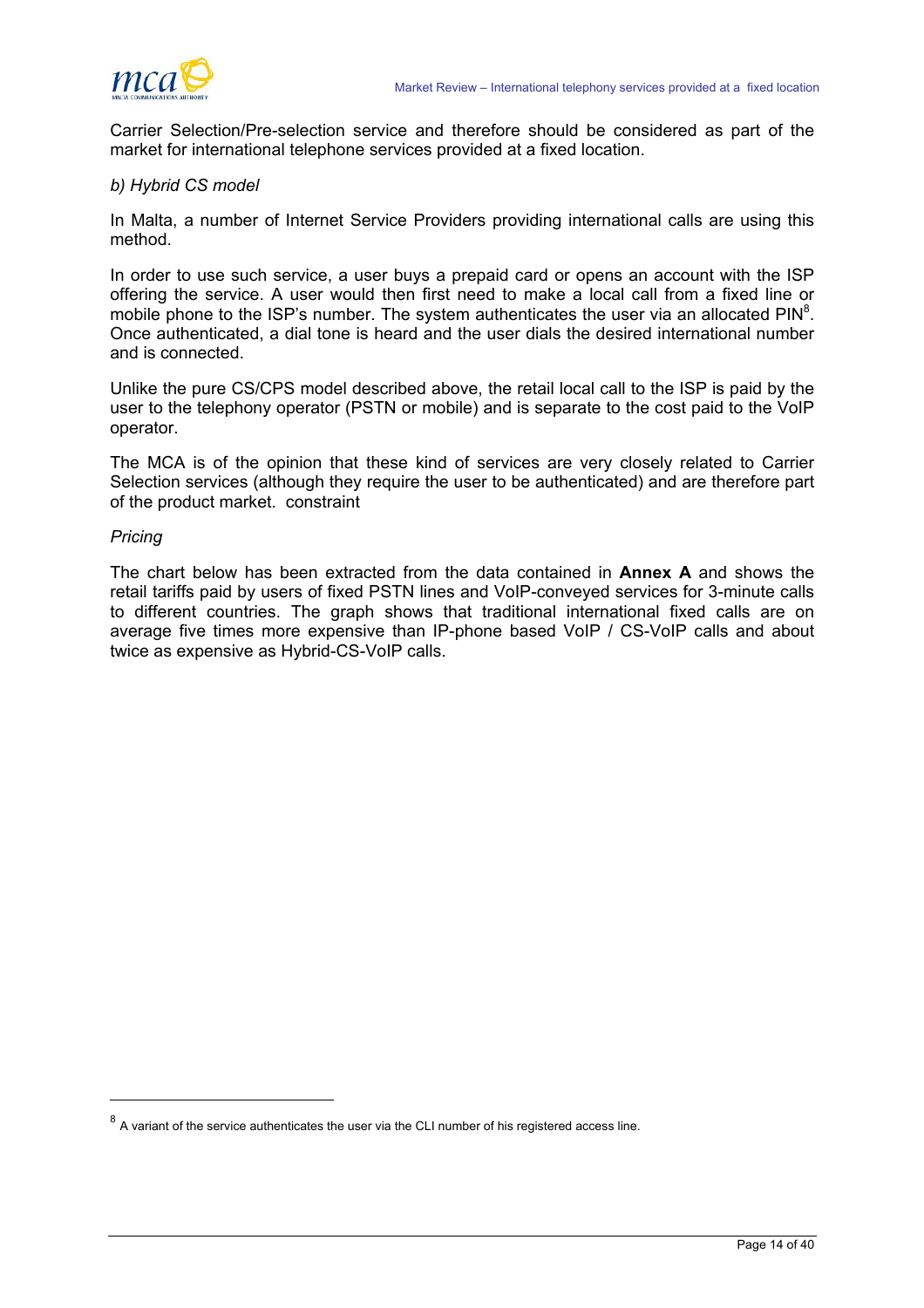

#### **VoIP Int'l Retail Tariffs**



The MCA is of the opinion that price-wise VoIP-conveyed calls are, in general, substitutable to traditional PSTN international calls.

#### **Supply-side substitutability**

When assessing supply substitutability between traditional fixed IDD services and fixed international calls conveyed over VoIP, one has to consider whether an existing supplier of retail international calls conveyed over circuit-switched networks would enter the market for retail IP-conveyed international calls in response to a 5 to 10 per cent increase by a hypothetical monopolist of IP-conveyed international call services and vice-versa.

From an operator's perspective, switching to an alternative technology (circuit-switched or packet-based) entails two levels – the local leg and the international leg.

Technology switching on the international leg would require the traditional operator to redeploy its international connectivity and start passing its international voice traffic in IP format to some IP-transit carrier able to terminate the traffic globally. On the other hand, a VoIP operator wanting to switch its traffic to traditional circuit-switched telephony similarly needs to re-deploy its international IP connectivity by establishing direct physical links (IPLCs) to termination countries and/or to transit carriers which are able to pass the conveyed calls to the terminating operators in the countries of destination. In the first scenario, the undertaking has to enter into an agreement with all the foreign operators it wishes to terminate its calls. The second scenario, which is being mostly used nowadays, is similar to the way local VoIP operators achieve international connectivity and is therefore simpler and more cost effective than the first method.

The MCA is of the opinion that the amount of investment required for an undertaking to transit and terminate its international traffic is similar in the case of international calls conveyed directly to an international transit carrier - circuit-switched or IP-based. In the case of traffic conveyed on the public Internet the investment cost may be less. The MCA believes that nowadays, investment-wise, the termination of international traffic is within the reach of most undertakings operating in the electronic communications market. The MCA is aware that fewer undertakings are choosing a circuit-switched solution to convey their international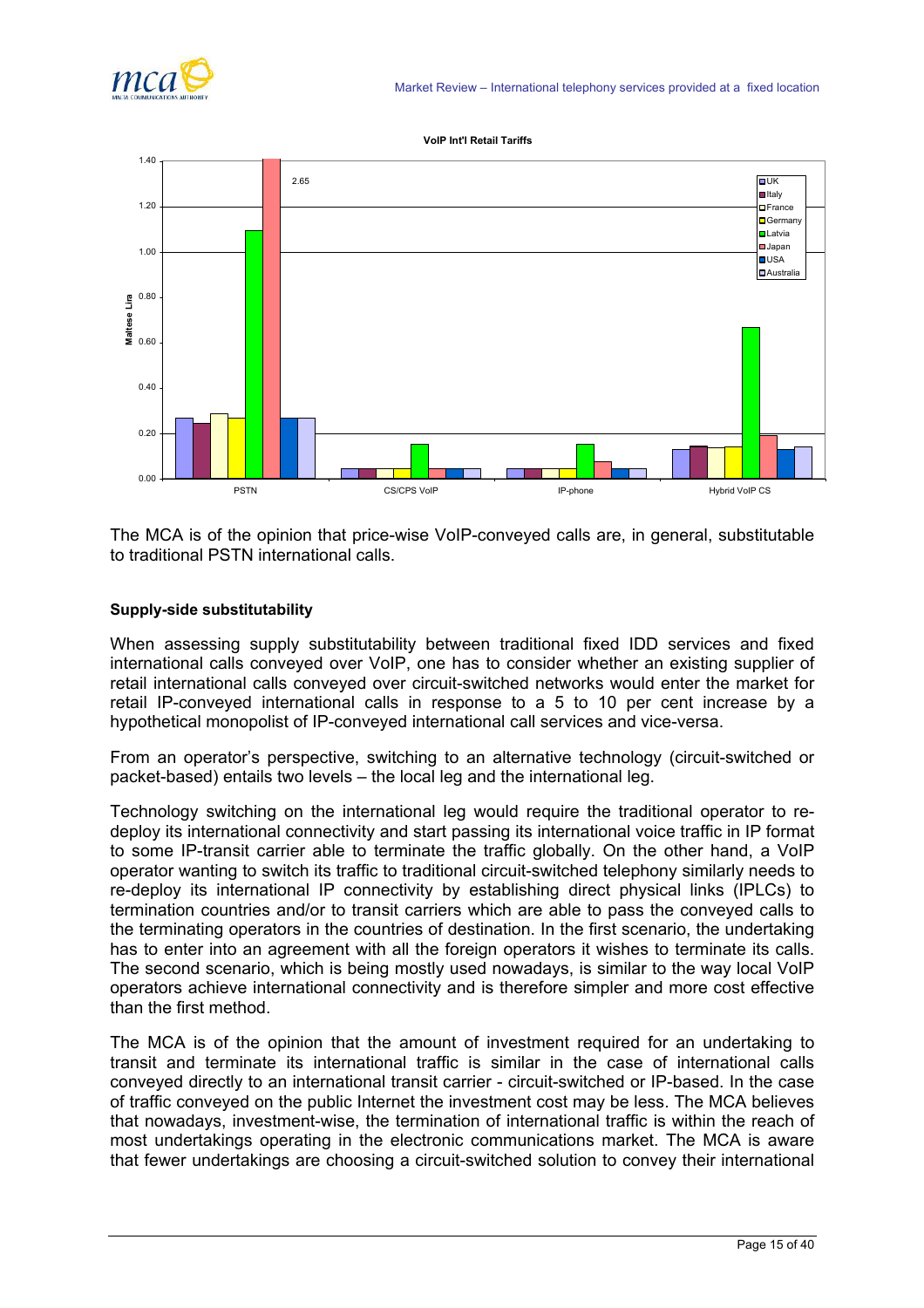

calls so it can be safely assumed that the more cost effective and cost efficient VoIP solution will be the preferred and most widespread technology during the timeframe of this review.

At the local leg, from next year all undertakings in Malta are expected to provide their international calls services over IP-networks. In fact the incumbent, Maltacom, is expected to upgrade its circuit-switched network to a packet-switched one by the end of this year. The soft-switch solution, which Maltacom is expected to adopt will evolve their circuit-switched core network to a multi-service network capable of carrying voice, enhanced services and packet-based broadband traffic. Therefore, as of next year there will be no undertakings in the country operating a circuit-switch network.

Nevertheless, following a 5 to 10 per cent increase by a hypothetical monopolist of international call services conveyed over circuit-switched technology existing providers of retail IP-conveyed international calls would find it difficult to switch to the 'older' circuitswitched technology. The higher investment costs, lower cost-effectiveness, lower flexibility for service provision, and the fact that it is a superseded technology which will not be maintained by manufacturers in the coming years further enhances this conclusion.

The MCA observes that in Malta supply-side substitution is happening with respect to the conveyance of traditional PSTN international fixed calls to IP-based conveyance. Substitution from IP-based transit to traditional transit switch conveyance is neither likely nor feasible to happen.

The MCA therefore concludes that there is one way supply-side substitution with respect to the conveyance of traditional PSTN fixed call services being substituted with IP-based conveyance.

# **Preliminary conclusion**

The MCA considers that of all the international VoIP call services considered above the following services should fall within the market for international call services provided over fixed networks:

- $\circ$  traditional international IDD call services including PSTN<sup>[9](#page-17-0)</sup>, Carrier Selection and Carrier Pre-selection services;
- o international call services provided without the need for the subscriber to have a connection to the Internet; and
- o PSTN-dial VoIP international call services (CS/CPS VoIP and Hybrid CS).

# **2.2.4 Residential and non-residential international calls**

#### **Demand substitutability**

l

In the market review of the fixed access markets<sup>10</sup> the MCA has defined separate markets for residential and non-residential access markets. The distinction was justified since operators are able to distinguish between the two types of customers based on a number of requirements when applying for the services. Operators are therefore able to adopt different pricing strategies for the two types of customers. Moreover, certain terms and conditions for

<span id="page-17-0"></span><sup>9</sup> Including those provided over Next Generation Networks

<span id="page-17-1"></span><sup>10</sup> Link to report <http://www.mca.org.mt/library/show.asp?id=880&lc=1>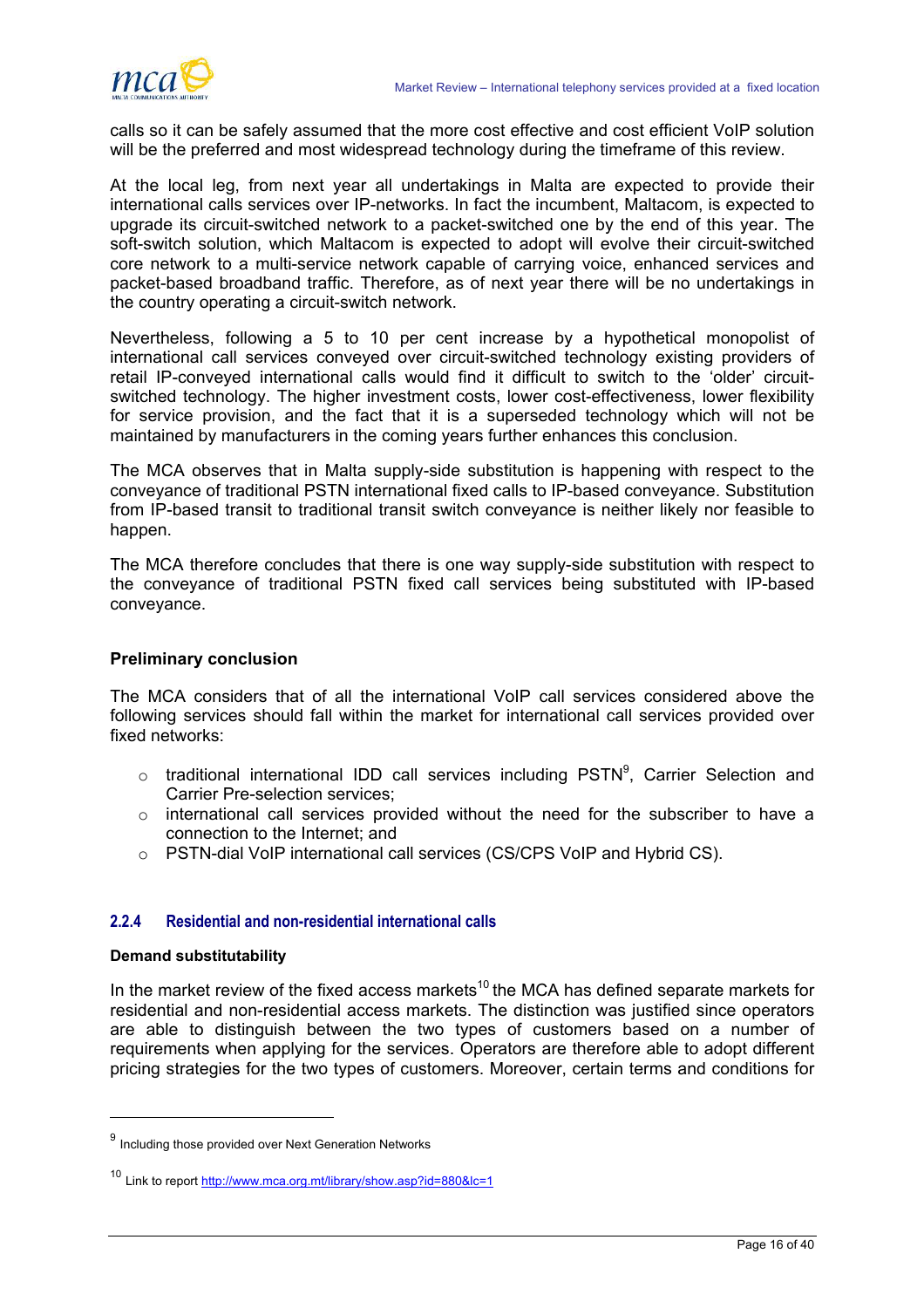<span id="page-18-0"></span>

the provision of access services, such as billing arrangements, differ for residential and nonresidential customers.

At present non-residential customers cannot switch to residential status following a hypothetical increase in the price of international fixed calls because undertakings are able to distinguish between customers and identify the use of each line, that is, whether it will be used as a residential or business line. Therefore, customers cannot choose which connection they want but are obliged to take the residential connection if it is to be used for residential purposes and the non-residential connection if it is for business use.

#### **Supply substitutability**

All operators in the market are already providing access and calls to both residential and non-residential customers. There are no existing operators providing call services to one type of customer only and which could start supplying calls to the other type if a hypothetical monopolist increases the price of international fixed calls.

In the case where new operators enter the international calls market during the timeframe of this review, the MCA expects that from past experience and also based on current pricing strategies applied for other electronic communications services, undertakings tend to differentiate between residential and non-residential customers. This would indicate that even in the hypothetical scenario where new entrants start providing call services, the distinction between residential and non-residential customers would still apply.

#### **Preliminary Conclusion**

The MCA therefore considers that residential international calls and non-residential international calls are in a separate relevant market.

# **02.3 Relevant Geographic Market**

A relevant geographical market comprises the area in which the undertakings concerned are involved in the supply and demand of products and/or services, in relation to which the conditions of competition are sufficiently homogeneous and which can be distinguished from neighbouring areas because the conditions of competition are appreciably different to those areas.

According to the EU Guidelines, in the electronic communications sector, the definition of the geographical scope of the relevant market is generally determined with reference to the area covered by a network, and to the existence of legal and other regulatory instruments.

Based on these definitions and the market conditions described earlier on the MCA takes the view that the relevant geographic market for the markets considered in this review are the Maltese Islands.

# **02.4 Preliminary markets**

Following the analysis presented here the MCA is proposing to define the following relevant retail international fixed calls markets in Malta:

- 1. Residential international telephone services provided at a fixed location.
- 2. Non-residential international telephone services provided at a fixed location.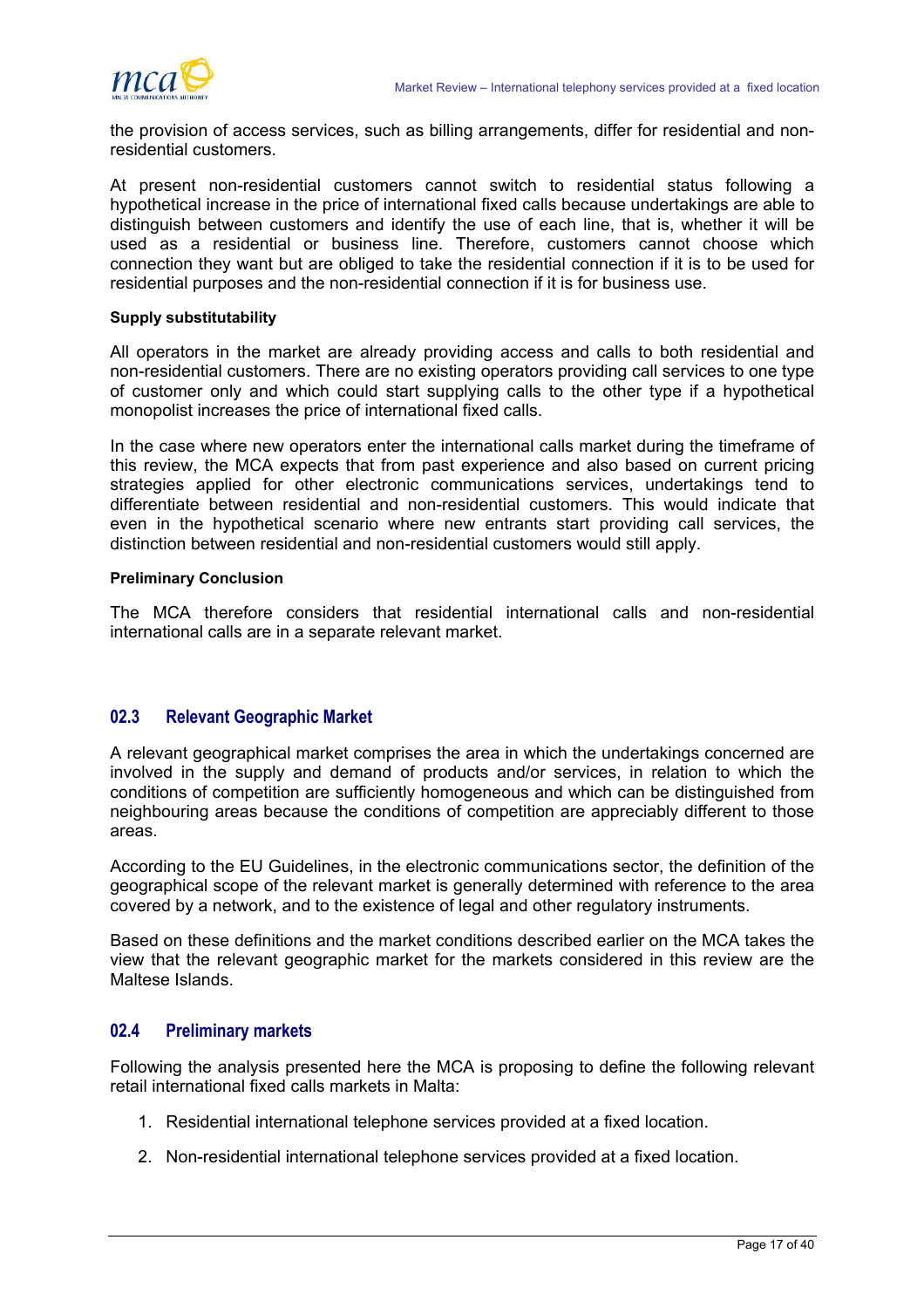<span id="page-19-0"></span>

# **Chapter 03 - Market Analysis**

Having identified the relevant markets as discussed in **Chapter 02** the MCA is required to analyse the market in order to assess whether any person or persons have significant market power as defined in Regulation 8 of the ECNSR (Article 14 of the Framework Directive).

# **03.1 Method to Assess Significant Market Power**

Under the EU Electronic Communications Framework, SMP has been defined so that it is equivalent to the competition law concept of dominance. Article 14(2) of the Framework Directive states that:

*"An undertaking shall be deemed to have significant market power if, either individually or jointly with others, it enjoys a position equivalent to dominance, that is to say a position of economic strength affording it the power to behave to an appreciable extent independently of competitors, customers and ultimately consumers."* 

Further, Article 14(3) of the Framework Directive states that:

*"Where an undertaking has significant market power on a specific market, it may also be deemed to have significant market power on a closely related market, where the links between the two markets are such as to allow the market power held in one market to be leveraged into the other market, thereby strengthening the market power of the undertaking".* 

Therefore, in the relevant market, one or more undertakings may be designated as having SMP where that undertaking, or undertakings, enjoys a position of dominance. Also, an undertaking may be designated as having SMP where it could lever its market power from a closely related market into the relevant market, thereby strengthening its market power in the relevant market.

In assessing whether an undertaking has SMP, this review takes the utmost account of the Commission's SMP Guidelines as well as the MCA's guidelines, as referred to in Chapter 01 above.

#### **03.2 Assessment of SMP Against Relevant Criteria**

The remainder of this chapter considers whether single dominance is likely to exist in the identified markets. In the MCA's view the assessment is fully compliant with the Commission's Guidelines. The SMP assessment set out is based on the evidence available to the MCA.

Single dominance can be assessed using a large number of criteria, as described in the Commission's guidelines on SMP assessment. In the MCA 's view, the most important ones are:

- o Market share analysis;
- o Economies of scale and scope;
- $\circ$  Size of the undertaking;
- o Control of infrastructure not easily duplicated;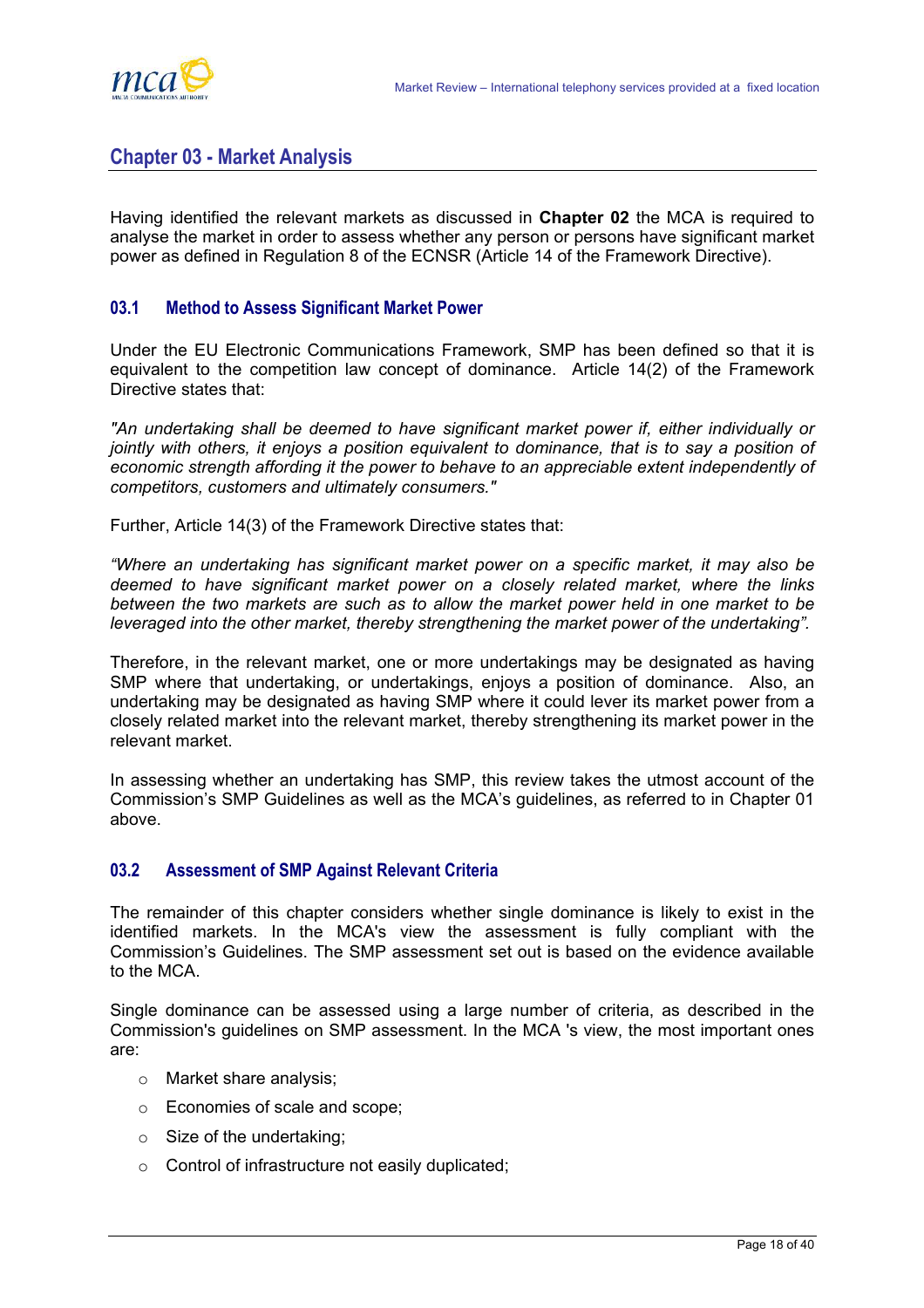

- o Vertical and horizontal integration; and
- o Potential competition.

## **3.2.1 Analysis of market share**

Although, high market shares are not in themselves decisive as to whether an undertaking enjoys SMP in a market, the MCA is of the opinion that market shares higher than 50 per cent would raise the presumption of SMP. Paragraph 75 of the Commission Guidelines states that, *"according to established case-law, very large market shares – in excess of 50% - are in themselves, save in exceptional* circumstances, evidence of the existence of dominant position."

The markets for international calls have changed considerably during the past five years with an increased number of new entrants and new alternative solutions being lunched in the market.

Prior to 2003, Maltacom was the only fixed telephony operator present in the market and was the only provider of international fixed call services. Following the liberalisation of the electronic communications market in January 2003, a number of ISPs entered the market and started providing international call services through a Hybrid-CS VoIP service. During the earlier days of the launch of this service, the quality of the international call was not very good, however over time the quality has improved considerably and has become similar to that of a traditional PSTN international call.

In July 2005 the cable operator Melita Cable started offering an international IP based call service – Hello – provided over its bi-directional cable network. This service is independent of a broadband connection and therefore customers having only a cable access point at home can also avail themselves of this service by acquiring the necessary telephone set.

A few days following the launch of the Melita Cable's Hello service, Maltacom launched a similar IP-based CS service called 'Ten21' whereby the user can dial the prefix 1021 prior to the international number and the call will be conveyed over IP rather than the traditional PSTN. The cost of making an international call using Maltacom's 'Ten21' service or Melita Cable's 'Hello' service is identical.

The chart below depicts the evolution of international minutes since 2003 where the market saw the entry of a number of new undertakings.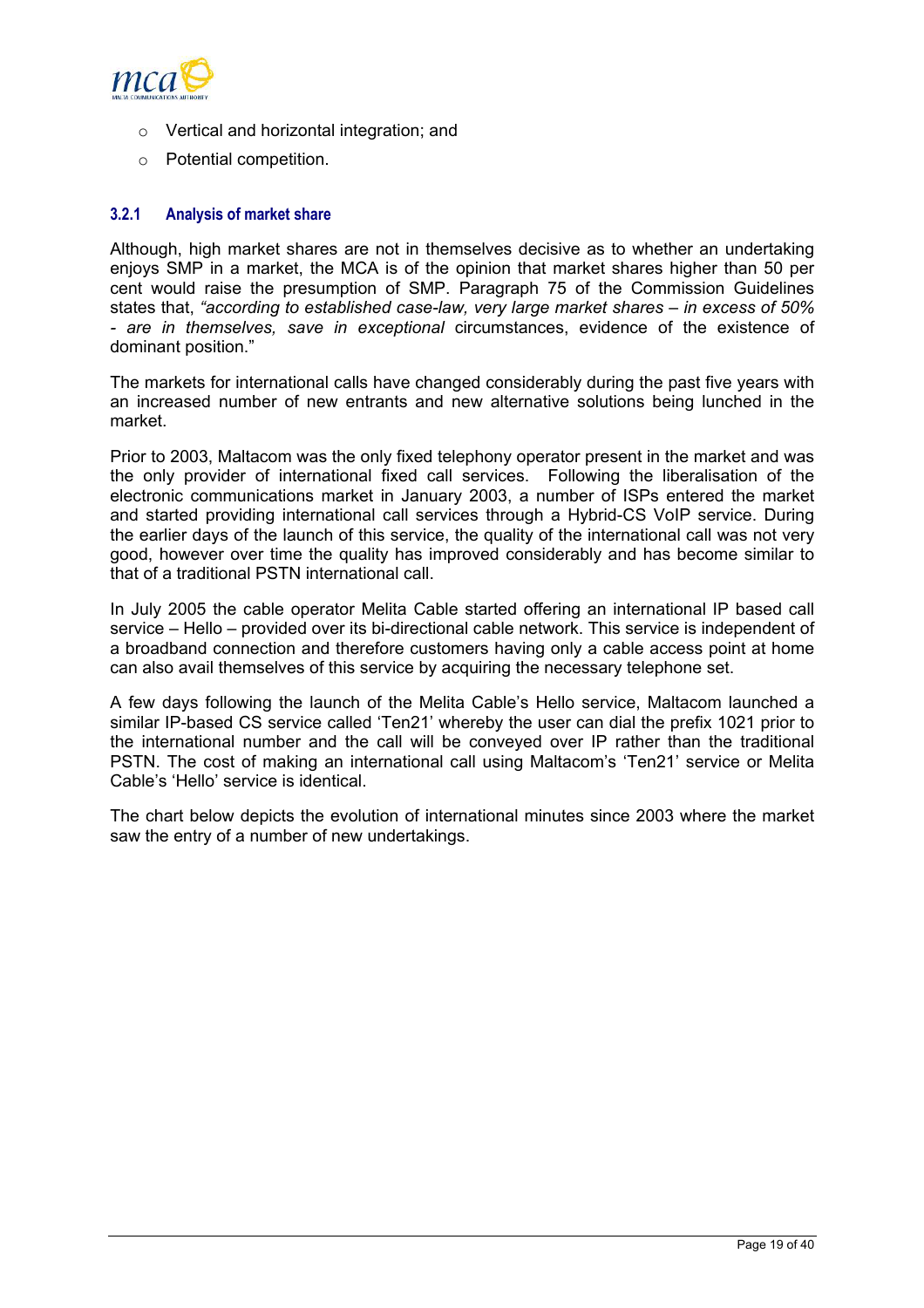



It is evident that following the liberalisation of the market, ISPs found a niche whereby they could enter successfully the international calls market. As stated earlier, prior to the market entry of the ISPs, Maltacom held a monopoly in the provision of international fixed calls. The cost of making an international call was very high with prices ranging from €0.58 to €6.17 per minute depending upon the country being called.

With their innovative Hybrid-CS VoIP product the ISPs were charging an average price of €0.06 per minute to most of the major countries around the world. In addition to this per minute cost, the user also incurs a standard local telephone call costing €0.12 per 5-minute pulse.

Although initially the quality of this service was poor, the take-up of the service was significant given the price differential between the traditional fixed call and the ISPs VoIP call service. In just five months from the launch of this service, Maltacom had already lost 40% of its market share in international traffic. As the quality of this VoIP services improved, the take-up has continued to increase.

The illustration below shows that since the introduction of the VoIP service by the ISPs, the total number of international minutes has increased. This increase is largely attributable to the low prices charged by the ISPs as compared to the high prices charged by the incumbent Maltacom. Given these low prices, more people started to call abroad more frequently and to make longer calls.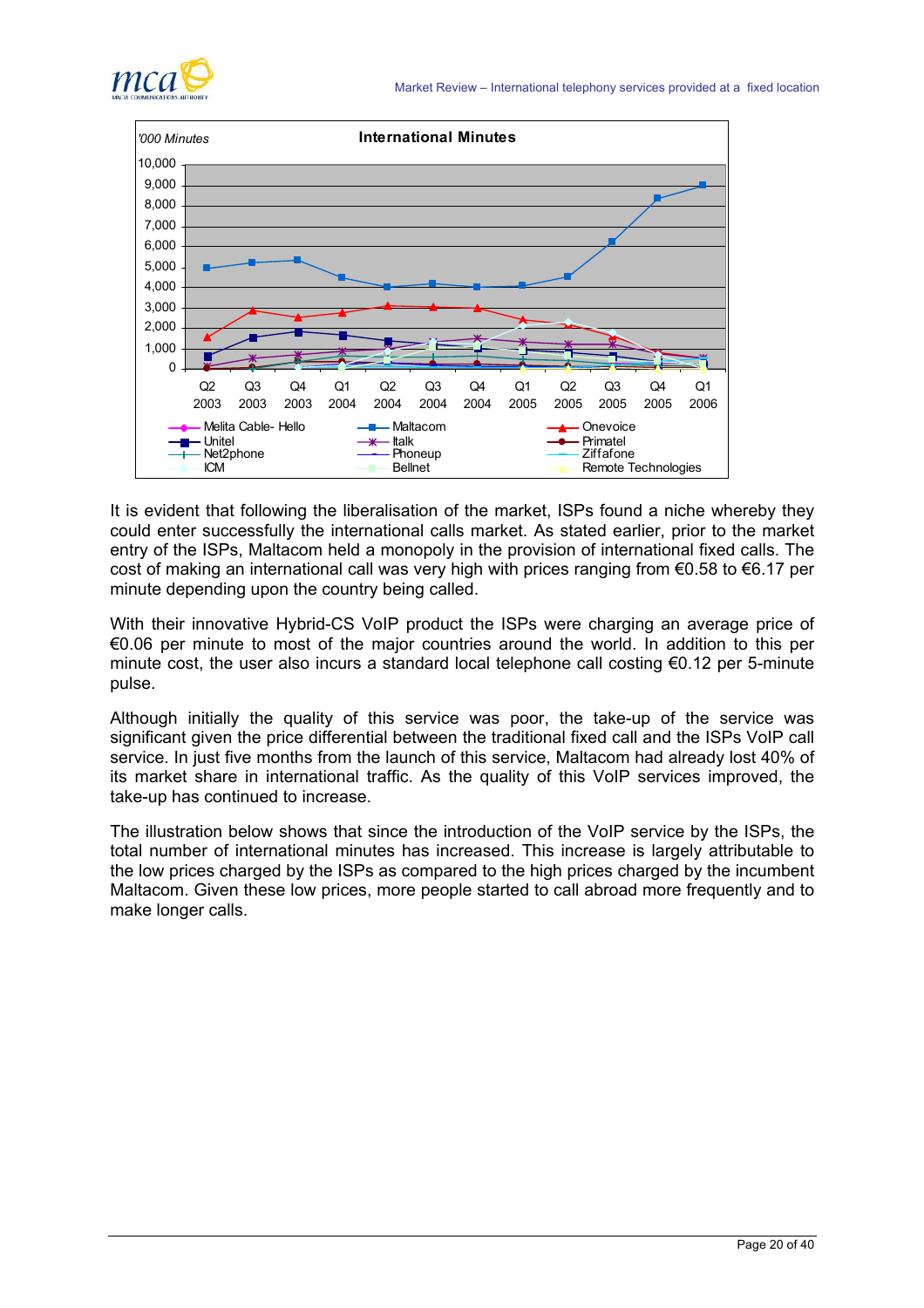



In fact, as clearly shown above the total number of international minutes increased. Whilst Maltacom's traffic decreased, that of the ISPs increased dramatically from two million minutes in Q2 2003 to a peak of nine million in Q3 2004. This trend has continued up till Q2 2005 when Melita Cable entered the market with its Hello service and charged  $\epsilon$ 0.035 per minute to all major countries. Soon after, Maltacom launched its 'Ten21' service charging the same price per minute due to fear of stiff competition from Melita Cable. The take-up of the Hello service has to date been very limited, whilst Maltacom managed to recoup its lost market share and also to erode nearly the entire share of the ISPs in just nine months since its launch if its Ten21 service.

Although Maltacom could have launched its IP based CS service way back in 2003, thus avoid losing minutes, it decide to wait till the entry in the market of Melita Cable. This strategy can be explained better when analysing in further detail the usage patterns of its subscribers.

The graph below shows the international minutes of Maltacom split by the type of international call service i.e. 'Ten21', traditional PSTN international calls, and Hybrid-CS VoIP services provided by its own retail ISP Maltanet.

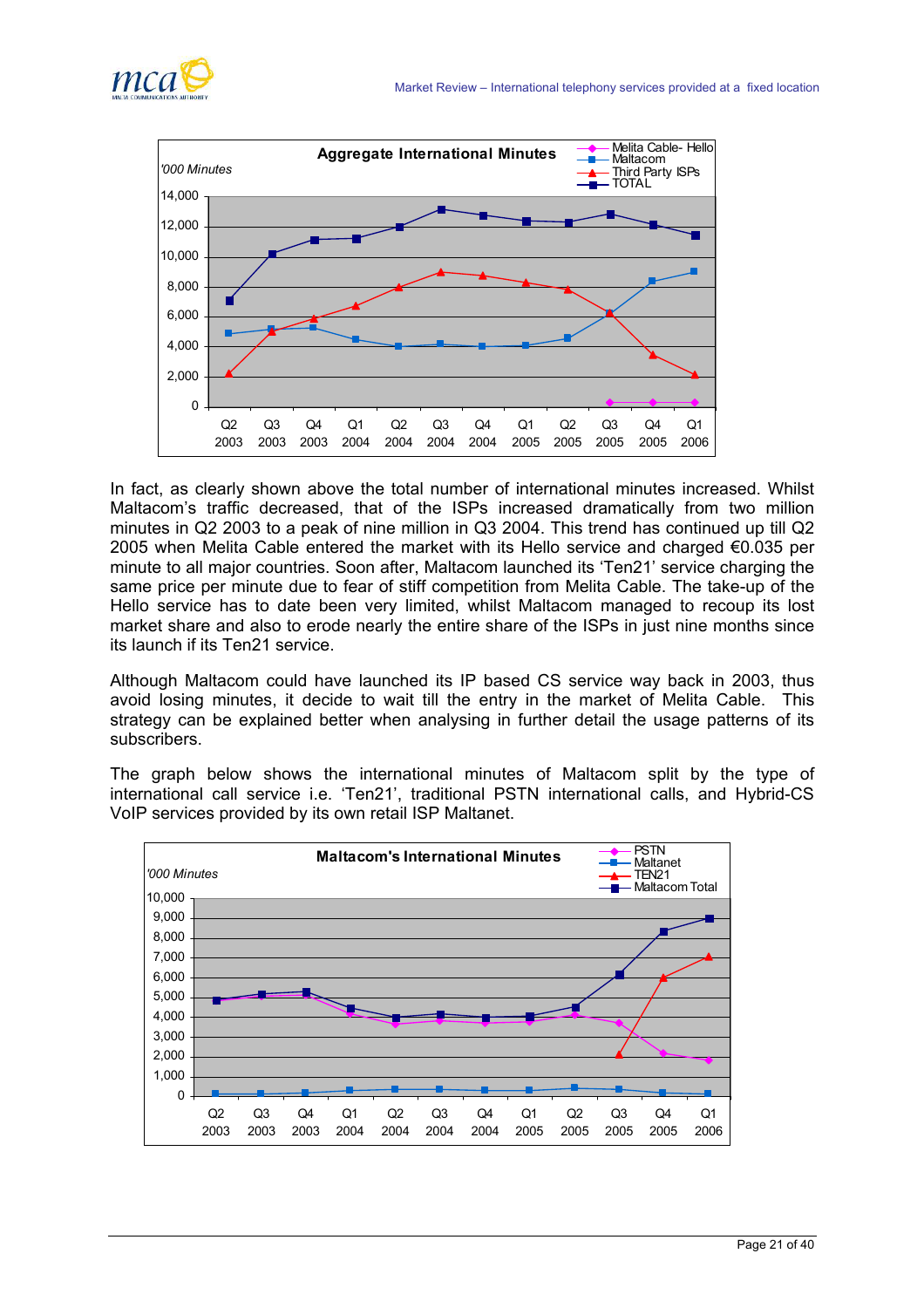

Maltacom's PSTN international minutes decreased from 5 million minutes in Q2 2003 to less than 4 million throughout 2004 and Q1 2005. This decrease is attributable to the launch of third party ISPs cheaper Hybrid-CS VoIP call services. Third party ISPs managed to be more successful than Maltacom's downstream ISP Maltanet since the latter has not actively marketed its product, not to contribute further to the decrease of traditional fixed line minutes of its parent company.

Since the introduction of the 'Ten21' service in July 2005, the total minutes of Maltacom increased impressively from 4.5 million in Q2 2005 to 9 million in Q1 2006, since customers started using this services rather than the VoIP services provided by the ISPs. The main reason behind this shift is the fact that the Ten21 service is a much more 'user-friendly' service for customers than the VoIP services of the ISPs. As opposed to the VoIP services, customers do not need to purchase pre-paid calling cards, enter long pin codes, and do not have time-windows by which they have to utilise their pre-paid credit. These factors have largely contributed to the success of the Ten21 service and the death of the Hybrid-CS VoIP call services.

Even though Maltacom has gained back its dominant position in the market, it is evident that with the launch of the 'Ten21' service customers are now also substituting the traditional PSTN call with a Ten21 call, since this is much cheaper and is of good quality. As depicted above since Q2 2005 the Ten21 services has registered an impressive growth, whilst the PSTN minutes decreased by 2 million minutes in just 6 months. It is therefore clear that the success of the Ten21 service has been gained at the detriment of the traditional PSTN traffic. This internal substitution will also have implications on the revenues of Maltacom since the cost of a PSTN call is much higher than that of a Ten21 call.

The diagram below depicts the aggregate market shares expressed in minutes. Prior 2003 Maltacom was the only operator providing international fixed call services and therefore it had a 100% market share. Upon entry of the ISPs the market share of Maltacom fell drastically in a few months reaching a low of 32% in Q4 2004. As from Q3 2005 Maltacom's market share increased considerably following the launch of the Ten21 service reaching 78% in Q1 2006.





The trend above shows that notwithstanding the large number of operators in the market and the cheap prices offered by alternative operators, Maltacom has been able to re-establish its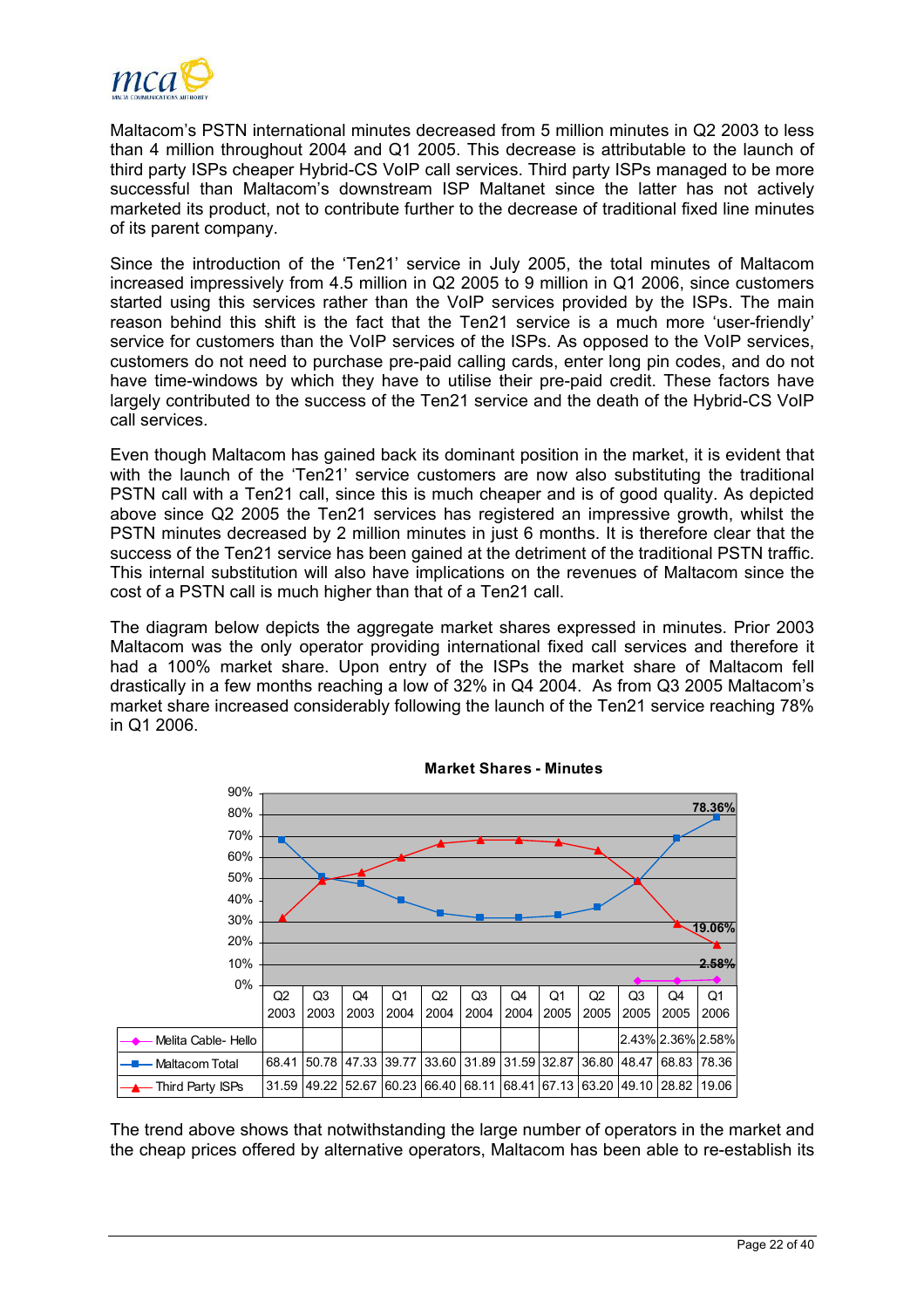

position of dominance in the market in a matter of few months by replicating the product offered by these alternative operators.

Given Maltacom's extensive infrastructure, it is amply clear that it can replicate in the short term and without excessive cost any services developed by alternative operators. Furthermore, Maltacom enjoys a more favourable position than alternative operators given that it is a horizontally integrated operator and is able to provide a full suite of services that can be utilised by nearly all households in Malta.

## *Revenues*

In terms of revenues from international call minutes, Maltacom remains at the lead of all other service providers. The diagram below depicts the revenues of all the individual providers of international call services.



Maltacom's revenues from PSTN services have decreased significantly from Lm1.5 million in Q2 2003 to Lm600,000 by the end of 2004. This drop was the result of consumers shifting their preference to the ISP's VOIP service and because in 2004 Maltacom reduced its international tariffs for the traditional PSTN calls. From the graph above it is also clear that following the introduction of the Ten21 service in Q3 2005 revenues took a further negative downward trend since Maltacom's subscribers started making cheaper Ten21 calls instead of the traditional IDD calls which carried higher cost. As a result of the significant reductions in costs of VoIP calls, the overall level of revenues for Maltacom decreased to a third of what it was in early 2003.

The graph below depicts the trend of market shares expressed in terms of revenues from international minutes. As clearly shown, Maltacom lost around 30% market share in revenues following the entry of ISPs, however, as soon as it launched the Ten21 service its market share started to increase again.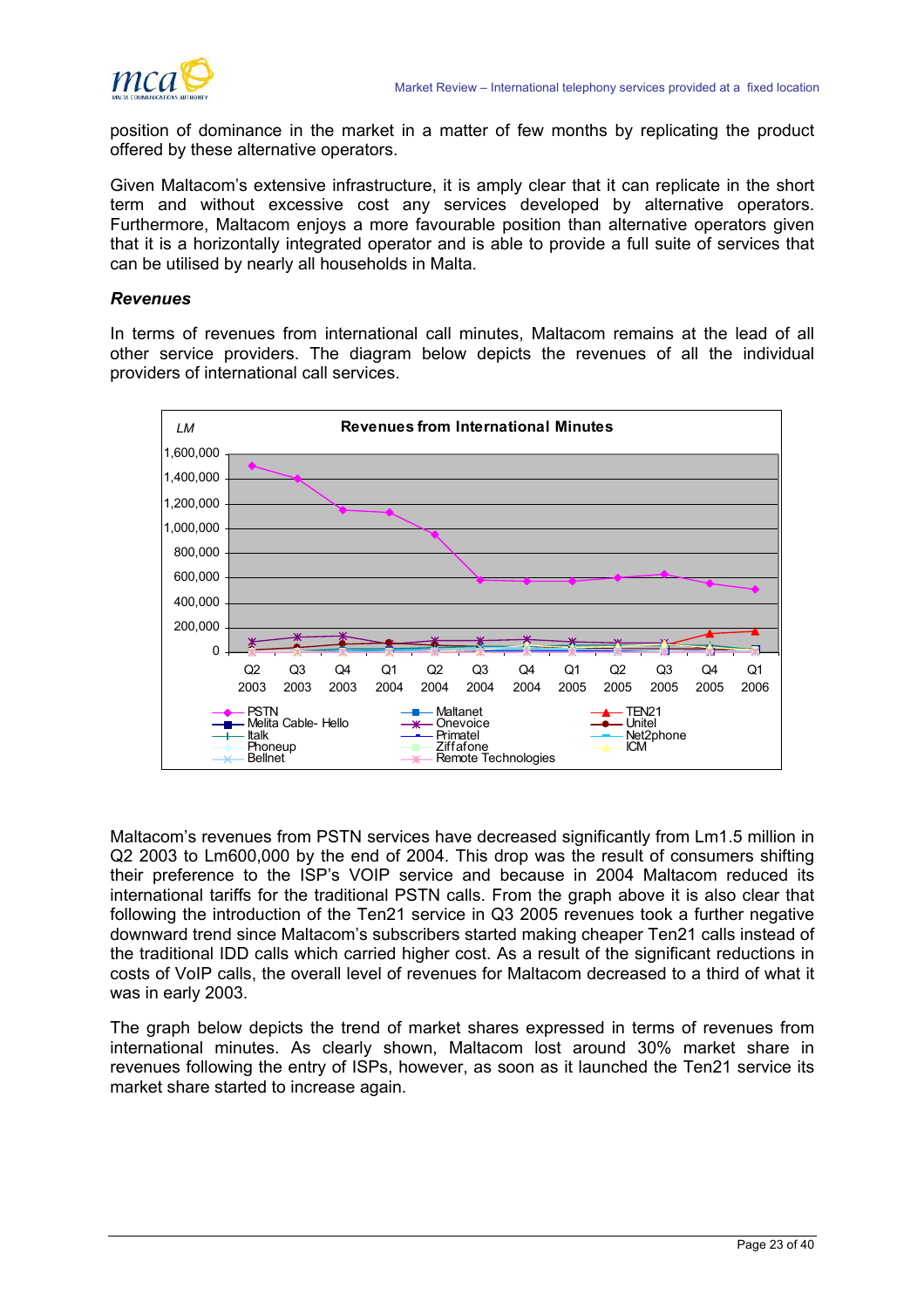



#### **Market Share- Revenues**

It is clear that Melita Cable's Hello service has had very little impact in terms of revenues, whilst the aggregate share of ISPs is significantly shrinking every quarter. Maltacom on the other hand has regained is dominance in the market with the launch of its Ten21 service.

The MCA is of the opinion that in the absence of regulation Maltacom would be able to exert a certain degree of market power in the international fixed calls markets for both residential and non-residential customers.

With a market share of 80% in terms of minutes and 85% in terms of revenues, it is clear that Maltacom enjoys a position of SMP in the international fixed calls markets. The MCA is of the opinion that Maltacom will likely to continue enjoying significant market power during the timeframe of this review. Nonetheless, the MCA will monitor closely any developments in these markets and will revise its analysis accordingly if the structure of the markets changes significantly.

## **3.2.2 Economies of scale and scope**

For a significant number of years, Maltacom was the only operator providing fixed international call services to residential and non-residential customers in Malta. Given the ubiquity and the high density of this network, Maltacom enjoys economies of scale in the provision of fixed international call services. As depicted earlier on Maltacom has continuously enjoyed a greater volume of international minutes passed over its network than any other single operator in the market.

Furthermore Maltacom is a horizontally integrated operator providing multiple services over its network to the consumer. This enables the incumbent to benefit from economies of scope where the average costs of production for a product are lower as a result of it being produced jointly with another. Cost savings may be made where common processes are used in the provision of a group of services.

The ability of Maltacom to benefit from economies of scale and scope suggests that the incumbent is likely to enjoy the benefits of SMP in the provision of international fixed call services.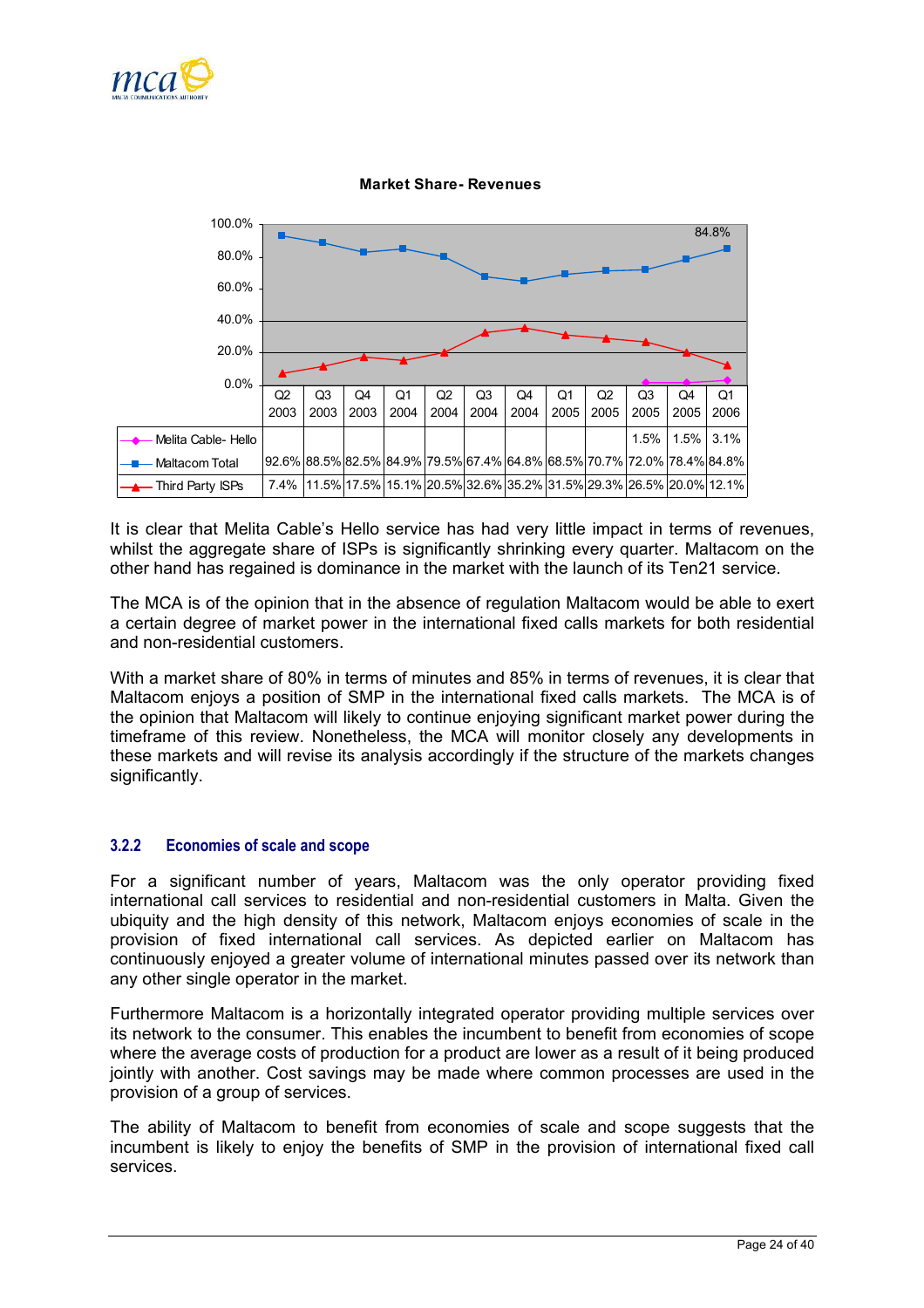

## **3.2.3 Overall size of undertaking**

Undertakings having a large size relative to their competitors in a particular market may enjoy potential advantages, and sustain those advantages in a number of operational areas.

It is clear that Maltacom's size in relation to the individual ISP is substantial. Maltacom has a ubiquitous network capable to provide a full range of electronic communications services. More than 95% of all households are connected to its copper access network. Such a position in the market enables Maltacom to benefit from advantages in terms of provision of service, production capacities and marketing facilities.

On the other hand, ISPs have very few network elements and are heavily dependent on wholesale inputs provided by Maltacom. ISPs acquire international connectivity from Maltacom and their VoIP service is dependent on the local access network of Maltacom. Furthermore, no individual ISP is able to constrain Maltacom given their small size.

Melita Cable can in the future be a potential constraint to Maltacom given that the size of the cable network operator is also significant. The cable operator is a vertically and horizontally integrated operator and is able to reach 95% of all households with its cable network. Nevertheless, the low take-up of its voice call service limits the constraining effect on Maltacom.

## **3.2.4 Control over infrastructure not easily duplicated**

Investing in electronic communications infrastructure is very often an extensive and costly exercise that may not be feasibly accomplished by a large number of operators. Such control may represent a significant barrier to entry for potential competitors and may also create the opportunity for the owner of the infrastructure to eliminate the possibility of a competitive market.

A large part of the investment required for the deployment of fixed networks is usually sunk costs, which are not recoverable on market exit. A potential entrant will therefore find it hard to incur such an investment to enter a mature market were the returns do not justify the initial investment. The incumbent on the other hand has already made its investment and would therefore be in a much better position to compete with the new entrant.

This is the case in the international fixed calls market whereby Maltacom owns a ubiquitous network able to provide a full range of service whilst the ISPs are dependent on Maltacom's inputs for the provision of all their services. If these services were to be discontinued, it would also mean that ISPs would not be in a position to provide VoIP call services.

The existence of ISPs, and therefore the provision of VoIP call services, is dependent on the access to the network infrastructure of Maltacom.

Furthermore, Maltacom's network enables it to design new products that other operators cannot provide (for example the Ten21 service). This gives Maltacom a distinct advantage since it is able to replicate services provide by its competitors, whilst the latter cannot.

### **3.2.5 Vertical and Horizontal Integration**

Integrated operators are able to influence both upstream and downstream markets and also different horizontal markets. A new entrant in a particular market would find it more difficult to compete effectively with the integrated operator.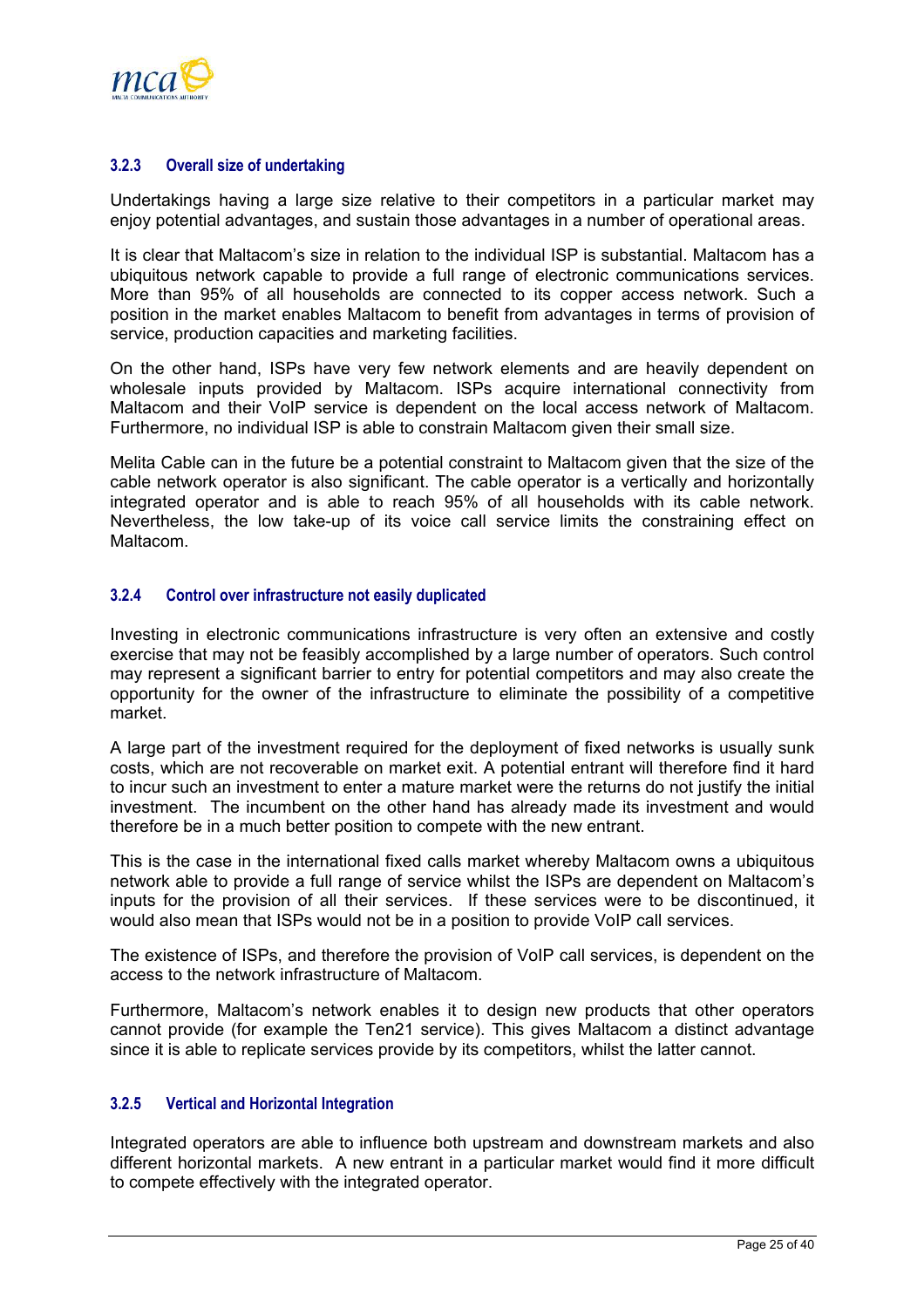

Maltacom is an integrated provider and operates at a wholesale and retail level in many electronic communications markets. The ability to lever market power from upstream to downstream markets and from one market to another may deter potential entry in these markets.

An integrated provider can hypothetically make it difficult for new entrants at a retail level to obtain the necessary inputs at a competitive price and therefore create an entry barrier at retail level. This is the case with the provision of wholesale inputs by Maltacom to third parties for the provision of the Ten21 CS service. ISPs have complained to the MCA that Maltacom, as a designated dominant operator, should grant access to wholesale inputs for the provision of the Ten21 service. The MCA has directed Maltacom to provide the necessary inputs to third party providers however the incumbent has appealed this decision and has to date not granted such access services.

In absence of regulation Maltacom can take the opportunity to lever its power in the downstream markets to hinder effective competition.

## **3.2.6 Assessment of the level of competition and future developments**

Following the market entry of the ISPs the number of players in the market increased significantly. Prices have been slashed dramatically in a short period of time. Maltacom has in 2004 also reduced its tariffs although not matching the price of a VoIP call. For a period of two years therefore market was characterised by an increase in the number of service providers, new services being launched and a sharp decrease in price of international calls. Customers could therefore avail themselves of a selection of call services at cheap prices.

In July 2006 Melita Cable launched its VoIP Hello service, which triggered an almost immediate action by Maltacom fearing competition from its main rival. In a matter of days Maltacom launched the Ten21 CS service which similar to the Hello service.

Although the take up of the Hello service has been very limited (3500 subscribers) Maltacom did not risk losing any customers and reacted immediately to its rival. This is in stark contrast with the 'lack of action' taken in face of the stiff competition from the ISPs. Following the launch of the ISPs VoIP service Maltacom lost more than a million minutes every quarter to ISPs, however the latter did not take any action to recoup the lost minutes. It was only following the entry of Melita Cable that Maltacom launched its Ten21 service, something that could have been done when the ISPs entered the market.

Since the launch of the Ten21 service Maltacom has regained the lost minutes and also eroded away the significant share of the market of ISPs. This trend is increasing every month and is expected that the VoIP services offered by ISPs will soon die out. The existence of ISPs is also dependent on the regulatory obligations in the wholesale broadband access market. Should the obligation to provide wholesale broadband access be withdrawn it is even more likely that ISPs would not have the necessary inputs to provide broadband service and therefore will stop their operations.

This would effectively mean that the market would again be entirely dominated by Maltacom with Melita Cable possibly offering some level competition in the near future. However, this is subject to Melita Cable successfully providing a ubiquitous telephony service, which is in turn dependent on establishing an interconnection agreement with Maltacom, which to date has been refused by Maltacom.

Another potential development in the market will be the introduction of voice call services over BWA networks. On the  $12<sup>th</sup>$  October 2005 the MCA allocated frequency spectrum to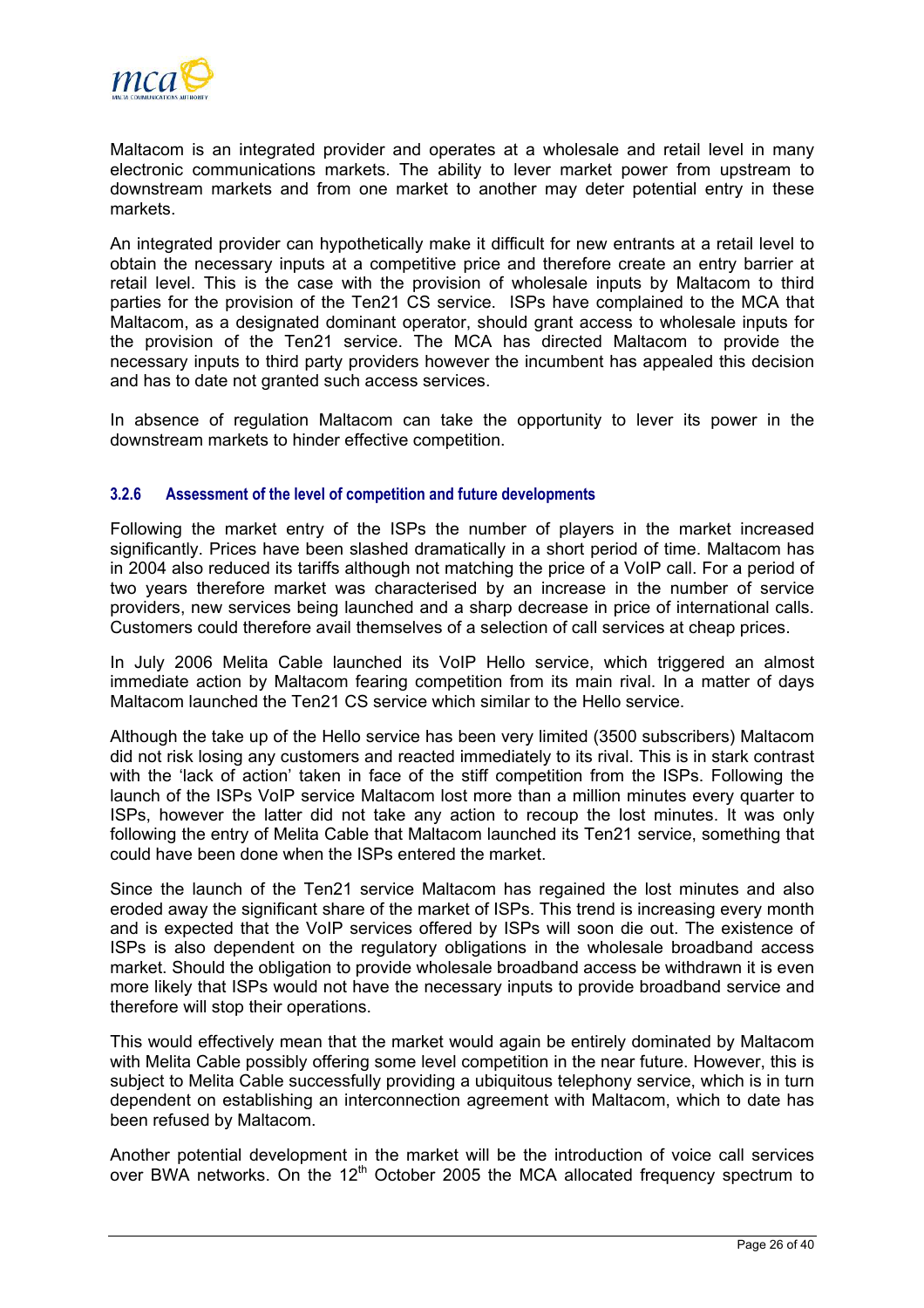<span id="page-28-0"></span>

three undertakings for the deployment of a national BWA network. BWA network operators could potentially start providing VoBB services and offering wholesale call origination services over their network. However, the MCA considers that such a development would not have any material impact during the timeframe of this review since the rollout of a nation wide BWA network would be a lengthy and extensive process and no operator has yet started deploying the network or established any target date for launch of BWA services.

The MCA considers that although in the past there has been a significant move towards an effectively competitive market, recent developments have reversed such a move. Maltacom has been able to regain its dominant position in the market within a matter of few months and when it considered being appropriate.

Moreover, Maltacom given its network infrastructure is able to replicate any product offered by its competitors but the opposite is not possible. ISPs have requested Maltacom to provide wholesale inputs for its Ten21 service however the latter has to date not provided these services and Maltacom is appealing a decision of the MCA in this regard.

Furthermore, Melita Cable has to date not managed to establish an interconnection agreement with Maltacom, which is vital for the take up of its Hello service. Unless this interconnection agreement is signed Melita Cable will not be able to constrain Maltacom.

Given the recent developments in the market and the expected prevailing conditions in the market, the MCA concludes that Maltacom still enjoys an SMP position in the market. Such a position is also expected to be successfully maintained during the two year timeframe of this review, especially if the interconnection agreement with Melita Cable is not signed in the near future.

Nonetheless, the MCA is going to monitor closely the development of competition in this markets and will consider revising its conclusions if the market structure changes considerably.

# **03.3 Preliminary conclusions and SMP designations**

The evidence presented above suggests that Maltacom, enjoys SMP in the provision of international calls services in the residential and non-residential markets.

This preliminary conclusion is supported by a number of factors including:

- o High market shares in terms of minutes and revenues;
- $\circ$  is a vertically and horizontally integrated provider supplying a full range of electronic communications services both at wholesale and retail level;
- o the economies of scale and scope it enjoys in these markets; and
- $\circ$  the size of the undertaking.

Consequently, the MCA concludes that Maltacom should be designated as having significant market power in the following retail markets:

- 1. Residential international fixed telephone services
- 2. Non-residential international fixed telephone services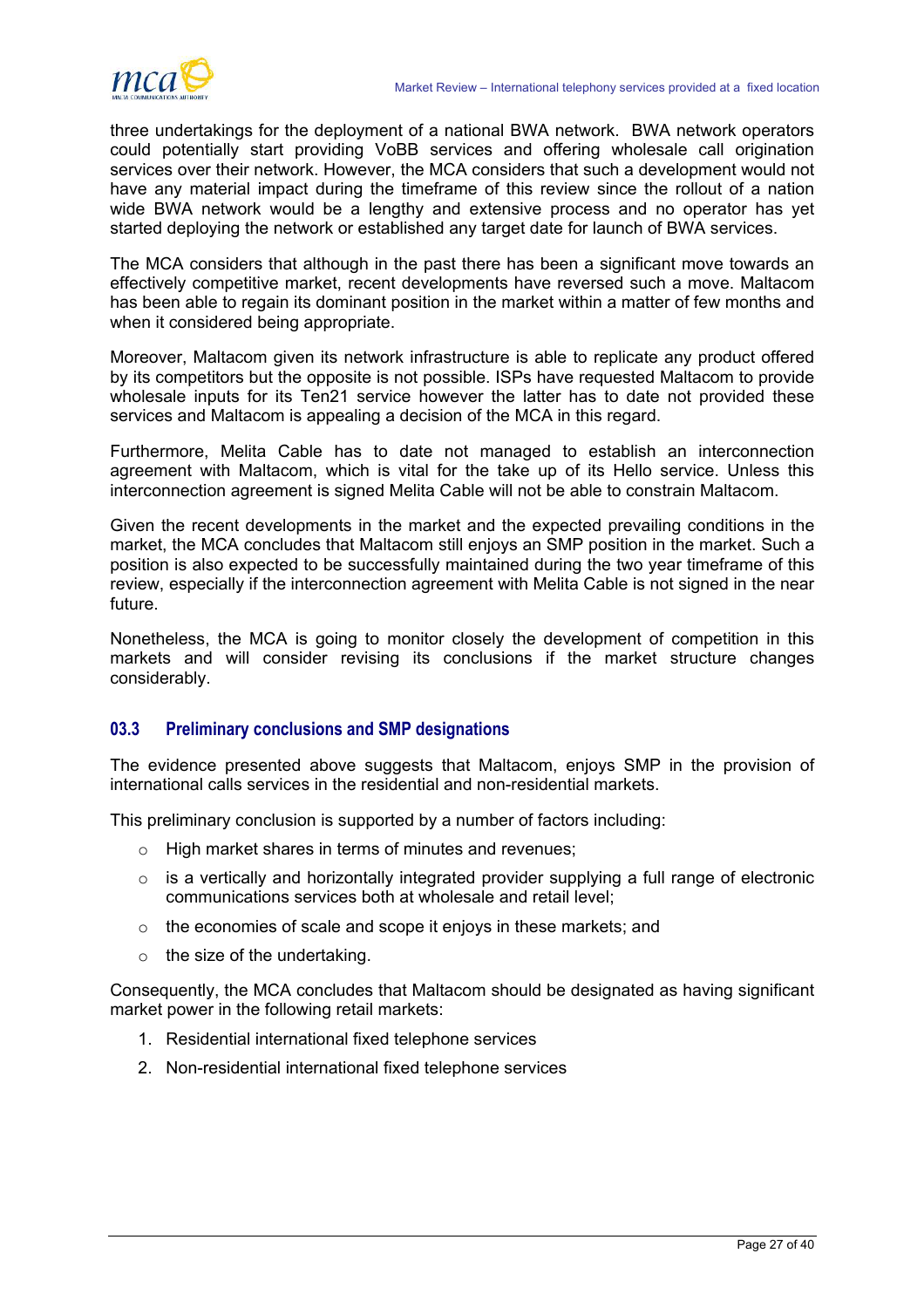<span id="page-29-0"></span>

# **Chapter 04 – Regulatory Implications**

As evidenced above, this market review has defined two relevant markets in Malta with respect to international telephone services provided at a fixed location. Following the market analysis the MCA has concluded that Maltacom has SMP in the said markets.

In accordance with Regulation 10(4) of the ECNSR, where an operator is designated as having significant market power on a relevant market in accordance with Regulation 8 of the same ECNSR the MCA is obliged to impose on such operator such appropriate specific regulatory obligations referred to in subregulation (2) of regulation 10 of the ECNSR or to maintain or amend such obligations where they already exist.

Moreover, in accordance with Article 17 of the Universal Service Directive, Regulation 37 of the ECNSR requires the MCA, after having designated an operator as having significant market power on a relevant retail market, to impose on such operator such obligations as it considers appropriate to achieve those objectives set out in Article 4 of the Electronic Communications Regulation Act.

This section thus aims at discussing the actual and potential competition problems that exist in the defined markets, and proposing adequate remedies to address these problems.

# **04.1 Competition Problems**

The MCA has identified three broad categories of existing and potential competition problems that arise due to the SMP enjoyed in the identified international fixed calls market.

# **4.1.1 Vertical Leveraging**

Vertical leveraging is any dominant firm's practice that denies proper access to an essential input it produces to some users of this input, with the intent of extending monopoly power from one segment of the market (the bottleneck segment) to the other (the potentially competitive segment).

Maltacom, as a vertically integrated operator dominant in an upstream market may engage in pricing that gives rise to a margin squeeze. Furthermore, since it is able to access economies of scale and scope that are not so readily available to potential operators competing at the downstream level, may bring extra pressure to bear on the margins available for competing downstream operators. Maltacom may also resort to other price leveraging strategies such as price discrimination, predatory pricing and cross-subsidisation. Currently the traditional IDD PSTN charges which Maltacom may apply are regulated at a retail level and this has mitigated to a certain extent the aforementioned competition problems.

## **4.1.2 Horizontal Leveraging**

Horizontal leveraging involves the dominant undertaking using its position in one market to exert undue influence on other markets.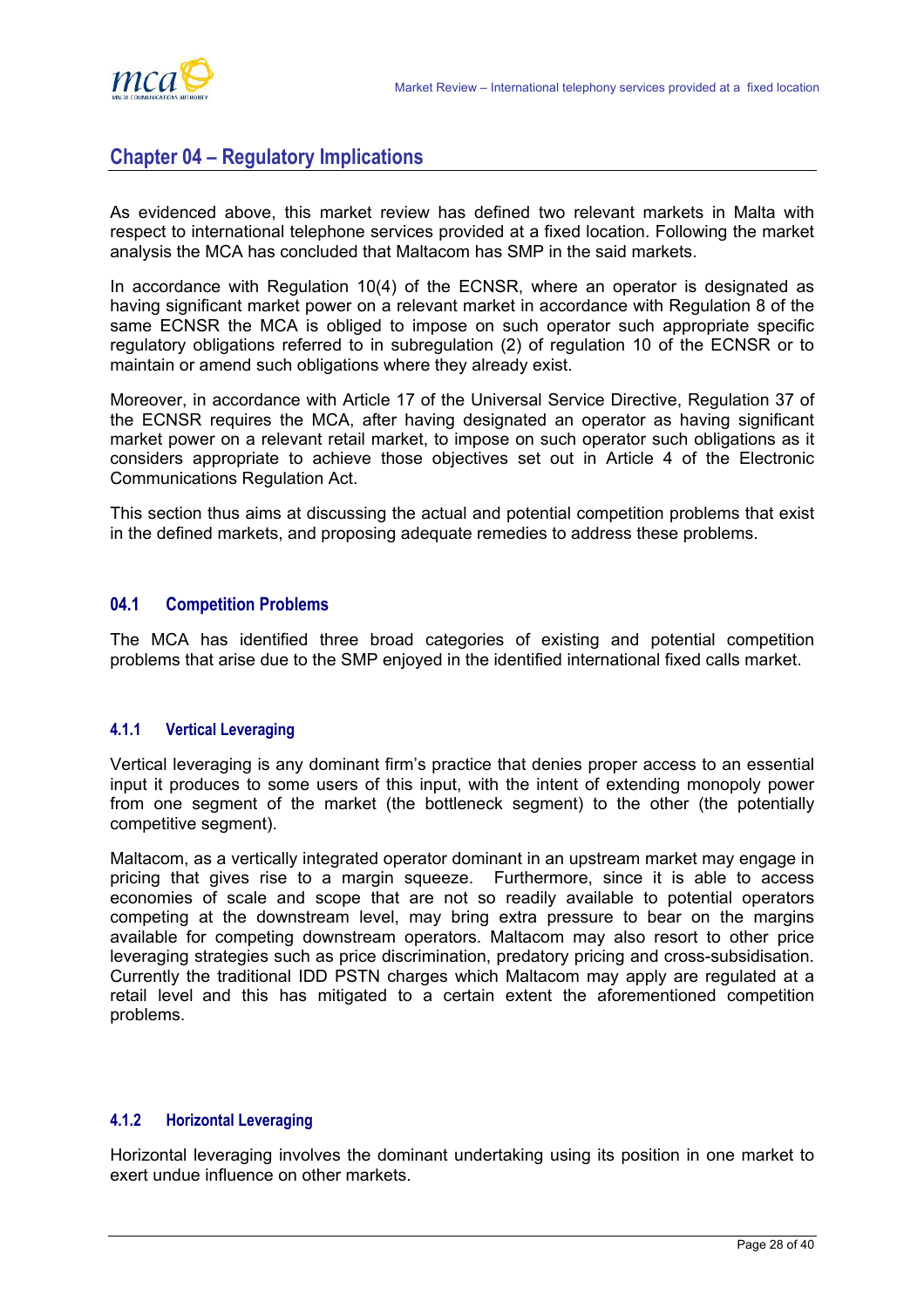<span id="page-30-0"></span>

The MCA identifies two major potential competition problems in this respect. Firstly, Maltacom could use its dominance attempt to drive its competitors out of the market by setting a price below costs in potentially competitive markets, while the losses are covered by profits from another market. Secondly, with particular reference to the *easyline* telephone service from Maltacom, a potential horizontal leveraging problem could occur with the bundling or tying of access services with international call minutes. Because this bundle cannot generally be replicated by most alternative operators, competitive concerns arise.<sup>11</sup>

# **4.1.3 Entry deterrence, exploitative behaviour and productive inefficiencies**

Besides the leveraging issues discussed above, the MCA believes that the single market dominance enjoyed by Maltacom in the relevant markets concerned can give rise to a number of competition problems relating to entry deterrence, possible exploitative behaviour and productive inefficiencies.

The MCA notes that currently Maltacom's market share in retail international telephone services markets is around 80 per cent. Given the ubiquity and control over infrastructure not easily replicable, Maltacom enjoys economies of scale and scope in the provision if international call services. These economies may act as a barrier to entry.

Exploitative behaviour could take the form of measures taken to increase switching costs, exclusive dealing and predatory, excessive or discriminatory pricing. As stated above, at present the MCA regulates Maltacom's prices for traditional IDD telephone service which have to be cost-oriented, transparent and non-discriminatory.

## **04.2 Available Remedies**

l

As mentioned above, MCA is obliged by the ECRA to impose an obligation on undertakings with significant market power. The MCA also has the obligation under Article 9(3) of the ECRA and regulation 10(4) of the ECNSR to act in pursuit of its statutory obligations to ensure adequate access, interconnection and interoperability of services. The remedies that are available to the MCA which may be imposed on undertakings designated as SMP are listed in regulations 18 to 22 of the ECNSR (Wholesale obligations) and regulations 37 to 39 of the ECNSR (Retail obligations) and are as follows.

<span id="page-30-1"></span> $11$  ERG, Common position on the approach to appropriate remedies in the new regulatory framework ERG (03) 30rev1 pg,36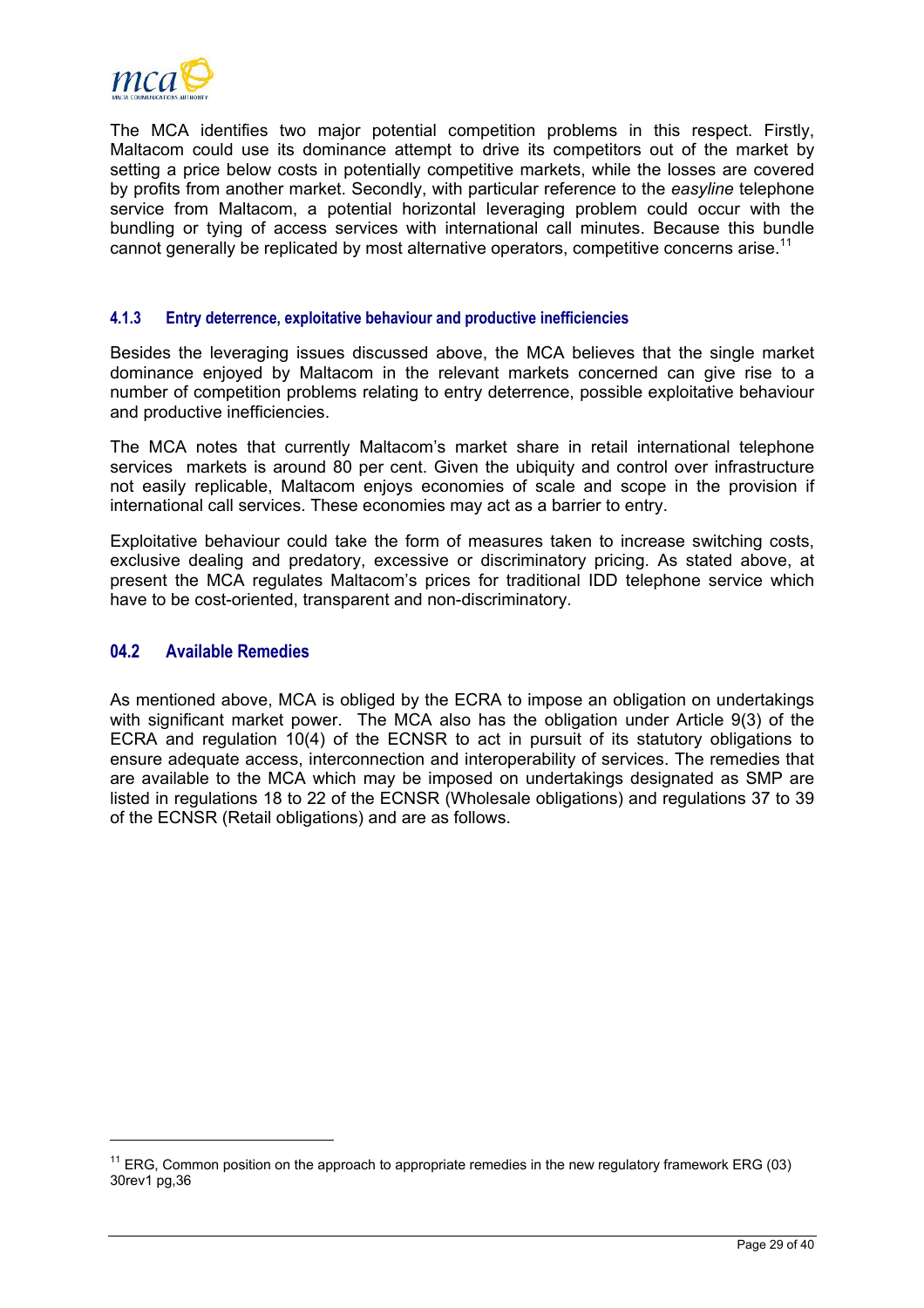<span id="page-31-0"></span>

- o Obligation of access to, and use of, specific network facilities
- o Carrier Selection and Pre-Selection
- o Obligation of Non-discrimination
- o Obligation of Accounting Separation
- o Obligation of Transparency
- o Price control and Cost Accounting obligations

# **04.3 Selecting Remedies – Principles Applied**

In accordance with regulation 37(2) of the ECNSR, the MCA is obliged to ensure that any obligations imposed under subregulation (1) of the same regulation 37 shall be based on the nature of the problem identified and be proportionate and justified in the light of the objectives laid down in Article 4 of the Electronic Communications Regulation Act.

In view of the identified actual and potential competition problems arising from SMP in the market relating to retail international telephone services provided at a fixed location, the MCA is obliged to impose obligations on undertakings identified by it as having significant power on that market.

As mentioned earlier, the MCA believes, following the market analysis that replication of the incumbent's infrastructure is feasible over the long term. More specifically the MCA is of the opinion that Melita Cable's telephony service and the entrance of a Carrier Selection and Pre-Select operator could in the long term develop to provide competing international call service. For this reason, the remedies proposed by the MCA are aimed at assisting the transition process to a sustainable competitive market.

Accordingly, the MCA is taking due consideration of these developments and is proposing to impose on the SMP operator those appropriate obligations that it believes will encourage efficient investment and innovation and further promote competition in these markets.

In selecting the remedies to impose on designated SMP operator the MCA has considered the nature of the problem identified and, in accordance with the principle of proportionality, where necessary, will impose a range of remedies which are considered to be the least burdensome effective remedies. The MCA has also taken account of potential effects on any related markets

Finally, the MCA has done its utmost to ensure that the remedies chosen will be incentive compatible. This means that the MCA has selected and designed the remedies to be imposed in a manner that ensures that compliance with the remedy by the undertaking identified as having SMP outweighs the benefits of evasion.

It is unlikely that any single remedy can achieve this, so the remedies proposed below should be seen as a complementary suite which support and reinforce each other.

# **04.4 Proposed Wholesale Remedies**

The MCA is of the opinion that the obligations it is proposing to impose are based on the nature of the competition problems it has identified in the relevant markets it is proposing to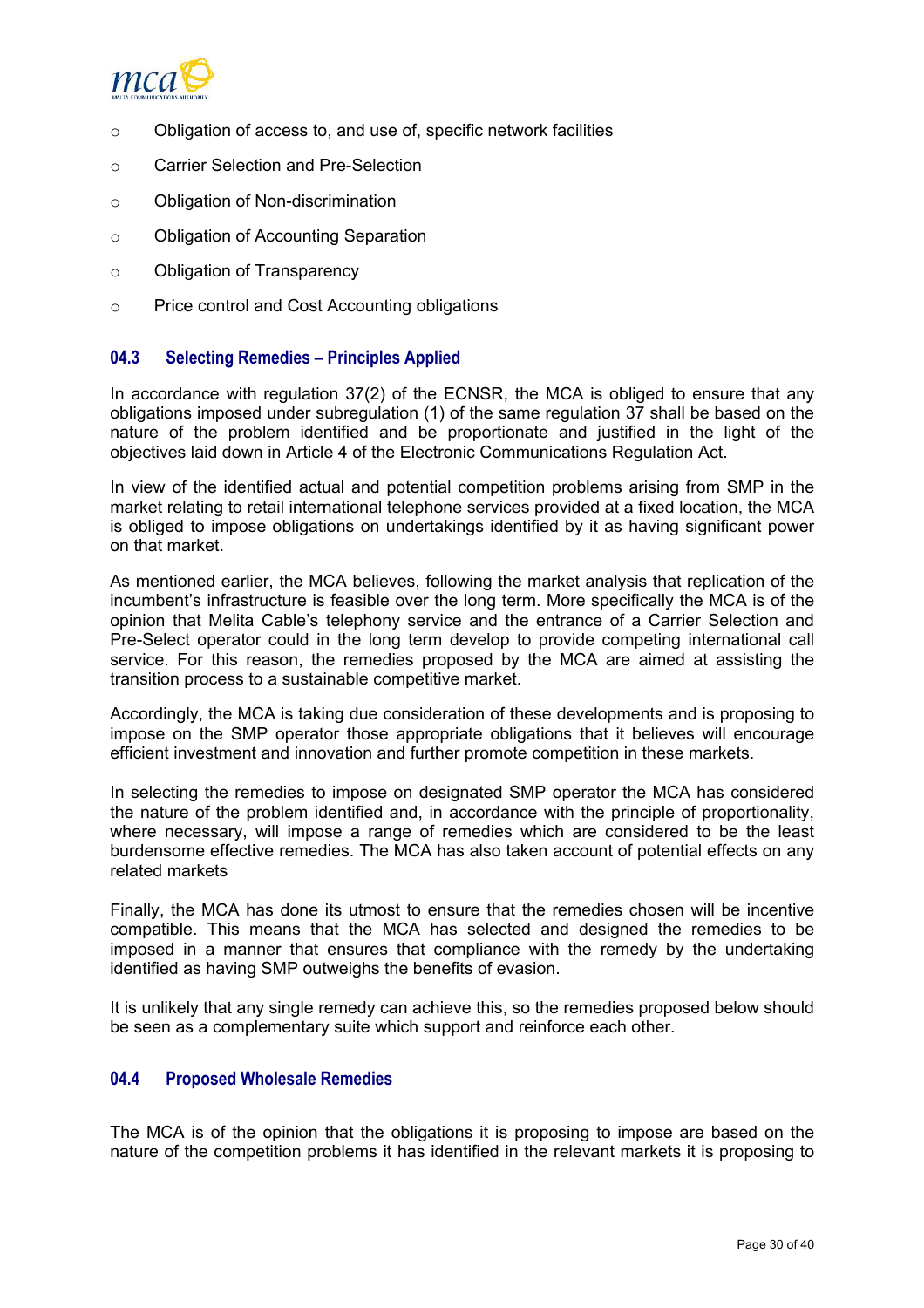

define, and are proportionate and justified in light of the objectives set out in Article 4 of the Electronic Communications (Regulation) Act.

The MCA will however continue to monitor market developments and where appropriate shall issue directions to further fine-tune the proposed remedies to the needs of the market and, where the desired levels of competition in the market are deemed to have been reached, the MCA shall consider lessening the burden of the obligations and even withdrawing them altogether.

In the previous sections the MCA concluded that Maltacom holds SMP in the markets for international telephony services. Therefore, in order to bring the benefits of competition to the end-user, and to reduce market failures associated with foreclosure of the retail market, it is essential that competing operators can gain access to Maltacom's infrastructure. This implies that remedies should be imposed in order to provide alternative operators with sufficient access to inputs, so that all types of call services may be offered over the existing infrastructure.

# **4.4.1 Carrier Selection and Pre-Selection**

Regulation 39 of the Electronic Communications Networks and Services (General) Regulations requires that where as a result of a market analysis, a relevant market consisting of the provision of connection to and use of the public telephone network at a fixed location is not effectively competitive, the Authority is obliged to impose Carrier Selection by means of a carrier selection code and Carrier Pre-Selection. The provision of these facilities shall carry cost-oriented pricing for access and interconnection. In addition, their direct charges to subscribers should not act as a disincentive to the use of such facilities.

This obligation was already previously imposed through the Telecommunications Services (General) Regulations, 2000, and continues to apply to Maltacom by virtue of Article 40 of the Electronic Communications (Regulation) Act. However, the MCA notes that it was not until December 2004, following the intervention of the Authority, that Maltacom published cost-oriented call origination prices in its Reference Interconnection Offer.

As mentioned above, Regulation 39(3) imposes the requirement that pricing for access and interconnection related to the provision of these facilities should be cost-oriented. The MCA believes that failure to impose the obligations set in this provision on Maltacom would not result in competition in the retail calls market.

The MCA moreover recognises that further intervention is required to continue to develop the Carrier Selection and Pre-Selection products. It is the view of the MCA that in order to have workable competitive Carrier Selection and Pre-Selection products the Authority's intervention in accordance to Regulation 21, is essential. The MCA believes that this will not be the case if it is left to commercial negotiations alone.

Further to the above set of obligations, which are either automatically mandated or which can be imposed by virtue of Regulation 39 on undertakings found to have SMP on the provision of connection to and use of the public telephone network at a fixed location, additional obligations should be imposed to address competition problems.

Given the problems mentioned above concerning the implementation of Carrier Selection and Pre-Selection, the MCA believes that it would be justified to impose the obligations relating to transparency (Regulation 18) and non-discrimination (Regulation 19) on Maltacom as well.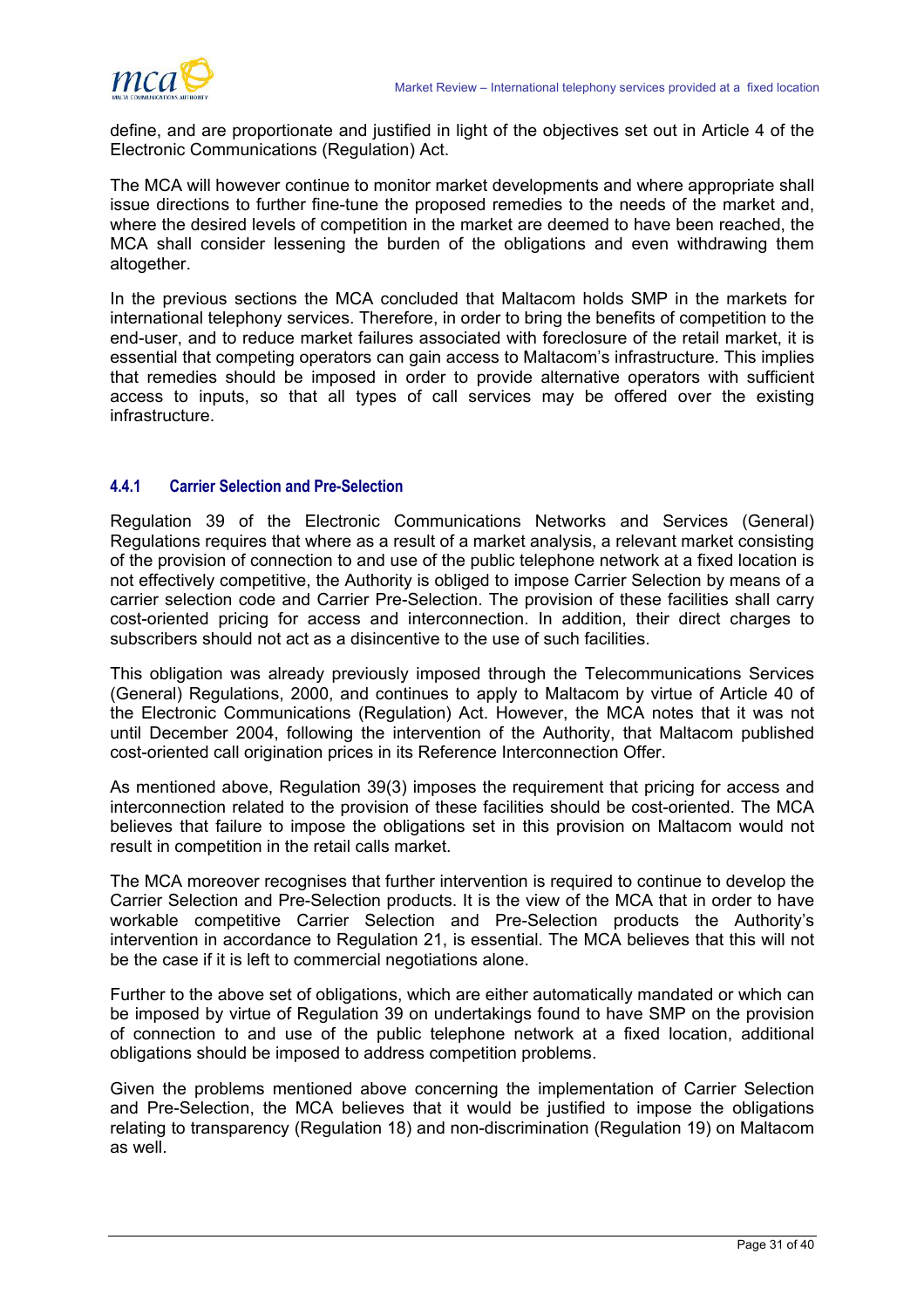

#### **4.4.1.1 Non-discrimination**

Where an SMP operator, like Maltacom, is also a vertically integrated provider, there may be an incentive to provide wholesale services on terms and conditions that discriminate in favour of their own retail activities in such a way as to have a material effect on competition. In particular, there are incentives to charge competing providers more for wholesale services than the amount charged to their own retail activities thereby increasing the costs of competing providers and giving themselves an unfair competitive advantage. Besides tackling price related competition problems, non-discrimination can directly target non-price parameters such as withholding of information, delaying tactics, undue requirements, low or discriminatory quality, strategic design of products, and discriminatory use of information conditions which would disadvantage competing providers and in turn consumers.

The MCA believes that an obligation of non-discrimination, as a remedy under Regulation 19, provides the same ability to alternative undertakings to obtain call origination at the same price, quality, and terms and conditions, which would apply to Maltacom's own retail arm, subsidiaries or partners. Moreover, the information and services related to the CS and CPS services should be provided in a similar fashion as those provided to its downstream retail service provider. In particular, it is important that information gained by Maltacom as a result of its provision of services to another operator is not used by its downstream activities in any manner to obtain any unfair advantage.

In order to ensure compliance with and monitor the non-discrimination obligation set on Maltacom, the MCA considers it is necessary to apply supplementary obligations of transparency and accounting separation.

# **4.4.1.2 Transparency**

The MCA believes that it would be proportionate and justified to impose a transparency obligation on Maltacom to demonstrate that the incumbent delivers services of equivalent quality to other operators and its own retail activities. The imposition of such remedy ensures that alternative operators have sufficient information and clear processes to which they would not otherwise have access. This would assist their entry into the market and directly targets the nature of such problems.

Regulation 18 of the Electronic Communications Networks and Services (General) Regulations empowers the Authority to impose transparency obligations on undertakings holding significant market power in relation to interconnection and, or access, requiring operators to make public specified information, such as accounting information, technical specifications, network characteristics, terms and conditions for supply and use, and prices.

Moreover, in particular where an operator has obligations of non-discrimination, the Authority may, require that operator which has significant market power to publish a reference offer, which shall be sufficiently unbundled to ensure that undertakings are not required to pay for facilities which are not necessary for the services requested, giving a description of the relevant offerings broken down into components according to market needs, and the associated terms and conditions including prices. In such instances, the Authority is able to impose changes to reference offers to give effect to the obligations imposed under the Act. The Authority may also specify the precise information to be made available, the level of detail required and the manner of publication.

Currently Maltacom publishes as part of its Reference Interconnection Offer call origination pricing in relation to Carrier Selection and Pre-Selection. Under the obligation of transparency that the MCA is proposing, Maltacom will be obliged continue publishing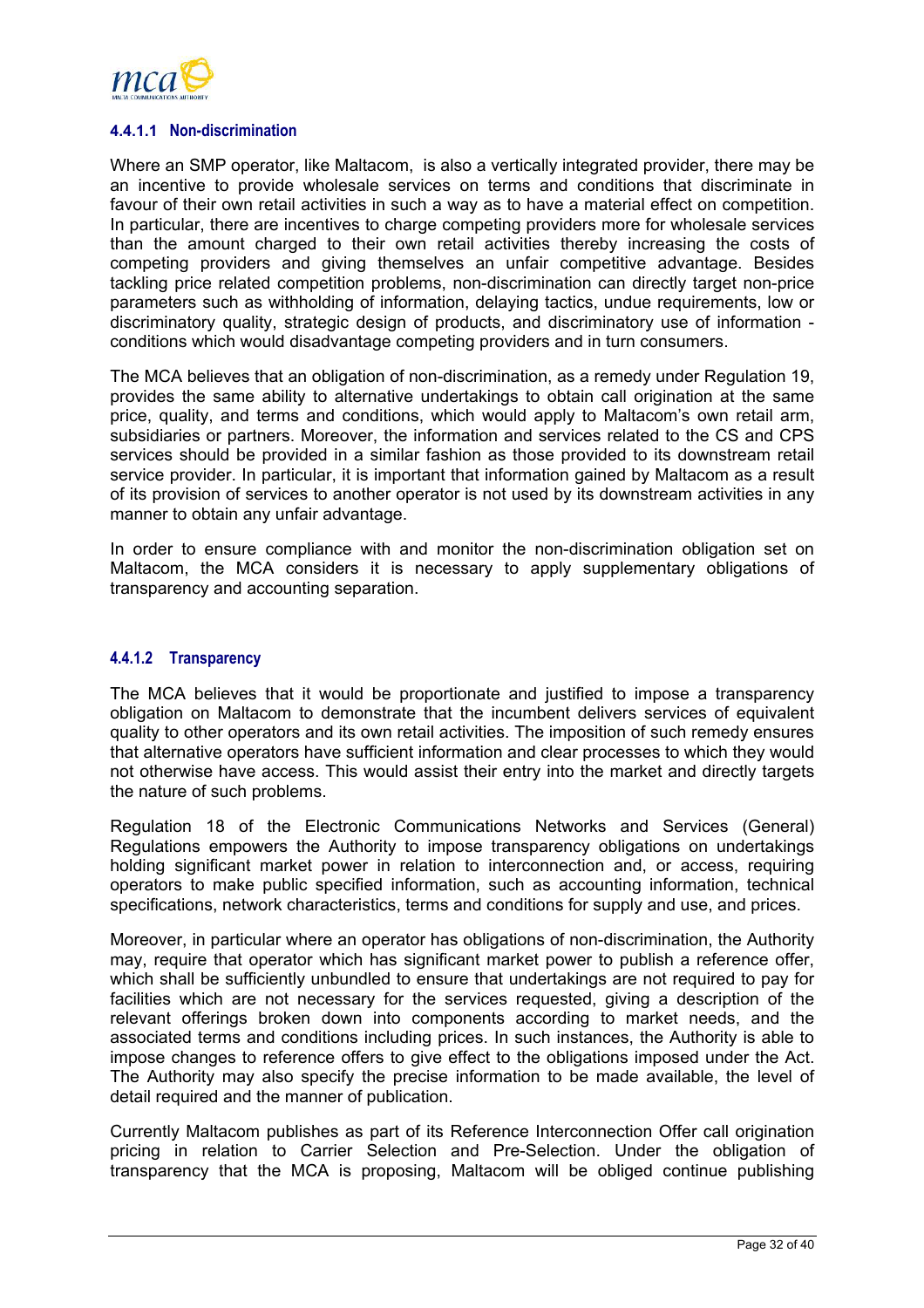

reference offers related to Carrier Selection and Carrier Pre-Selection. Such offers are to be sufficiently unbundled, include pricing, terms and conditions and service level agreements, in any case as directed by the MCA. The level of detail and the manner of publication will continue to be tackled through consultative process. The implementation of this obligation may also require the publication of other information from time to time.

The MCA expects that any new offerings developed pursuant to Regulations 19, 21 and 39 should also be detailed in a reference offer.

#### **4.4.1.3 Price control and cost accounting**

Regulation 22 of the Electronic Communications Networks and Services (General) Regulations authorises the imposition of obligations relating to cost recovery and price controls, including obligations for cost orientation of prices and obligations concerning cost accounting systems, for the provision of specific types of interconnection and, or access.

Such intervention in pricing can be used to move the market from a situation of monopoly to one this is effectively competitive and at the same time to support the obligations of nondiscrimination and transparency.

In competitive markets, the price of services is driven down to competitive levels by the commercial judgement of the undertakings forming the market. However, where competition does not provide pricing constraints, it is necessary to prevent excessive pricing by means of regulation. Without some intervention in pricing, dominant providers are likely to charge excessive prices, in order to maximise both their profits and the costs of competing providers. Higher wholesale charges are likely to mean higher retail prices and alternative operators being less able to compete in the retail market at the detriment of end-users.

#### *Pricing Methodologies*

The MCA has concluded that Maltacom's dominance in this retail market is unlikely to be eliminated over the timeframe of this review. It has therefore found Maltacom to hold significant market power and thus proposed that Maltacom should be directed to provide Carrier Selection and Carrier Pre-Selection. With regards to the pricing for access and interconnection related to these facilities, Regulation 39(3) states clearly that these should be cost-oriented. Therefore the present cost obligation on Maltacom is to be maintained.

#### *Cost accounting systems*

As stated above, the pricing for access and interconnection related to Carrier Selection and Pre-Selection is regulated by Regulation 39(3) which states that such prices should be costoriented. The Authority believes that a cost accounting system will be necessary to support such an obligation and is therefore proposing to impose this as a further obligation on Maltacom.

The MCA is of the view that if it does not impose such an obligation, Maltacom could maintain some or all of its prices at an excessively high level, or impose a margin squeeze so as to have adverse consequences on competing operators and end-users. If the MCA were to relax this obligation, it would not have the necessary means of ensuring price controls in the market and prevent potential market failures.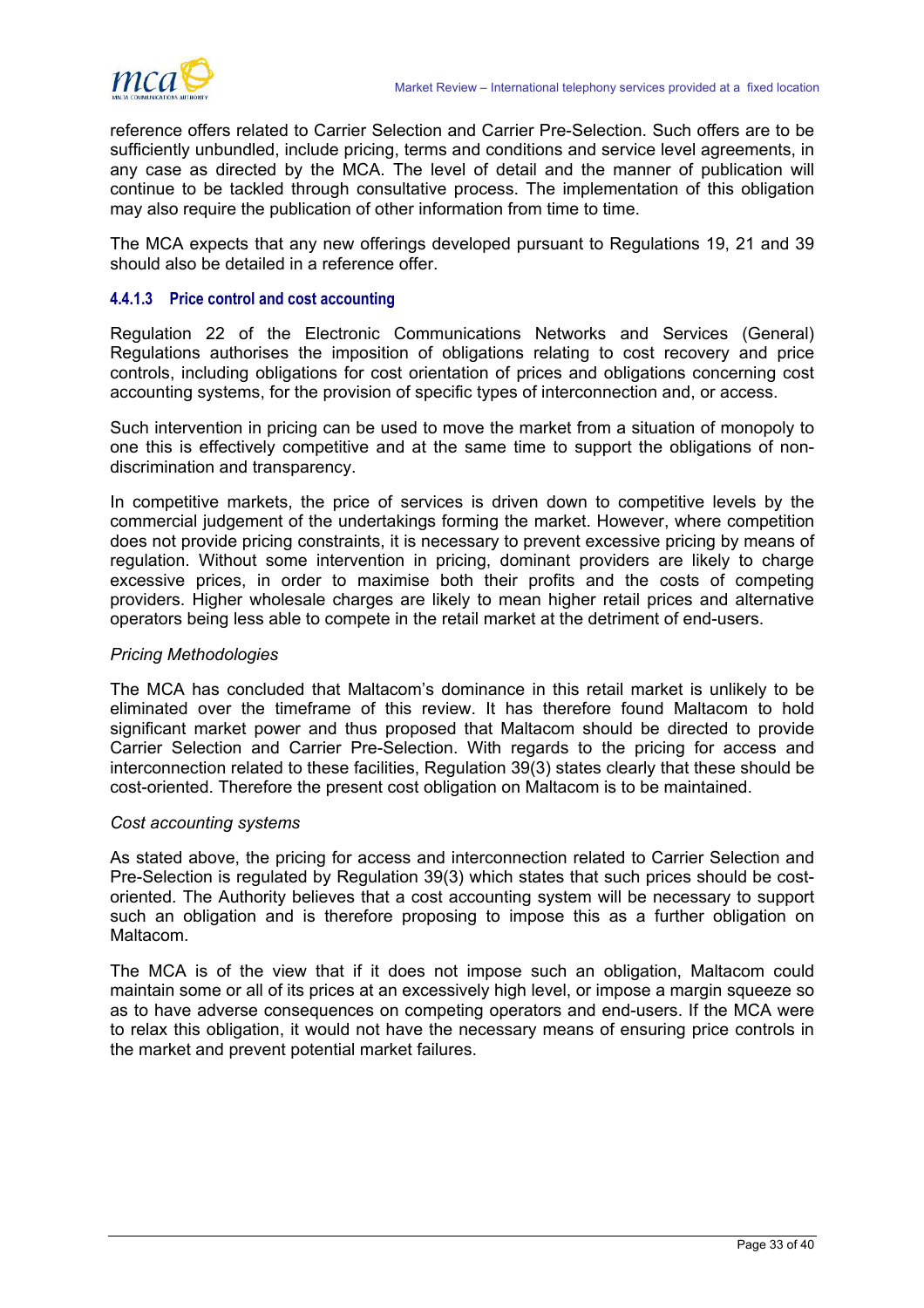<span id="page-35-0"></span>

The MCA does not consider this obligation will constitute an unreasonable burden on Maltacom given that the company is already under the obligation to support such a system by virtue of a previous MCA decision<sup>12</sup> and that this has already been in place for some time.

The MCA therefore proposes the maintenance of the existing level of cost accounting system obligation on Maltacom until such time that any further consultation on the issue are deemed necessary.

#### **4.4.1.4 Accounting separation**

Part of the effectiveness of the non-discrimination obligation is reliant on the introduction of the obligation of accounting separation to facilitate the verification of compliance that Maltacom is providing services to other operators under the same pricing conditions as provided for its downstream arms.

Separated accounts help disclose possible market failures and provide evidence in relevant markets of the presence or absence of discrimination and margin squeeze. Such obligations support the imposition of transparency as it makes visible the wholesale prices and internal transfer prices of an operators products and services. It also allows the MCA to check compliance with obligations of non-discrimination and to address the price competition problems. The MCA considers that the effectiveness of the transparency and nondiscrimination obligations is reliant on the introduction of the obligation of accounting separation to facilitate the verification of compliance.

The MCA proposes that the existing level of accounting separation on Maltacom as identified under its decision on Accounting Separation<sup>[13](#page-35-2)</sup> is to be maintained until such time as any further consultation is needed.

The MCA believes that if it were withdraw this obligation, it would not have any means of monitoring non-discrimination or of having any information on margins in the retail business.

# **04.5 Proposed Retail Remedies**

Until an operator is identified as having SMP in a particular relevant market following a market analysis procedure, Article 40 of the Electronic Communications (Regulation) Act requires undertakings to continue to comply with former obligations. Regulation 30 of the Telecommunications Services (General) Regulations of 2000 required a dominant operator providing fixed telephony services:

- to use cost oriented-tariffs;
- not to bundle services into a single tariff without also offering each of the constituent services under separate tariffs:
- to publish its tariff charges.

l

The Authority was also entitled to define and impose a price control cap formula, geographical averaging or other price regulation schemes for services that are provided in

<span id="page-35-1"></span><sup>&</sup>lt;sup>12</sup> Implementation of Cost Based Accounting Systems for the Telecommunications Sector - Report on Consultation and Decision - July 2002

<span id="page-35-2"></span><sup>&</sup>lt;sup>13</sup> Accounting Separation and Publication of Financial Information for Telecommunications Operators - Report on Consultation and Decision of October 2002.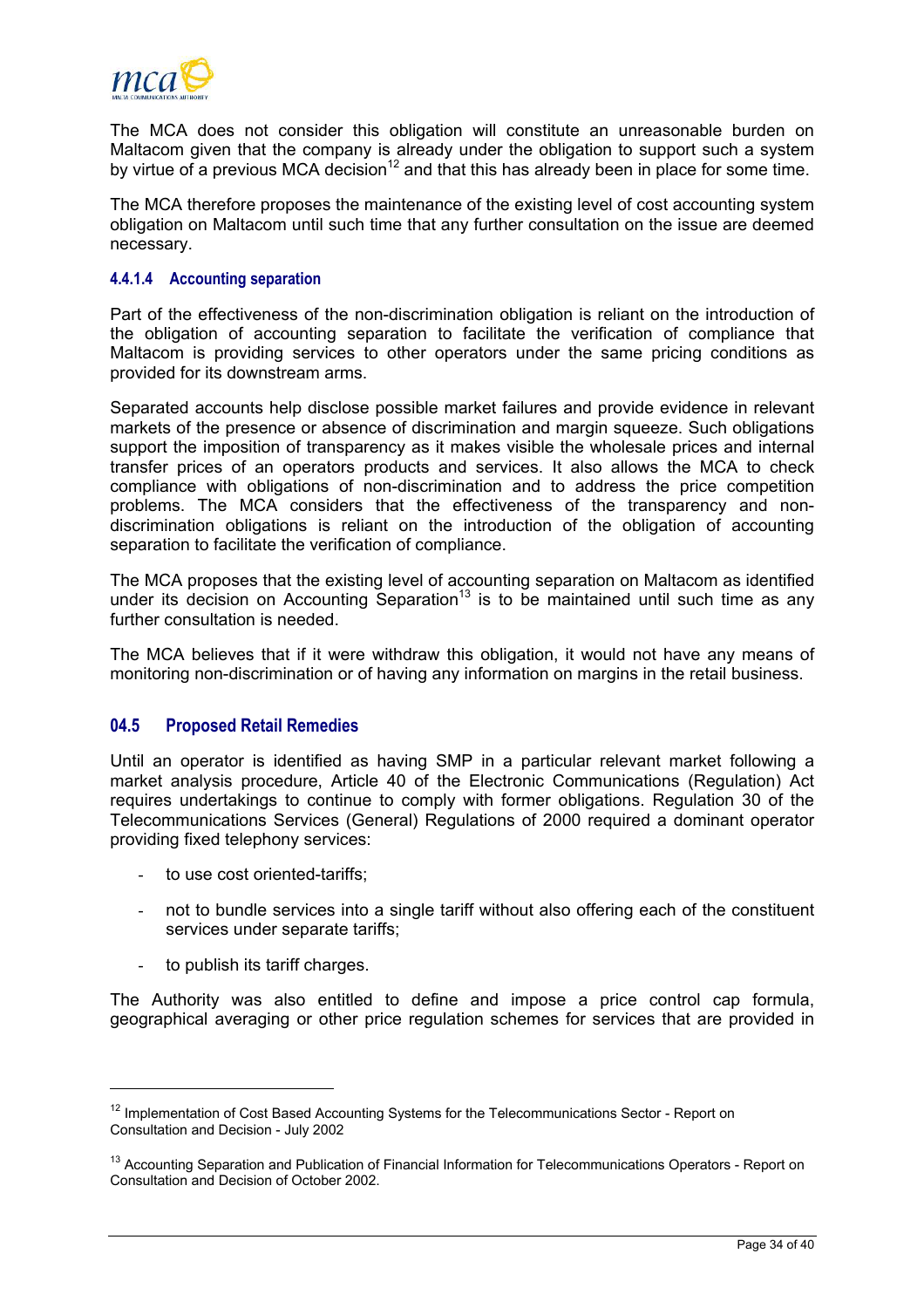

markets which lack effective competition. Moreover, tariffs shall be transparent and nondiscriminatory.

Under the new electronic communications framework, where a market analysis leads to a determination of an operator as having SMP status in a particular retail market and the Authority concludes that obligations imposed under Part III or Regulation 39 would not result in the achievement of the objectives set out in Article 4 of the Act, the Authority shall impose obligations to ensure that the undertaking concerned does not:

- charge excessive pricing,
- inhibit market entry or restrict competition by setting predatory prices,
- show undue preference to specific end-users, or
- unreasonably bundle services.

In order to counter these problems and protect end-user interests whilst promoting effective competition, Regulation 37(3) lets the Authority impose:

- appropriate retail price cap measures
- measures to control individual tariffs, or
- measures to orient tariffs toward costs or prices on comparable markets

On the basis of what has been stated earlier on in this document, the MCA deems that the imposition of the above-mentioned wholesale remedies is necessary in order to achieve the desired level of effective competition in the retail international calls markets. This notwithstanding, the MCA feels that the proposed wholesale remedies will not, by themselves, suffice to bring about the objectives set out in Article 4 of the ECRA mainly due to the uncertainty of the impact that the wholesale remedies will have in rendering the market effectively competitive. The MCA feels that, unless the said wholesale remedies are further supplemented by the retail measures being proposed below the objectives set out in Article 4 of the ECRA will not be attained.

The MCA considers that the market requires the imposition of the retail remedies, mentioned in Regulation 37 of the ECNSR as explained below. Having said this, the MCA will however continue to constantly monitor market developments. Where it deems appropriate, the MCA shall issue directions to further fine-tune the proposed remedies to the needs of the market and, where the desired levels of competition in the market are deemed to have been reached, the MCA shall consider lessening the burden of the obligations and even withdrawing them altogether.

### **4.5.1 Measures to counter the charging of excessive pricing and countering measures that inhibit market entry or restrict competition**

#### *Cost-Orientation for Retail Prices*

There is currently a general obligation of cost-orientation for retail fixed voice telephony services, with respect to the operator holding a dominant position. This obligation ensures that the said operator does not charge excessive prices for specific services, nor does it attempt to restrict market entry by charging unreasonably low prices or unfairly squeezing the margins of competitors or potential competitors to the detriment of competition.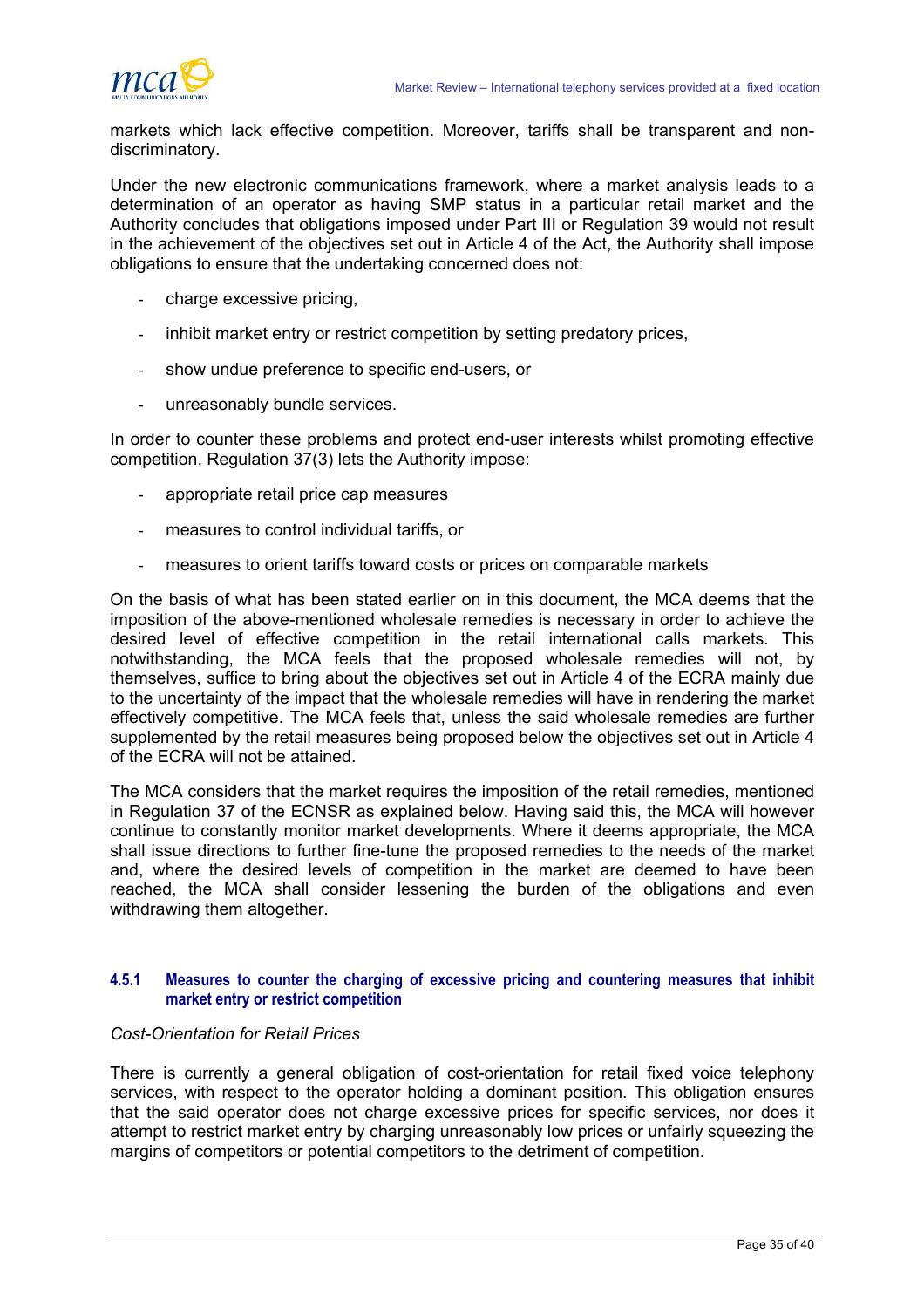

In the market analysis section the MCA carried out an assessment of the likely future developments in the market and the prospects of moving towards an effectively competitive market.

The MCA believes that replication of the incumbent's infrastructure is feasible over the long term. With the introduction of Melita Cable's telephony service and the entrance of operators offering carrier selection and pre-selection, Maltacom could in the long term be faced by competing international call infrastructures and services. Although such a development will not, in the short or medium term, significantly detract from the significant market power enjoyed by Maltacom, the MCA believes that remedies imposed should be aimed primarily at assisting the transition process to a sustainable competitive market.

In this light, the MCA notes that the main potential competition problems in the markets in question are those targeting new entrants and consist mainly in predatory pricing, crosssubsidisation and margin squeeze. The MCA believes that these competition problems will be adequately addressed by the imposition of the transparency, non-discrimination and accounting separation obligations imposed on Maltacom below. The threat of long term potential competition at this point should reduce incentives on Maltacom to charge excessive pricing indiscriminately for international fixed calls.

For this reason the MCA believes that the current retail price control obligation imposed on Maltacom under the form of cost-orientation, is no longer necessary. Instead, potential competition problems relating in particular to predatory pricing, cross subsidisation and margin squeeze will be restrained by the imposition of alternative remedies referred to below. The MCA believes that this approach will allow for new entrants to compete on a levelplaying field and will in the long term promote the development of sustainable competition in the market.

The MCA is therefore proposing to withdraw the existing retail price control obligation on Maltacom. Nevertheless, the MCA will consider revising this conclusion should the need arise.

# *Cost Accounting and Accounting separation*

In order to ensure that the SMP operator does not engage in cross subsidisation practices and to complement the transparency obligation, Maltacom shall continue to operate and maintain a cost accounting system, the format and accounting methodology of which may be specified by the MCA, including related regulatory accounts, that are based on generally accepted accounting practices, suitable for ensuring compliance with retail obligations, and capable of verification by the MCA.<sup>[14](#page-37-0)</sup>

Furthermore, compliance by Maltacom with a cost accounting system, including related regulatory accounts, referred to above shall be verified by a qualified independent body approved by the MCA. For this purpose, the MCA may carry out an audit itself, or it may require an audit to be carried out by a qualified body, independent of the undertaking concerned.[15](#page-37-1) Maltacom is also obliged to publish in its annual accounts a statement concerning compliance by it with a cost accounting system that is in line with the abovementioned requirements.[16](#page-37-2)

<span id="page-37-0"></span> $14$  Regulation 37(5) and (6)

<span id="page-37-1"></span> $15$  ibid. subregulation  $7$ 

<span id="page-37-2"></span><sup>&</sup>lt;sup>16</sup> ibid. subregulation 8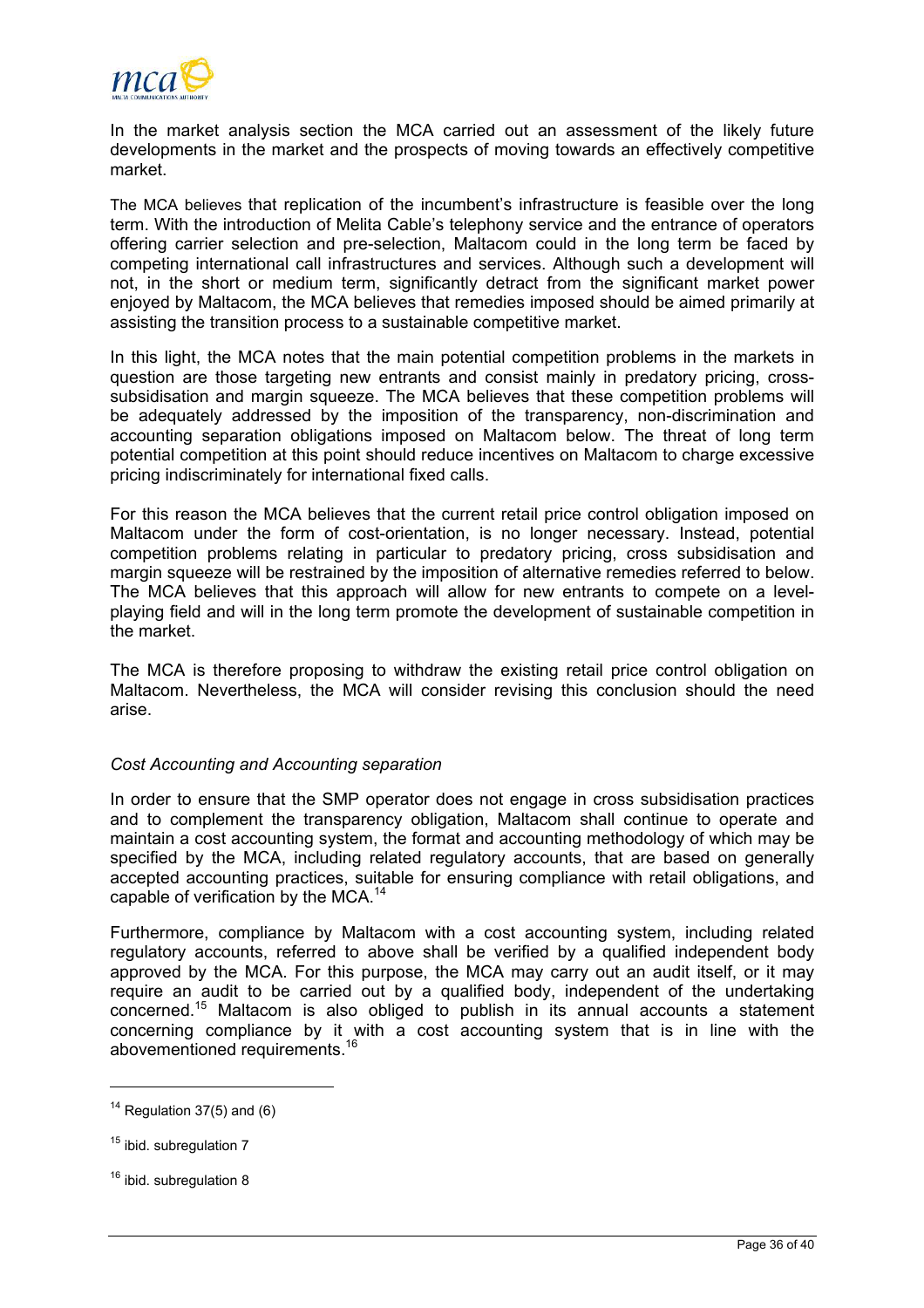<span id="page-38-2"></span>

The MCA deems that accounting separation is also necessary in order to enable the MCA to monitor Maltacom's actions against market squeeze or other forms of exercise of its market power to influence other markets by, for example, leveraging into related markets. In this light, the MCA considers that the imposition of an obligation of accounting separation upon Maltacom is justifiable, proportionate and based on the nature of the problem identified.

## **4.5.2 Measures to counter undue preference to specific end-users**

#### *Non-discrimination*

It is widely recognised that, as a result of their market power, SMP operators may act discriminately with the consequence of causing considerable harm to effective competition in the market. Such discrimination may take various forms, including price offers, information, or conditions of supply.

Under the legal framework currently in force, Maltacom is obliged to charge transparent and non-discriminatory tariffs, which shall be appropriately published. Moreover, it is obliged to guarantee equality of treatment except for objectively justifiable restrictions compatible with national or international regulation.

The MCA is of the opinion that the continued imposition of this remedy on Maltacom is necessary and justified.

## *Transparency*

Closely linked with the requirement of non-discrimination is that of transparency. The two remedies may in fact be said to complement each other in ensuring that the SMP operator does not act incoherently when providing a retail service.

Under Regulation 41 of the ECNSR the MCA shall ensure that transparent and up-to-date information on applicable prices and tariffs, and on standard terms and conditions, in respect of access to and use of publicly available telephone services is available to end-users and consumers. Information relating to the identity and contact details of the operator, the description of the service and what is covered by the charge being levied, standard tariffs covering access, all types of usage charges, maintenance, and including details of standard discounts applied and special and targeted tariff schemes, the compensation and, or refund policy, the types of maintenance service offered, standard contract conditions, dispute settlement mechanisms and end user rights as regards universal service ought to be published by the operator.<sup>17</sup>

Moreover, the MCA shall encourage the provision of information to enable end-users, as far as appropriate, and consumers to make an independent evaluation of the cost of alternative usage patterns by means of, for instance, interactive quides.<sup>[18](#page-38-1)</sup>

In accordance with Regulation 40 of the ECNSR an undertaking providing connection and, or access to the public telephone network is obliged to provide its subscribers with a written contract containing a number of minimum specifications<sup>19</sup>. Any proposed changes to the

<span id="page-38-0"></span><sup>&</sup>lt;sup>17</sup> Regulation 41(1) and Ninth Schedule of the ECNSR

<span id="page-38-1"></span><sup>&</sup>lt;sup>18</sup> Regulation 41(2) of the ECNSR.

 $19$  These relate to the identity and address of the supplier, services provided, the service quality levels offered, as well as the time for the initial connection, the types of maintenance service offered, particulars of prices and tariffs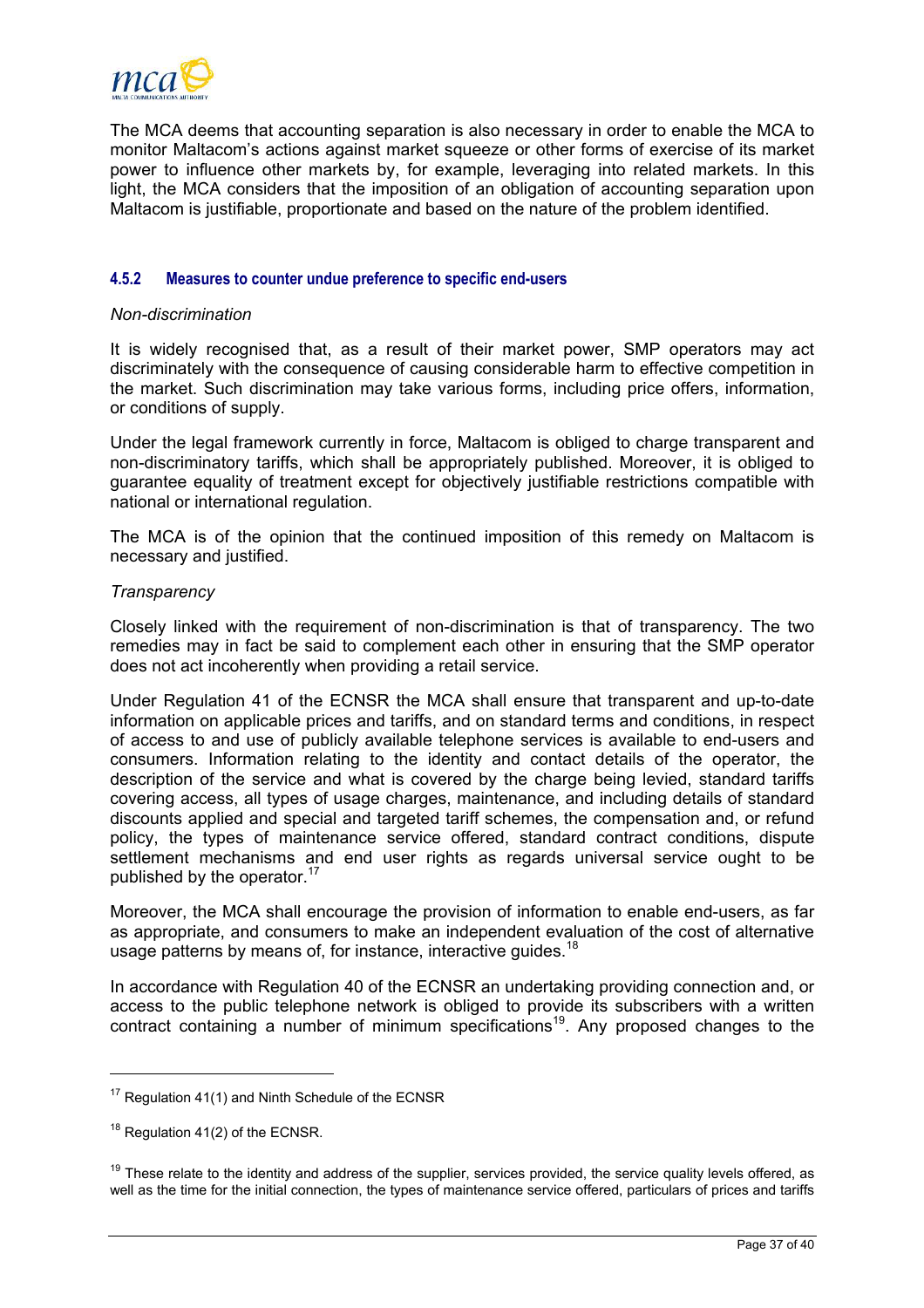<span id="page-39-0"></span>

conditions of the contract must be notified to the subscriber not less than thirty days prior to their taking of effect, together with the notification that the said subscriber may withdraw without penalty from such contract[.](#page-39-1)<sup>20</sup>

The MCA is of the opinion that in view of the principle of transparency, Maltacom should continue to have the obligation to inform the MCA of any modifications to terms and conditions including tariffs, prior to their coming into effect.

# **4.5.3 Measures to counter the unreasonable bundling of services**

One of the major concerns of the MCA as guarantor of effective competition in the retail international calls markets is the ability of Maltacom as an SMP operator to bundle its retail products by leveraging into related markets and distorting pricing. On the other hand, the MCA recognises that such bundling of retail products may lead to economies of scale or scope for the operator and this in turn can lead to savings to the consumer.

In considering the above, the MCA deems that there is a need to counter the risk of anticompetitive behaviour through bundling by means of an obligation to be imposed on Maltacom over and above those mentioned earlier on with respect to transparency. The main aim of such obligation would be that of preventing foreclosure of the relevant markets.

One must note that under the regulatory regime currently in force, and which will remain in force until the finalisation of the market analysis and identification of SMP in the market, operators providing telephony services having a dominant market position are already obliged not to bundle a number of services into a single tariff without also offering each of the constituent services under separate tariffs unless they would have obtained the MCA's prior approval $^{21}$ .

In line with this approach, the MCA feels that it will benefit the competitiveness of the retail international calls markets if this obligation continues to be imposed on Maltacom to the effect that the said operator shall not unreasonably bundle services.

Such remedy would be imposed without prejudice to the rest of the proposed remedies that are to apply across the board irrespective of whether products and services are bundled or otherwise. Moreover, such obligation should apply irrespective of the nature of the services that are being bundled with the services falling within the retail international calls markets.

# **04.6 Summary of obligations**

Given the position of dominance held by Maltacom in the residential international telephone services provided at a fixed location market and the non-residential international telephone services provided at a fixed location market , the MCA proposes to impose on Maltacom the following obligations:

and the means by which up-to-date information on all applicable tariffs and maintenance charges may be obtained, the duration of the contract, the conditions for its renewal and termination of services and of the contract, any compensation and the refund arrangements which apply if contracted service quality levels are not met, and the method of initiating procedures for settlement of disputes.

<span id="page-39-1"></span> $20$  Article 22(4) of the ECRA.

<span id="page-39-2"></span> $21$  Regulation 30(1)(ii) of LN 151 of 2000.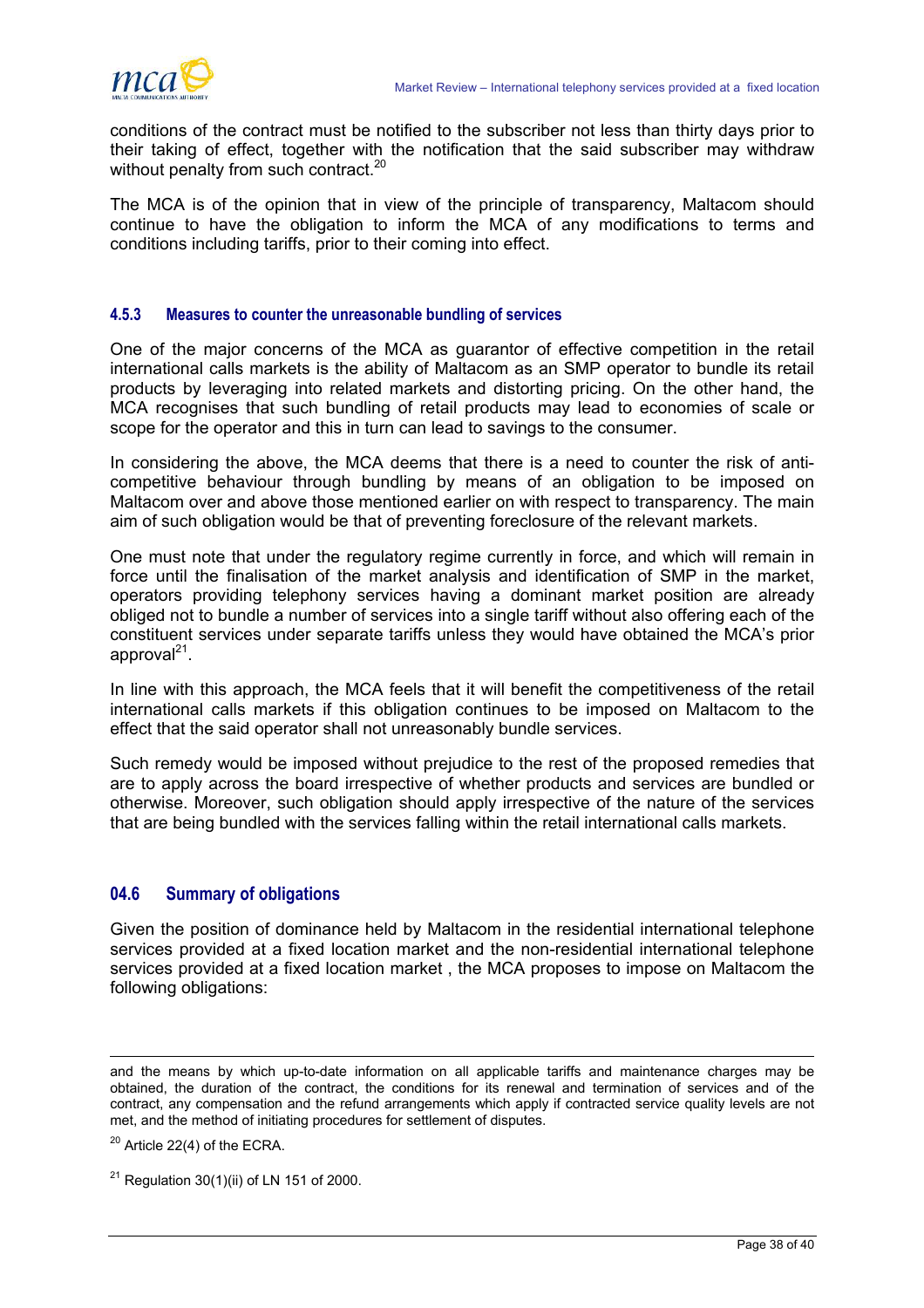<span id="page-40-0"></span>

#### *Access to wholesale inputs*

Access to wholesale inputs - Carrier Selection and Carrier Pre-selection, with associated remedies of non-discrimination, transparency, price control and cost accounting, and accounting separation.

#### *Retail remedies*

- 5. Cost Accounting and Accounting Separation obligation
- 6. Transparency obligation
- 7. Non-discrimination obligation
- 8. Obligation not to Unreasonably Bundle services

The MCA is withdrawing the existing obligation of price control under the form of costorientation imposed on Maltacom.

# **04.7 Monitoring Market Developments**

The MCA considers that it would be sensible to keep a reasonably close watch on market developments following this review. This would ensure that current and proposed obligations on the SMP operator identified earlier on, would be justified throughout the duration of this market review. If the MCA deems necessary or appropriate a new market review would be undertaken at any time in response to changing market conditions.